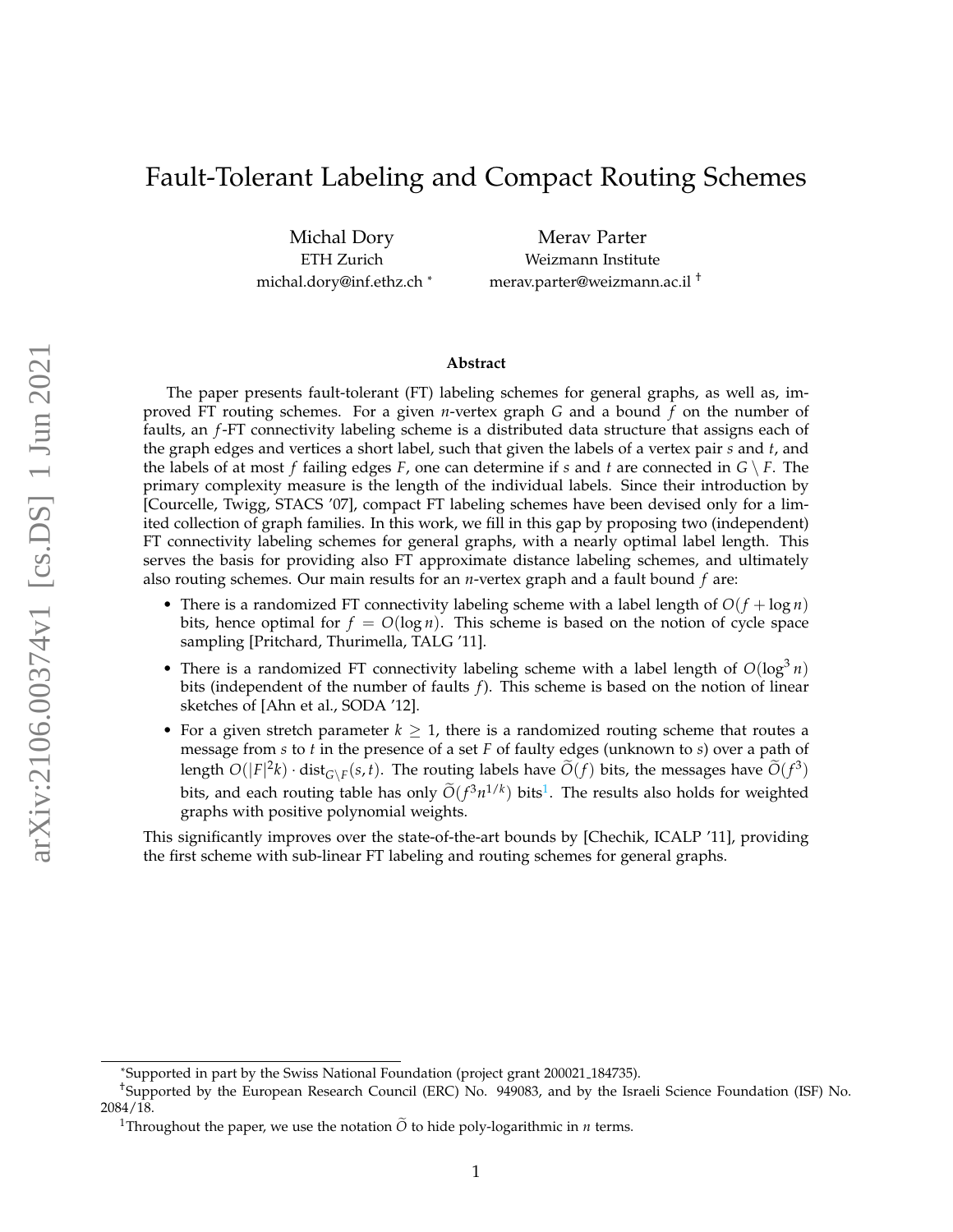# **Contents**

| $\mathbf{1}$   | Introduction                                      | 3              |  |  |
|----------------|---------------------------------------------------|----------------|--|--|
|                | 1.1                                               | $\overline{4}$ |  |  |
|                | 1.2                                               | 6              |  |  |
|                | 1.3                                               | 8              |  |  |
| $\overline{2}$ | Preliminaries                                     |                |  |  |
| 3              | <b>Fault-Tolerant (FT) Connectivity Labels</b>    | <b>10</b>      |  |  |
|                | 3.1                                               | 11             |  |  |
|                | 3.1.1                                             | 11             |  |  |
|                | 3.1.2                                             | 12             |  |  |
|                | 3.1.3                                             | 13             |  |  |
|                | 3.2                                               | 14             |  |  |
|                | 3.2.1                                             | 15             |  |  |
|                | 3.2.2                                             | 17             |  |  |
| 4              | <b>Fault-Tolerant Approximate Distance Labels</b> |                |  |  |
| 5              | <b>Compact Routing Schemes</b>                    | 24             |  |  |
|                | 5.1                                               | 25             |  |  |
|                | 5.2                                               | 26             |  |  |
|                | A Additional Definitions                          |                |  |  |
| B              | Overview of the Cycle Space Sampling Technique    |                |  |  |
|                | <b>C</b> Missing Proofs                           |                |  |  |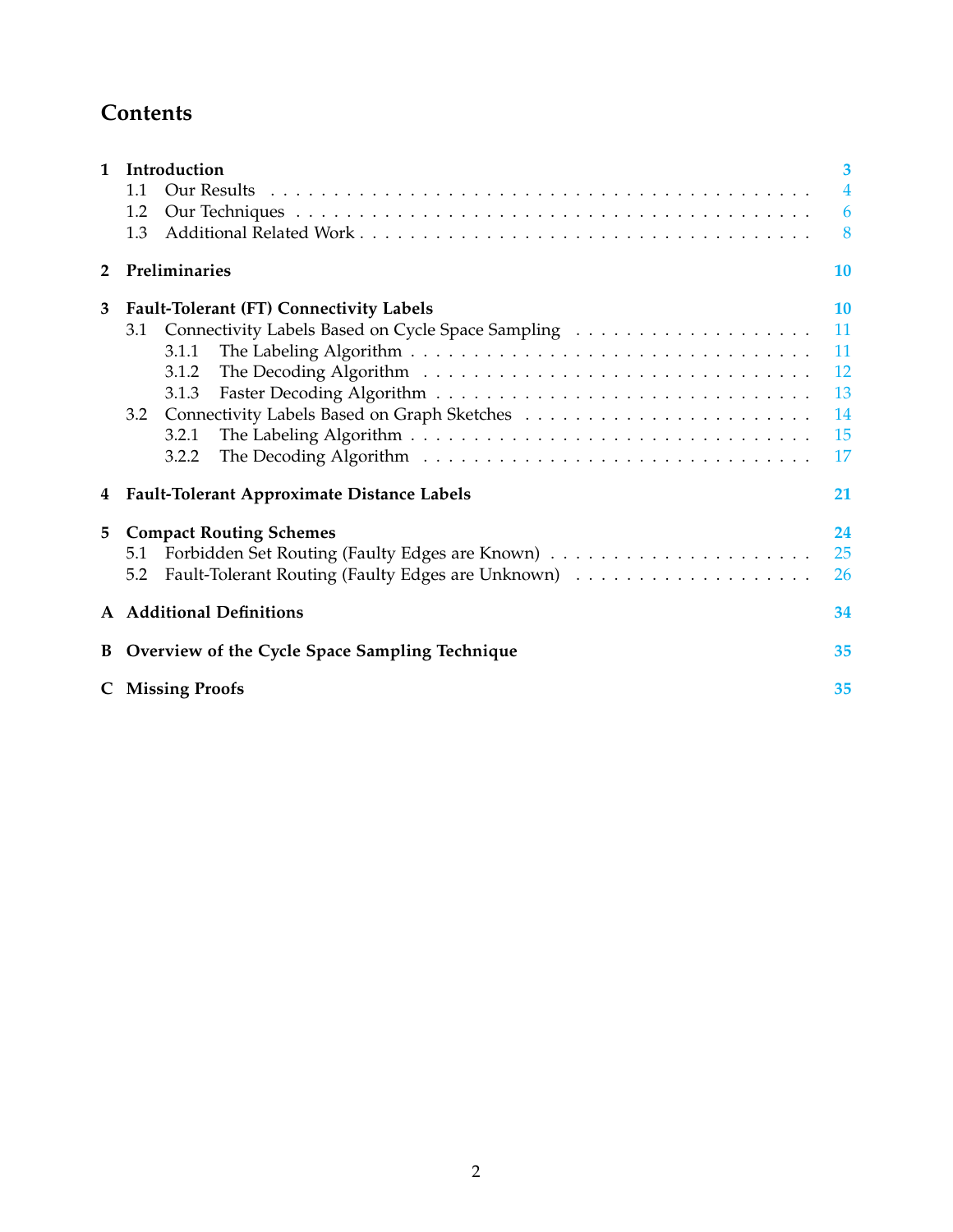## <span id="page-2-0"></span>**1 Introduction**

Distributed graph representation is concerned with augmenting each vertex (and possibly also edges) with useful and low-space information in order to efficiently address various graph queries in a distributed manner. As the vertices and edges of the network may occasionally fail or malfunction, it is desirable to make these representations robust against failures. In this paper, we provide new constructions of succinct *labeled-based distributed data structures* that can handle connectivity, distance queries and routing in the presence of edge failures.

Connectivity labels are short names attached to each vertex in the *n*-vertex input graph *G*, such that given the labels of a pair of vertices *s* and *t* (and no any other information), it is possible to deduce if *s* and *t* are connected in *G*. The primary complexity measure of the labeling scheme is the label length (maximum length of a label). In general, labels can be viewed as the *logical* names of the vertices [\[KNR92,](#page-32-0) [Pel05\]](#page-33-2), as they are considerably more informative than the physical names that usually correspond to arbitrary  $O(\log n)$ -bit identifiers. For example, in routing applications the label of the vertex is treated as its "address". It is quite immediate to provide connectivity labeling schemes of logarithmic length. Over the years, these labels have served the basis for devising also approximate distance labels, and compact routing schemes, which are arguably the *grand finale* of the distributed representation schemes.

Our goal in this paper is to provide *fault-tolerant* analogs for the above mentioned schemes, while paying a small overhead in terms of space and other complexity aspects. Several notions of fault-tolerant labeling and routing schemes have been addressed in the literature; starting with the earlier introduction of FT routing schemes by Dolev [\[DHSS84\]](#page-31-0), to the more recent formulations of forbidden-set labeling and routing schemes by Courcelle et al. [\[CGKT07,](#page-31-1) [CT07\]](#page-31-2). Despite much activity revolving these topics, FT labeling and routing schemes with *sub-linear* space are currently known only for a limited collection of graph families. We next elaborate more on the state-of-the-art affairs, and our main objectives.

**Fault-Tolerant Connectivity and Distance Labeling.** FT connectivity labeling schemes, also known in the literature as *forbidden-set* labeling [\[CT07\]](#page-31-2), assign labels to the vertices and the edges of the graph such that given the labels of a vertex pair *s*, *t*, and the labels of the faulty edges *F*, one can determine if *s* and *t* are connected in  $G \setminus F$ .

Since their introduction, efficient FT labeling schemes have been devised only for a restricted collection of graph families such as graphs with bounded tree-width and planar graphs [\[CT07,](#page-31-2) [ACGP16\]](#page-30-0). In the lack of any FT connectivity labeling schemes for general graphs with sub-linear label length (for any  $f \geq 2$  $f \geq 2$  faults<sup>2</sup>), we ask:

<span id="page-2-2"></span>**Question 1.1.** *Is it possible to design FT connectivity labeling scheme resilient to at most f edge faults, for general graphs with label length of* poly(log *n*) *bits, or even* poly(log *n*, *f*) *bits?*

FT connectivity labels are also closely related to *connectivity sensitivity oracles* [\[PT07\]](#page-33-3), which are low-space centralized data-structures that handle efficiently  $\langle s, t, F \rangle$  connectivity queries using  $S(n)$ space. Our main goal is in providing a *distributed* variant of such constructions, e.g., where each vertex or edge in the graph "holds" only  $S(n)/n$  bits of information, such that an  $\langle s, t, F \rangle$  query can be addressed using only the information stored by *s*, *t* and *F*.

An important step towards designing FT compact routing schemes involves the computation of *FT approximate distance labels*. In this setting, given the labels of *s*, *t* and the faulty edges *F*, it is required to report an approximation for the *s*-*t* shortest path distance in  $G \setminus F$ . FT approximate

<span id="page-2-1"></span><sup>&</sup>lt;sup>2</sup>While there is no *explicit* construction of FT labeling for general graphs, for  $f = 1$ , the centralized distance sensitivity oracle of [\[KB10\]](#page-32-1) might be modified to provide approximate distance labels against a single fault.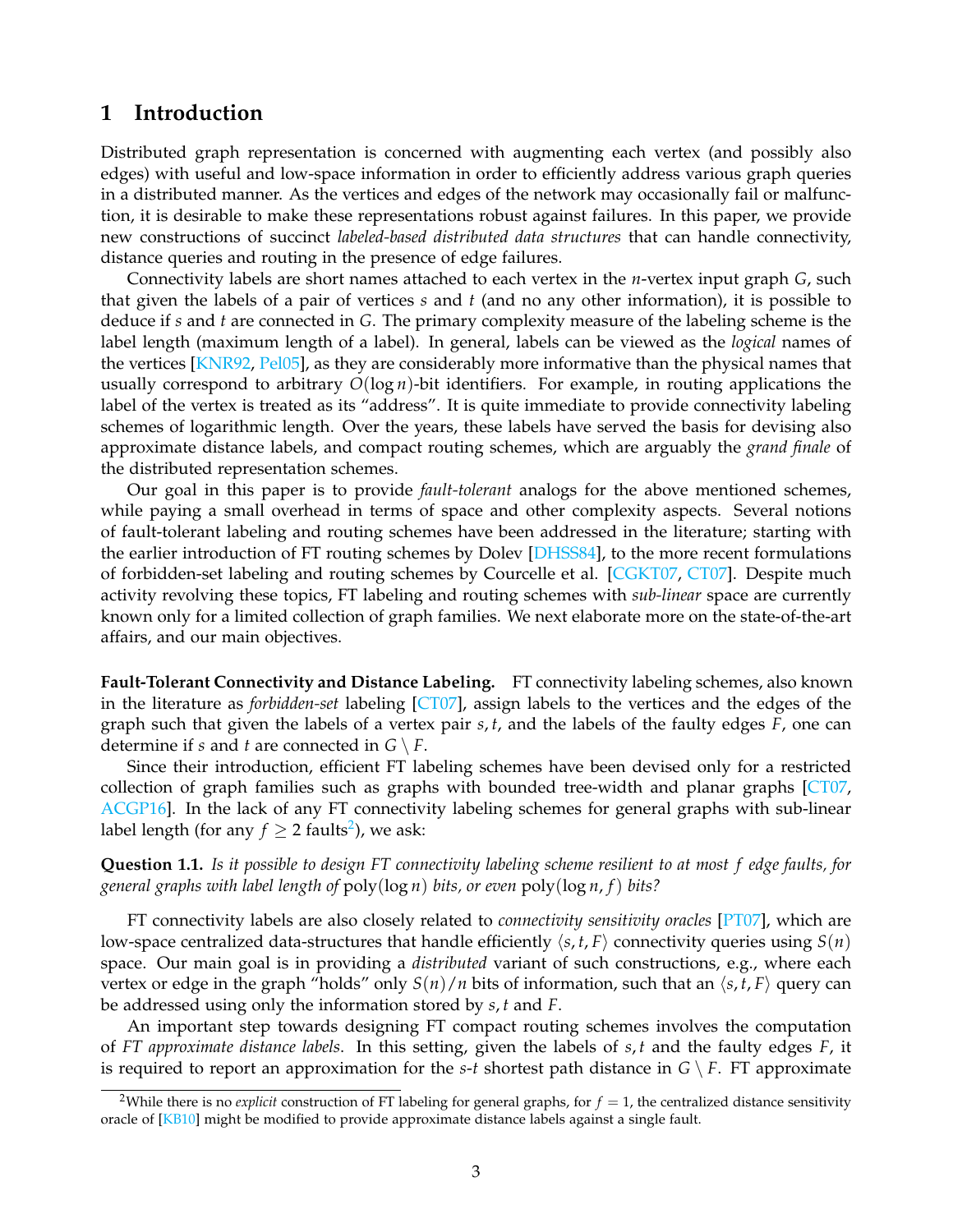distance labels can be viewed as the distributed analog of *f*-FT *distance sensitivity oracles* [\[KB10,](#page-32-1) [WY10\]](#page-33-4). These are global succinct data-structures that given an  $\langle s, t, F \rangle$  query report fast an estimate for the approximate *s*-*t* distance in  $G \setminus F$ . Our goal is to provide FT approximate labeling schemes that match the state-of-the-art space vs. stretch tradeoff of the centralized data structures.

**Fault-Tolerant Routing.** A desirable requirement in most communication networks is to provide efficient routing protocols in the presence of faults. Specifically, an *f*-FT routing protocol is a distributed algorithm that, for any set of at most *f* faulty edges *F*, allows a vertex *s* to route a message to a destination vertex *t* along an approximate *s*-*t* shortest path in  $G \setminus F$  (without knowing *F* in advance). The routing scheme consists of two algorithms: (i) a preprocessing algorithm which computes (succinct) routing tables and labels for each vertex in the graph; and (ii) a routing algorithm that given the received message and the routing table of vertex  $v$  determines the next-hop (specified as a port number) on the *v*-*t* (approximate) shortest path in  $G \setminus F$ . The efficiency of the scheme is determined by the tradeoff between the *stretch* (i.e., the ratio between the weighted length of the *s*-*t* route in  $G \setminus F$  to the corresponding shortest path distance) and the *space* of the routing tables, labels and messages. While the stretch vs. space tradeoff of routing schemes is fully understood in the non-faulty setting, the corresponding bounds in the FT setting are still far from optimal. So far, in all the prior schemes, the space of the individual routing tables could be linear in the worst case, even when allowing a large stretch bound. This is in strike contrast to the standard (non-faulty) compact routing schemes, e.g., by Thorup and Zwick [\[TZ01\]](#page-33-5), which provide each vertex a table of  $O(n^{1/k})$  bits, while guaranteeing a route stretch of  $2k - 1$ . The current large gap in the quality of FT routing schemes compared to their non-faulty counterparts leads to the following question.

<span id="page-3-3"></span>**Question 1.2.** *Is it possible to design f -fault-tolerant compact routing scheme for general graphs with* sublinear *table size and with a sub-logarithmic stretch?*

### <span id="page-3-0"></span>**1.1 Our Results**

We provide space-efficient labeling and routing schemes for any *n*-vertex graph. Our schemes are *randomized* and provide a high probability guarantee<sup>[3](#page-3-1)</sup> for any given triplet  $\langle s, t, F \rangle$ . In other words, the schemes can faithfully support polynomially many queries<sup>[4](#page-3-2)</sup>.

Our first key result presents two independent schemes for FT connectivity labels. These are the first FT connectivity labels for *general graphs*. These two constructions yield the following theorem, addressing Question [1.1:](#page-2-2)

**Theorem 1.3.** *[FT Connectivity Labeling Schemes, Informal] For any n-vertex graph and a bound f on the number of edge faults, there is a* randomized *f -FT connectivity labeling scheme with label length of*  $O(\min\{f + \log n, \log^3 n\})$  bits. The labels are computed in  $\widetilde{O}(m)$  time, and the decoding algorithm takes  $poly(f, \log n)$  *time.* 

By the tightness of the label length of fault-free connectivity labels, our scheme is optimal for  $f = O(\log n)$ . Moreover, the label length is nearly-optimal for any f. Our actual scheme provides more information then merely a single bit (connected or not connected). Specifically, we augment the connectivity labels with additional information so that the decoding algorithm, given the labels of *s*, *t* and *F*, can also output a succinct description of an *s*-*t* path in *G* \ *F* (if such a path exists). This succinct path representation finds applications in the context of our FT routing schemes.

<span id="page-3-2"></span><span id="page-3-1"></span> $^3$ As standard, we use the term high-probability to indicate success guarantee of  $1-1/n^c$  for any given constant  $c > 1$ .

<sup>&</sup>lt;sup>4</sup>The same type of guarantee is provided in the centralized sensitivity oracles, e.g., of [\[DP17\]](#page-31-3). Providing a high probability guarantee over all possible triplets is possible upon increasing the space bound by a factor of *f* (largest number of faults supported).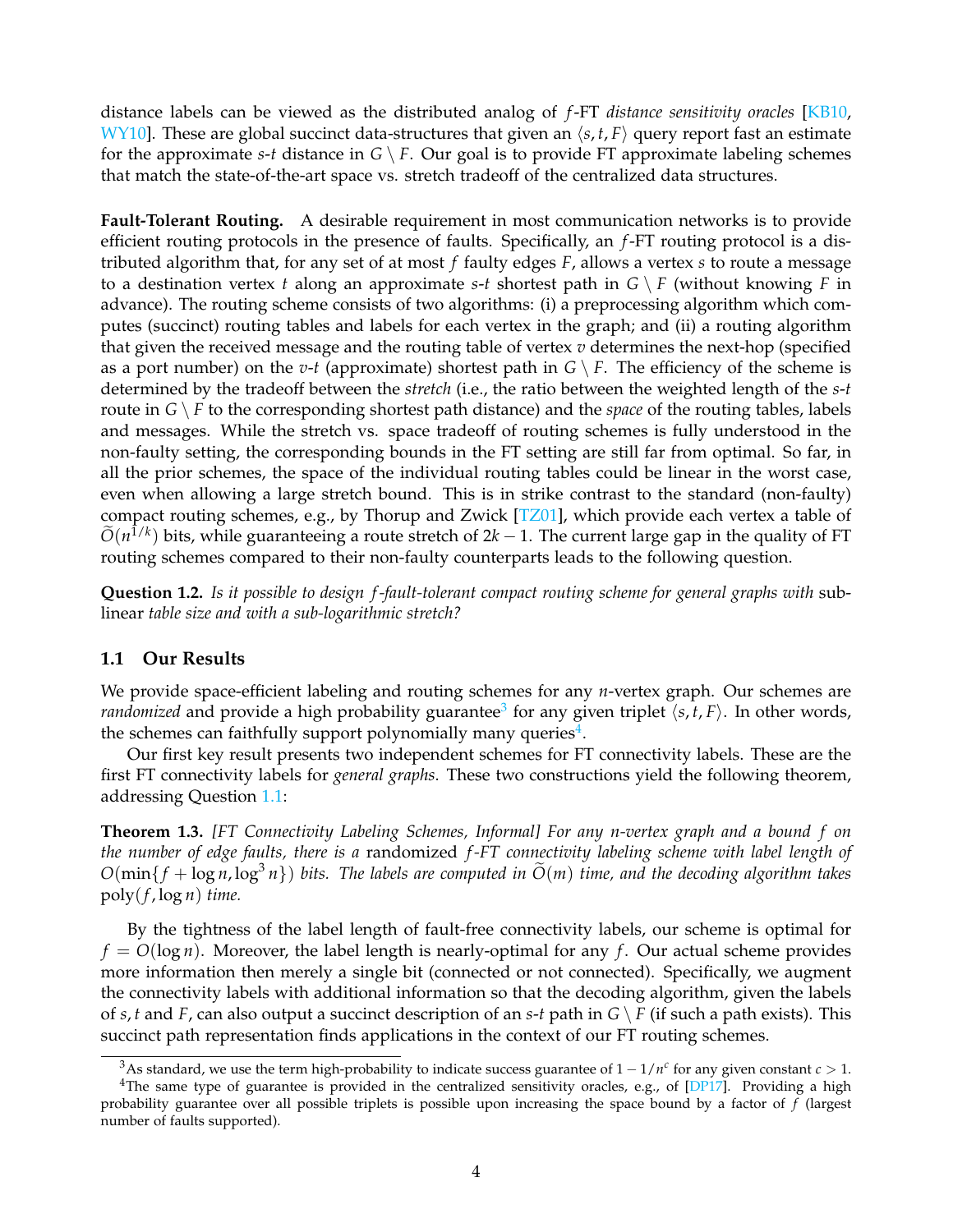We next consider the task of reporting also approximate  $s$ -*t* distances in  $G \setminus F$  using the labels of *s*, *t* and *F*. We employ the reduction of Chechik et al. [\[CLPR12\]](#page-31-4) to convert the FT connectivity labels into FT approximate distance labels, providing nearly the same space vs. stretch tradeoff as in the centralized data-structures of [\[CLPR12\]](#page-31-4). Specifically, we show:

**Theorem 1.4.** *[FT Approximate Distance Labeling Schemes] For any n-vertex (possibly weighted) graph, a bound f on the number of edge faults, and a stretch parameter k, there is a randomized f -FT approximate distance labeling scheme with label length of O*(*k* · *n* 1/*k* · log(*nW*) · log<sup>3</sup> *n*)*. Given the labels of s*, *t and F the scheme returns a distance estimate*

$$
\text{dist}_{G \setminus F}(s,t) \leq \delta(s,t,F) \leq (8k-2)(|F|+1)\text{dist}_{G \setminus F}(s,t) .
$$

For the purpose of routing, we exploit the extra information provided by our connectivity labels, in order to output, in addition to the distance estimate  $\delta(s, t, F)$ , also a succinct description of the approximate *s*-*t* shortest path in  $G \setminus F$ . Our second key result provides FT compact routing schemes, with an almost optimal tradeoff between the space and stretch, for constant number of faults *f*. We answer Question [1.2](#page-3-3) by showing:

**Theorem 1.5.** *[FT Compact Routing] For every integers k, f, there exists an f-sensitive compact routing scheme that given a message M at the source vertex s and the routing label of the destination t, in the presence of at most f faulty edges F (unknown to s) routes M from s to t in a distributed manner over a path of* length at most  $32k(|F|+1)^2 \cdot dist_{G\setminus F}(s,t)$ . The routing labels have  $\tilde{O}(f)$  bits, the table size of each vertex is  $\widetilde{O}(f^3 \cdot n^{1/k} \log(nW))$ , the header size (also known as message size) is bounded by  $\widetilde{O}(f^3)$  bits.

This improves over the state-of-the-art construction of Chechik [\[Che11\]](#page-31-5) that obtained routing schemes with stretch of  $O(f^2(f + \log^2 n)k)$  and tables of size  $O(\deg(v)n^{1/k}\log(nW))$  for every vertex *v*. We note that the construction of Chechik [\[Che11\]](#page-31-5) has a bounded global space of  $\widetilde{O}(n^{1+1/k} \log{(nW)})$ , but the individual tables might have even super-linear space (e.g., when  $k = 0$ )  $O(1)$  and deg(*v*) =  $O(n)$ ). For the special case of  $f = 2$ , Chechik et al. [\[CLPR10,](#page-31-6) [CLPR12\]](#page-31-4) provide a stretch bound of  $O(k)$ , and total space of  $\tilde{O}(n^{1+1/k} \log(nW))$ , where the space of each table is bounded by  $O(\deg(v)n^{1/k})$ , thus super-linear in the worst case. Our scheme provides an improved bound on the individual tables, nearly matching the fault-free constructions for  $f = O(1)$ . We also show an improved scheme if one only aims to optimize for the global space, rather than optimizing for the largest table size for a vertex. For comparison of our results to prior work see Table [1.](#page-4-0)

| <b>Constructions of Fault-Tolerant Routing Schemes</b> |                             |                                                        |  |  |  |
|--------------------------------------------------------|-----------------------------|--------------------------------------------------------|--|--|--|
| Reference                                              | Stretch                     | <b>Table Size</b>                                      |  |  |  |
| Rajan [Raj12]                                          | $O(k^2)$                    | $O(k \deg(v) + n^{1/k})$ per vertex                    |  |  |  |
| Chechik et al. [CLPR12]                                | O(k)                        | $\widetilde{O}(n^{1+1/k} \log(nW))$ total size         |  |  |  |
| Chechik [Che11]                                        | $O( F ^2( F  + \log^2 n)k)$ | $\widetilde{O}(n^{1+1/k} \log(nW))$ total size         |  |  |  |
| Chechik [Che11]                                        | $O( F ^2( F  + \log^2 n)k)$ | $\widetilde{O}(\deg(v)n^{1/k}\log(nW))$ per vertex     |  |  |  |
| Here                                                   | $O( F ^2k)$                 | $\widetilde{O}(f \cdot n^{1+1/k} \log(nW))$ total size |  |  |  |
| Here                                                   | $O( F ^2k)$                 | $\widetilde{O}(f^3 \cdot n^{1/k} \log(nW))$ per vertex |  |  |  |

<span id="page-4-0"></span>Table 1: Comparison between FT routing schemes with a set of failures *F*

Finally, we provide a lower bound result on the minimal stretch regardless for the *space* of the routing scheme, e.g., even if all vertices store all the graph edges.

<span id="page-4-1"></span>**Theorem 1.6** (Stretch Lower-Bound for FT Routing)**.** *Any FT routing randomized scheme resilient to f faults induces an expected stretch of* Ω(*f*) *regardless of the size of the routing tables and labels. In particular, this holds even if each routing table contains a complete information on the graph.*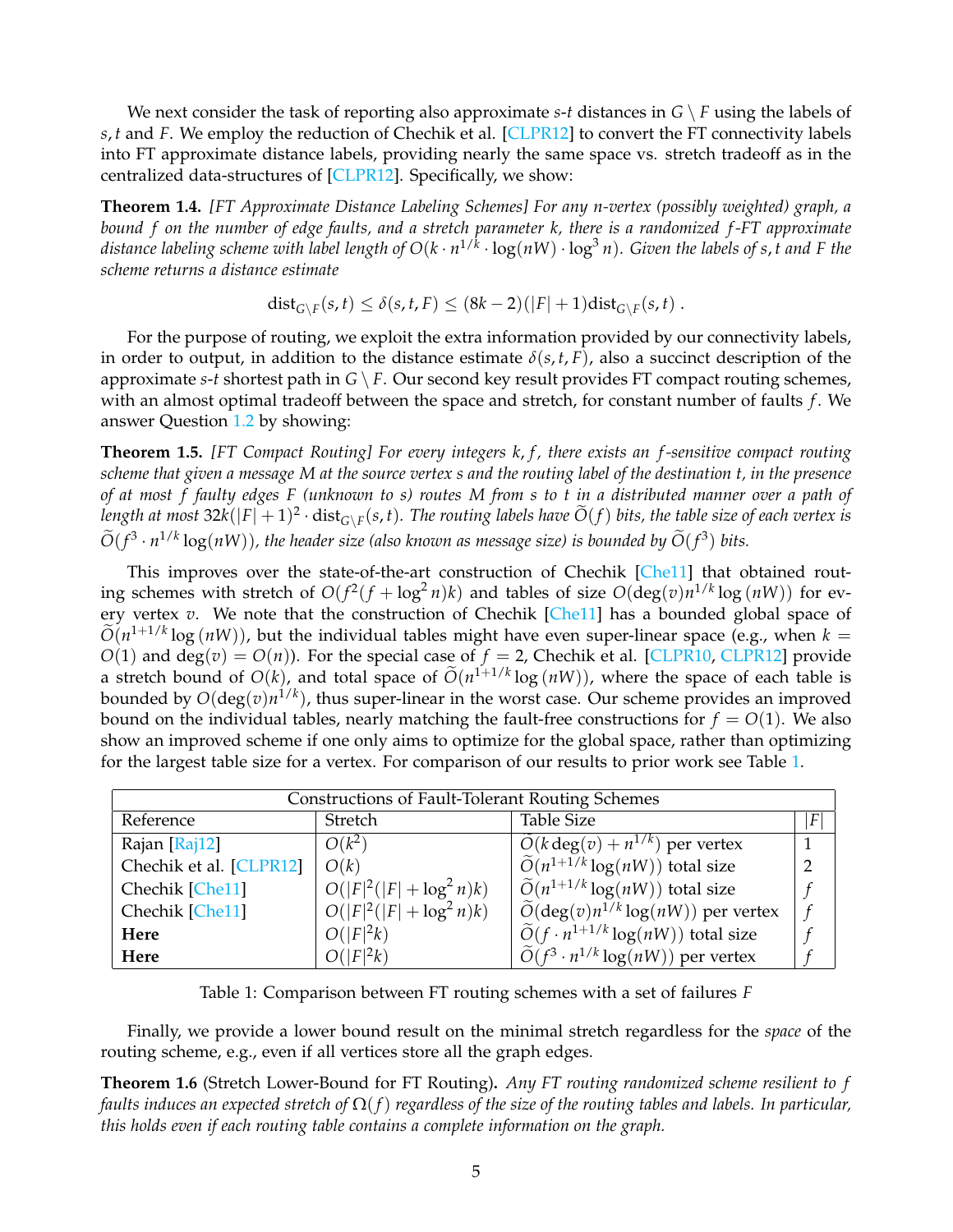**Open Problems.** Our work leaves several interesting open ends. One natural direction is to provide labeling and routing schemes resilient to *vertex* faults. The major challenge in handling vertex failure is that even a single faulty vertex might disconnect the graph into  $\Omega(n)$  disconnected components. Another interesting direction is to derandomize our constructions. Currently there are no deterministic constructions of FT labeling schemes for general graphs. Finally, it will be also important to provide FT distance approximate labeling schemes whose stretch bound is independent in the number of faults *f*. This problem is also open in the corresponding setting of approximate distance sensitive oracles.

### <span id="page-5-0"></span>**1.2 Our Techniques**

For our FT labeling schemes, we present two constructions based on different techniques. The first construction uses the *cycle-space sampling* technique of Pritchard and Thurimella [\[PT11\]](#page-33-7) to determine if *s* and *t* are disconnected by a set of failures *F*. This technique has been applied in the past mainly in the context of computing small cuts in the distributed setting. The second construction uses the tool of *linear sketches* by Ahn et al. [\[AGM12\]](#page-30-1) to try to find a path that connects *s* and *t* in  $G \setminus F$ . This scheme is also useful for routing. We next give an overview of the two approaches, and the applications for routing. Throughout, we assume that the graph *G* is originally connected, otherwise the scheme can be applied to each connected component of *G*, which can be indicated in the label of the vertex.

**Connectivity Labels Based on Cycle Space Sampling.** The cycle space sampling technique, introduced by Pritchard and Thurimella  $[PT11]$ , allows one to detect cuts in a graph by exploiting the interesting connection between cuts and cycles in a graph. This technique was used in  $[PT11]$  to design distributed algorithms for identifying small cuts in a graph. In more details, the technique is based on the relation between *induced edge cuts* and *binary circulations*, defined as follows. For a subset of vertices *S*, we denote by *δ*(*S*) the set of edges with exactly one endpoint in *S*. An *induced edge cut* is a set of edges of the form *δ*(*S*) for some *S*. A *binary circulation* is a set of edges in which every vertex has an even degree. For example, a cycle is a binary circulation. Note that if *F* is an induced edge cut, and  $\phi$  is a cycle, the number of edges in the intersection  $|F \cap \phi|$  is even, as the cycle crosses the cut even number of times. This is also true for any binary circulation *φ*. The cycle space technique extends this observation and shows that if  $\phi$  is a random binary circulation and  $F \subseteq E$ , then

$$
Pr[|F \cap \phi| \text{ is even}] = \left\{ \begin{array}{l} 1, \text{ if } F \text{ is an induced edge cut} \\ 1/2, \text{ otherwise} \end{array} \right.
$$

Hence, by choosing a *random* binary circulation, one can detect if a set of edges *F* is an induced edge cut with probability 1/2. To increase the success probability, we can choose *b* random binary circulations. Based on these ideas, [\[PT11\]](#page-33-7) showed how to assign the edges of the graph *b*-bit labels with the following property. See Appendix  $\overline{B}$  $\overline{B}$  $\overline{B}$  for an overview.

<span id="page-5-1"></span>**Lemma 1.7.** *There is an algorithm that assigns the edges of a graph*  $G = (V, E)$ *, b-bit labels*  $\phi(e)$  *such that given a subset of edges*  $F \subseteq E$ *, we have:* 

$$
Pr[\bigoplus_{e \in F} \phi(e) = 0] = \begin{cases} 1, & if F is an induced edge cut \\ 2^{-b}, & otherwise \end{cases}
$$

*Where* 0 *is the all-zero vector. The time complexity for assigning the labels is*  $O((m + n)b)$ *.* 

**The connectivity labels.** We next explain how to use this technique to build FT connectivity labels. Our goal is to assign labels to the vertices and edges of the graph, such that given the labels of two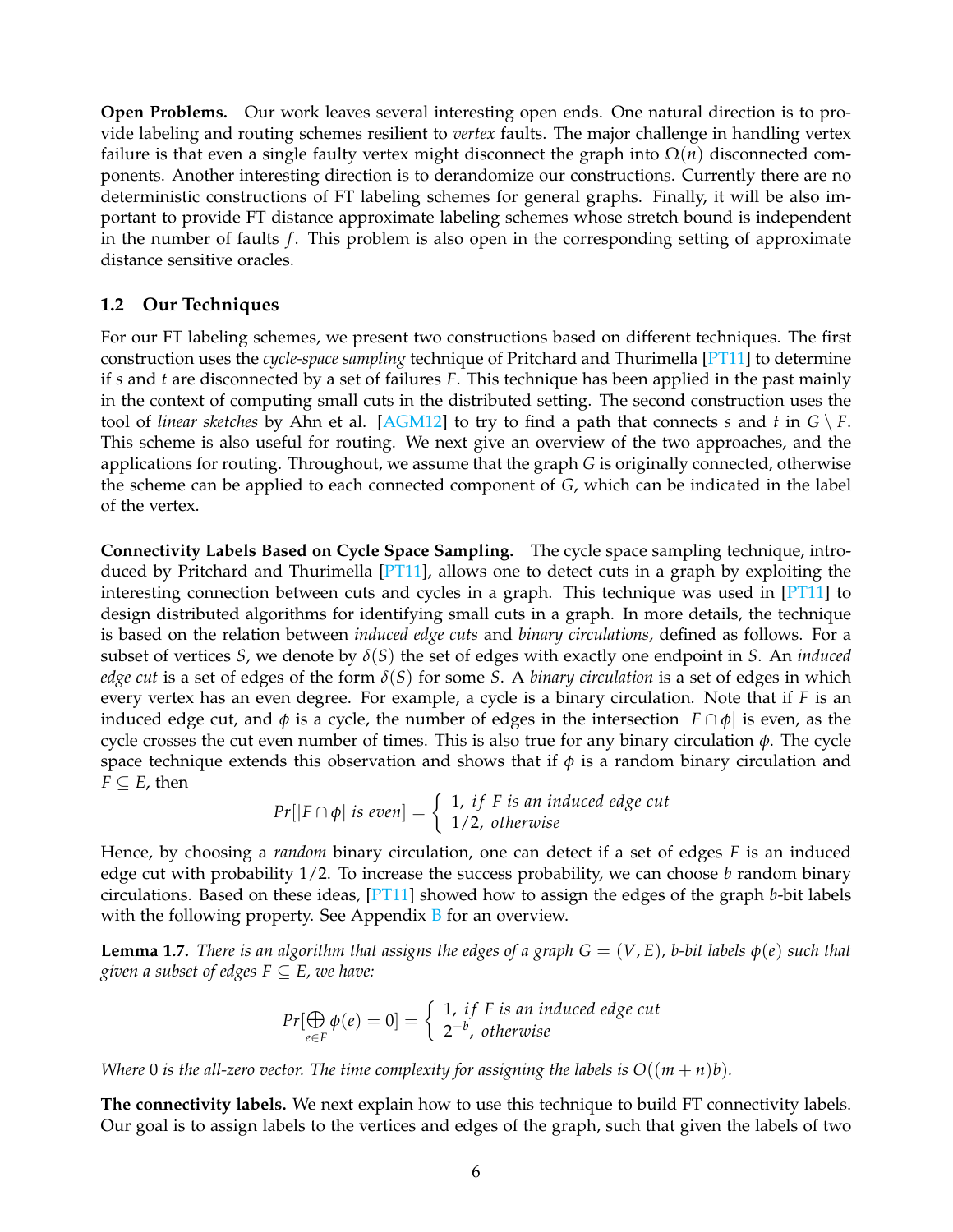vertices *s*, *t* and a set of failures *F*, we can check if *s* and *t* are disconnected by *F*. It is easy to show that *s* and *t* are disconnected by *F* iff there is an *induced edge cut*  $F' \subseteq F$  that disconnects *s* and *t*. While we can use the cycle space labels to check if a subset of edges  $F' \subseteq F$  is an induced edge cut, this is still not enough to solve FT connectivity. To do so, we should check if an induced edge cut *F* <sup>0</sup> *disconnects* the vertices *s* and *t*. To check this, we bring to our construction *ancestry labels* in trees, and show that we can determine if *s* and *t* are in the same side of cut (induced by *F* 0 ) based on the ancestry labels of  $s, t$  and  $F'$ . The key observation is that a spanning tree  $T$  of the graph is disconnected to at most  $|F'| + 1$  connected components, upon removing  $F'$ , where for any  $e \in F'$ both its endpoints reside on two different sides of the induced edge cut defined by F'. We can use this to identify which components of  $T \setminus F'$  are on the same side of the induced edge cut. Moreover, we show that the ancestry labels allow us to determine the connected components of *s* and *t* in *T* \ *F*'. A brute-force implementation of this approach leads to a decoding time that is *exponential* in |*F*|. I.e., the algorithm should check for any subset  $F' \subseteq F$  if  $F'$  is an induced edge cut. To overcome it, we show an efficient way to find  $F' \subseteq F$  that disconnects *s* and *t* if exists, by translating our problem to a system of linear equations. This results in a decoding time polynomial in |*F*| and  $\log n$ . The size of the labels is  $O(f + \log n)$ , to guarantee that the cycle space labels are correct for any  $F' \subseteq F$  w.h.p.

**Connectivity Labels Based on Graph Sketches.** We next provide some flavor of our labels based graph sketches. The length of the labels obtained in this technique is  $O(log^3 n)$  bits, which is dominated by the sketching information. A *graph sketch* of a vertex *v* is a randomized string of  $O(1)$  bits that compresses  $v'$ s edges. The linearity of these sketches allows one to infer, given the sketches of subset of vertices *S*, an outgoing cut edge  $(S, V \setminus S)$ . Graph sketches have numerous applications in the context of connectivity computation under various computational settings, e.g., [\[KKM13,](#page-32-2) [KW14,](#page-32-3) [GKKT15,](#page-32-4) [KKT15,](#page-32-5) [MK18,](#page-32-6) [GP16,](#page-32-7) [DP17\]](#page-31-3). More concretely, our sketch-based labels are inspired by the centralized connectivity sensitivity oracles of Duan and Pettie [\[DP17\]](#page-31-3). A common approach for deducing the graph connectivity merely from the sketches of the individual vertices is based on the well-known Boruvka algorithm [\[NMN01\]](#page-32-8). This algorithm works in *O*(log *n*) phases, where in each phase, from each growable component an outgoing edge is selected. All these outgoing edges are added to the forest, while ignoring cycles. Each such phase reduces the number of growable components by a 2 factor, thus within  $O(log n)$  phases, a maximal forest is computed. Since this algorithm only requires the computation of outgoing edges it can simulated using *O*(log *n*) independent sketches for each of the vertices.

Our high level approach for determining the *s*-*t* connectivity in  $G \setminus F$  mimics this above mentioned procedure. For simplicity assume that *G* is connected and let *T* be some spanning tree in *G*. Using ancestry labels, one can infer the components of  $T \setminus F$ . Moreover, by augmenting the labels with graph sketching information, one can also deduce the sketch of each component in  $T \setminus F$ . Note however that these sketches are in *G* and therefore might encode outgoing edges that belong to *F*. To overcome this technicality, our sketching scheme allows us to cancel out the effect of the faulty edges *F* from the sketching information. Consequently, we obtain the sketches of each  $T \setminus F$  component in the surviving graph  $G \setminus F$ . We can then apply the Boruvka's algorithm on the components of *T* \ *F*, and infer the *s*-*t* connectivity in *G* \ *F*. The actual implementation of this labeling scheme is somewhat more delicate. We note that some of these technicalities are for the sake of our later extension of these labels into compact routing schemes.

**Applications for Routing Schemes.** The starting point to our routing scheme is given by our (sketch-based) labeling scheme. These labels allows one to deduce also a succinct description of an *s* − *t* path in *G* \ *F* if exists, by following the component merging procedure of the Boruvka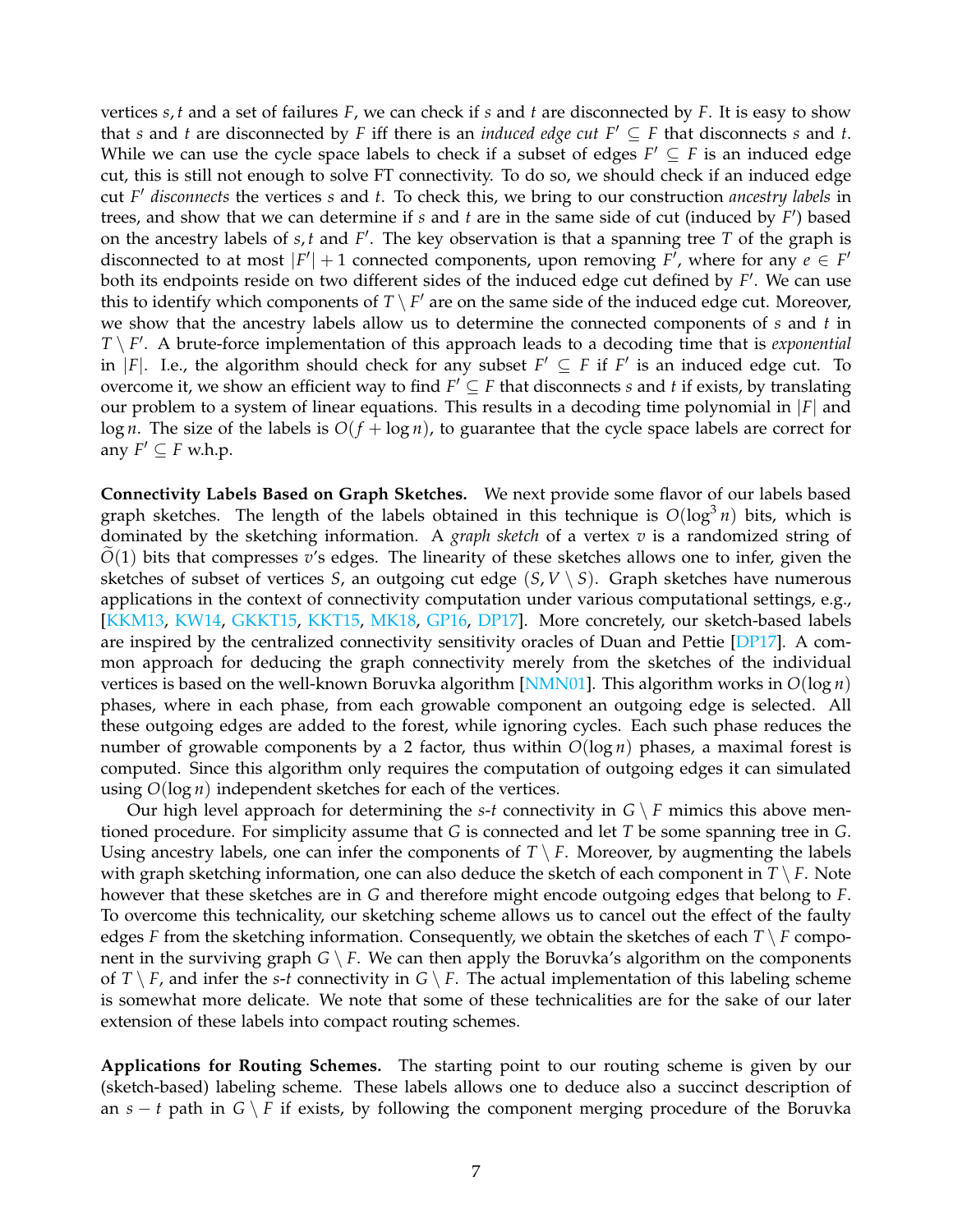algorithm. This description is composed of  $O(f)$  path segments, where each segment  $\{u, v\}$  either corresponds to an outgoing (non-tree) edge found in the algorithm using the sketch information, or to a tree path between two vertices *u* and *v* in the same connected component in  $T \setminus F$ . Given the connectivity labels of *s*, *t* and *F*, we can find this description, and use it for routing. Routing across an edge {*u*, *v*} just requires sending a message over the edge, while routing on a tree path between *u* and *v* can be done using a routing scheme for trees. While this approach allows to send a message from *s* to *t*, there is no bound on the length of the path traversed. Additionally, this approach assumes that the set of failures *F* is known in advance. We next explain how to overcome these issues.

**Bounding the stretch.** To route messages on low-stretch paths we use the notion of *tree covers*, following the approach in [\[CLPR12\]](#page-31-4). This approach also allows us to translate our connectivity labels to approximate distance labels as we discuss in Section [4.](#page-20-0) Here, instead of applying our connectivity scheme on just one graph *G*, we apply it on many subgraphs *Gi*,*<sup>j</sup>* of *G* with the following properties.

- 1. Each vertex *v* is contained in  $\widetilde{O}(n^{1/k})$  subgraphs.
- 2. For any  $1 \leq i \leq \log(nW)$ , and any vertex *v*, there is a subgraph  $G_{i,i^*(v)}$  that contains all the vertices in the 2*<sup>i</sup>* -neighborhood of *v*.
- 3. If *v* and *u* are connected in the graph  $G_{i,i^*(v)} \setminus F$ , then there is a path between them of length at most  $O(k|F|2^i)$  in the graph  $G_{i,i^*(v)} \setminus F$ .

By applying our connectivity scheme on each one of the subgraphs *Gi*,*<sup>j</sup>* , we can route a message from *s* to *t* on a path of stretch  $O(k|F|)$ . The size of the labels and routing tables of vertices is  $\widetilde{O}(n^{1/k})$  as each vertex and edge participate in  $\widetilde{O}(n^{1/k})$  subgraphs.

**Faulty edges are unknown.** The scheme we described assumes that the routing algorithm knows the labels of *s*, *t* and *F* in advance, we next explain how to avoid this assumption. Our general approach is to work in phases, where in each phase we try to route a message from *s* to *t* according to the currently set of known faults. We either succeed, or learn about the label of a new faulty edge *e* ∈ *F* and try again. The stretch of the scheme increases to  $O(k|F|^2)$  because of the  $|F| + 1$  phases. Direct application of this approach may require large routing tables, as each vertex may need to know the labels of all edges adjacent to it, to be able to learn the labels of faulty edges found in the algorithm. To overcome it we use the following ingredients.

First, recall that in our connectivity labeling scheme we use a spanning tree *T*. In the routing scheme, these are the trees of the tree cover. We show that it is enough for each vertex to store labels only of its adjacent *tree* edges. Consequently, the total size of all routing tables can be bounded by  $\tilde{O}(fn^{1+1/k})$ .<sup>[5](#page-7-1)</sup> However, this alone is not enough to bound the size of individual routing tables of vertices, as the degree of a vertex in a tree may be linear. To overcome this, we show a clever way to load balance the labels' information between *v* and its children in the tree. This results in tables of size  $O(f^3n^{1/k})$  per vertex, while keeping the same stretch of the scheme. The increase in the total size of tables comes from the fact we now duplicate labels  $f + 1$  times, to be able to recover them in the presence of *f* failures.

### <span id="page-7-0"></span>**1.3 Additional Related Work**

**Fault-Tolerant Labeling Schemes.** FT labels for connectivity were introduced by [\[CGKT07\]](#page-31-1) under the term *forbidden-set labeling*. Forbidden set refers to a subset *F* of at most *f* edges, such that given the labels of  $s, t$  and  $F$  one should determine if  $s$  and  $t$  are connected in  $G \setminus F$ . The forbidden

<span id="page-7-1"></span><sup>&</sup>lt;sup>5</sup>The *f* term in the size comes from the fact we apply the connectivity labels  $f + 1$  times to support the  $|F| + 1$  phases.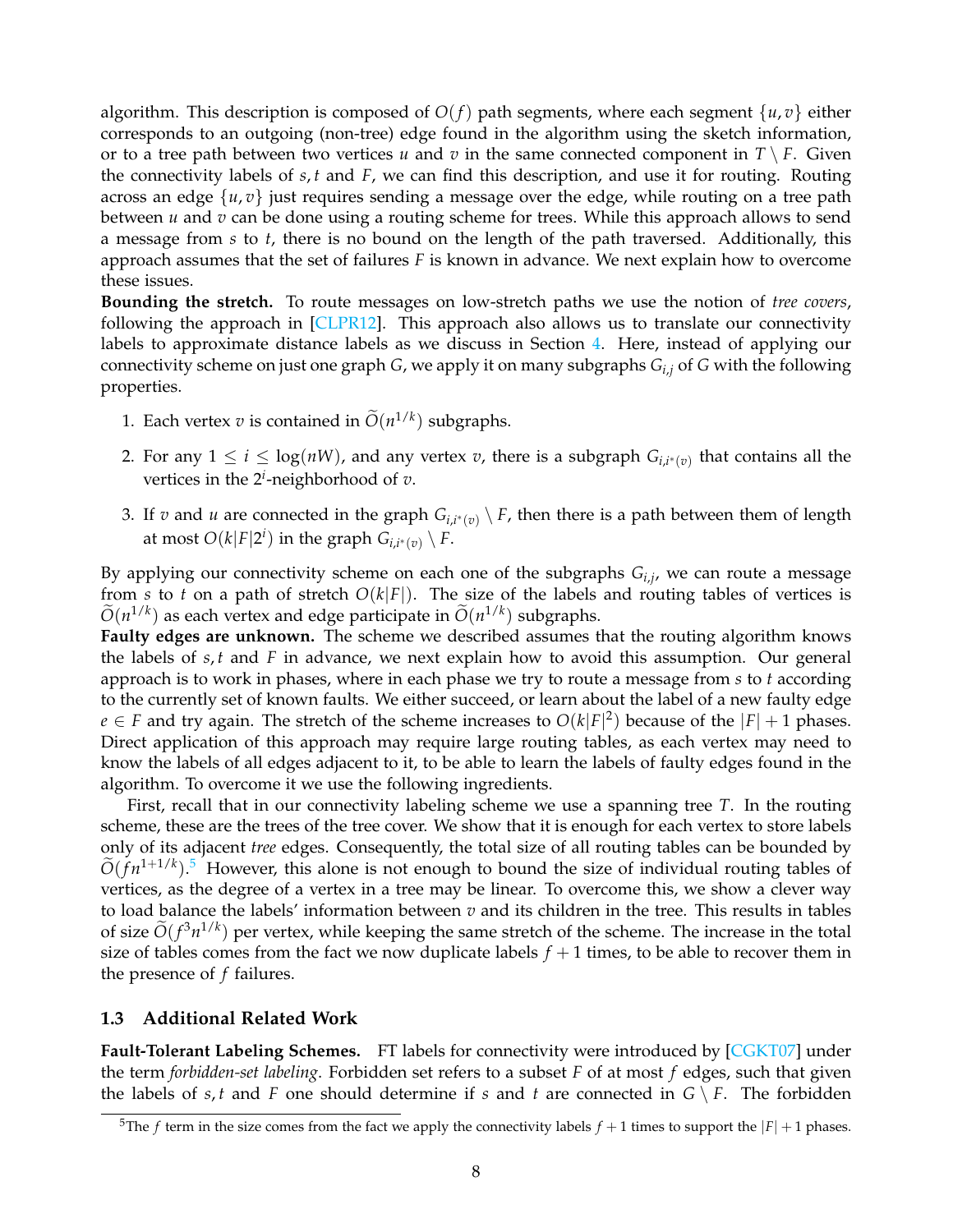edge set can be treated in this context as faulty edges<sup>[6](#page-8-1)</sup>. Previous works study FT connectivity labels only in restricted graph families. For example, Courcelle et al. [\[CT07\]](#page-31-2) presented a labeling scheme with logarithmic label length for the families of *n*-vertex graphs with bounded clique-width, tree-width and planar graphs. For *n*-vertex graphs with doubling dimension at most *α*, Abraham et al. [\[ACGP16\]](#page-30-0) designed FT labeling schemes with label length *O*((1 + 1/*e*) 2*α* log *n*) that output  $(1 + \epsilon)$  approximation of the shortest path distances under faults. Recently, [\[BCG](#page-31-7)<sup>+</sup>21] studied FT exact distance labels in planar graphs, and show that any directed weighted planar graph admits fault-tolerant distance labels of size  $O(n^{2/3})$ .

**Connectivity and Distance Sensitivity Oracles.** Connectivity and distance sensitivity oracles are centralized data structures that support connectivity or distance queries in the presence of failures. The first construction of connectivity sensitivity oracles was given by Patrascu and Thorup [\[PT07\]](#page-33-3) providing an  $S(n) = O(fn)$  space oracle that answers  $\langle s, t, F \rangle$  connectivity queries in  $O(f)$  time. The state-of-the-art bounds of these oracles are given by Duan and Pettie [\[DP17\]](#page-31-3). Chechik et al. [\[CLPR12\]](#page-31-4) presented the first randomized construction of distance sensitivity oracle resilient to *f* edge faults. Specifically, for any *n*-vertex weighted graph, stretch parameter *k*, and a fault bound *f*, they provide a data-structure with  $O(fkn^{1+1/k}\log(n\bar{W}))$  space, query time of  $\widetilde{O}(|F|)$ , and  $O(fk)$ stretch, where *W* is the weight of the heaviest edge in the graph. Their solution is based on an elegant transformation that converts the FT connectivity oracle of [\[PT07\]](#page-33-3) into an FT approximate distance oracle.

While the main focus of this paper is in approximate distances, sensitivity oracles that report (possibly near) exact distances under faults have been studied also thoroughly in e.g.,  $[DT02, BK08,$  $[DT02, BK08,$  $[DT02, BK08,$ [DP09,](#page-31-10) [WY10,](#page-33-4) [GW12,](#page-32-9) [CCFK17,](#page-31-11) [vdBS19\]](#page-33-8). Since reporting exact distances requires linear label length already in the fault-free setting [\[GPPR04\]](#page-32-10), we focus on the approximate relaxation, where there is still hope to obtain labels of polylogarithmic length.

**Fault-Tolerant Routing Schemes.** The first formalization of FT routing schemes was given by the influential works of Dolev [\[DHSS84\]](#page-31-0) and Peleg [\[PS87\]](#page-33-9). These earlier works presented the first non-trivial solutions for general graphs supporting at most  $\lambda$  faulty edges, where  $\lambda$  is the edgeconnectivity of the graph. Their routing labels had linear size, providing *s*-*t* routes of possibly linear length (even in cases where the surviving *s*-*t* path is of *O*(1) length). In competitive FT routing schemes, it is required to provide *s*-*t* routes of length that competes with the shortest *s*-*t* path in  $G \setminus F$ , even in cases where  $G \setminus F$  is not connected. Competitive FT routing schemes [\[Pel09\]](#page-33-10) for general graphs were given by Chechik et al. [\[CLPR10,](#page-31-6) [CLPR12\]](#page-31-4) for the special case of  $f \leq 2$  faults. Specifically, for a given stretch parameter *k*, they gave a routing scheme with a total space bound of  $\tilde{O}(n^{1+1/k})$  bits, polylogarithmic-size labels and messages, and a routing *stretch* of  $O(k)$ . This scheme was extended later on for any *f* by Chechik [\[Che11\]](#page-31-5), at the cost of increasing the routing stretch to  $O(f^2(f + \log^2 n)k)$ . For a single edge failure, [\[Raj12\]](#page-33-6) showed a routing scheme with routing tables of size  $\widetilde{O}(k \deg(v) + n^{1/k})$  size per vertex,  $O(k^2)$  stretch and  $O(k + \log n)$  size header.

**Forbidden Set Routing.** A more relaxed setting of FT routing scheme which has been studied in the literature is given by the *forbidden set routing schemes*, introduced by Courcelle and Twigg [\[CT07\]](#page-31-2). In that setting, it is assumed that the routing protocol knows in advance the set of faulty edges *F*. In contrast, in the FT routing setting, the failing edges are a-priori unknown to the routing algorithm, and can only be detected upon arriving one of their endpoints. Forbidden set routing schemes have been devised to the same class of restricted graph families as obtained for the forbidden set labeling setting [\[CT07,](#page-31-2) [ACGP16,](#page-30-0) [ACG12\]](#page-30-2).

<span id="page-8-1"></span><span id="page-8-0"></span> $6$ For routing, the forbidden-set scheme is slightly weaker than FT scheme as explained later.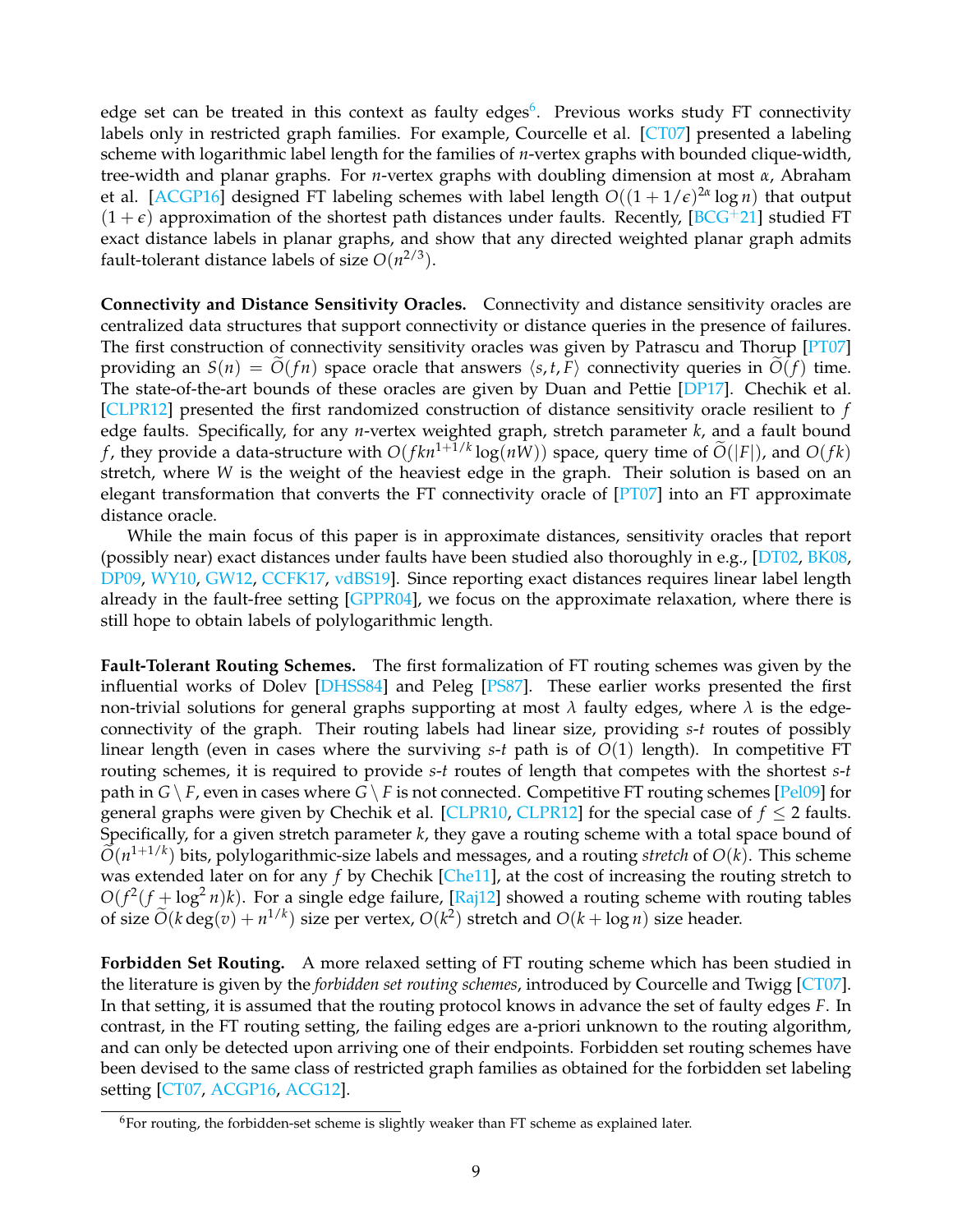## **2 Preliminaries**

Given a graph  $G = (V, E)$ , and vertex  $u \in V$ , let deg $(u, G)$  be the degree of u in G. Given a tree T and  $u, v \in T$ , denote the  $u$ -*v* path in *T* by  $\pi(u, v, T)$ . When the tree *T* is clear from the context, we may omit it and write  $\pi(u, v)$ . For a (possibly weighted) subgraph  $G' \subseteq G$  and a vertex pair  $s, t \in V$ , let  $dist_{G'}(s,t)$  denote the length of the  $s$ -*t* shortest path in  $G'$ .

**Fault-Tolerant Labeling Schemes.** For a given graph *G*, let  $\Pi : V \times V \times \mathcal{G} \to \mathbb{R}_{\geq 0}$  be a function defined on pairs of vertices and a subgraph  $G' \subset G$ , where  $\mathcal G$  is the family of all subgraphs of  $G$ . For an integer parameter *f* ≥ 1, an *f*-*fault-tolerant labeling scheme* for a function Π and a graph family F is a pair of functions  $(L_{\Pi}, D_{\Pi})$ . The function  $L_{\Pi}$  is called the *labeling function*, and  $D_{\Pi}$  is called the *decoding function*. For every graph *G* in the family *F*, the labeling function *L*<sub>Π</sub> associates with each vertex  $u \in V(G)$  and every edge  $e \in E(G)$ , a label  $L_{\Pi}(u, G)$  (resp.,  $L_{\Pi}(e, G)$ ). It is then required that given the labels of any triplets  $s,t,F\in V\times V\times E^f$  , the decoding function  $D_\Pi$  computes  $\Pi(s,t,G\setminus F).$ The primary complexity measure of a labeling scheme is the *label length*, measured by the length (in bits) of the largest label it assigns to some vertices (or edges) in *G* over all graphs  $G \in \mathcal{F}$ . An *f*-FT connectivity labeling scheme is required to output YES iff *s* and *t* are connected in *G* \ *F*. In *f*-FT *approximate distance labeling scheme* it is required to output an estimate for the *s*-*t* distance in the graph *G*  $\setminus$  *F*. Formally, an *f*-FT labeling scheme is *q-approximate* if the value  $\delta(s, t, F)$  returned by the decoder algorithm satisfies that  $dist_{G\setminus F}(s,t)\leq \delta(s,t,F)\leq q\cdot dist_{G\setminus F}(s,t).$  Throughout the paper we provide randomized labeling schemes which provide a high probability guarantee of correctness for any fixed triplet  $\langle s, t, F \rangle$ .

**Fault-Tolerant Routing Schemes.** In the setting of FT routing scheme, one is given a pair of source *s* and destination *t* as well as *F* edge faults, which are initially unknown to *s*. The routing scheme consists of *preprocessing* and *routing* algorithms. The preprocessing algorithm defines labels *L*(*u*) to each of the vertices  $u$ , and a header  $H(M)$  to the designated message M. In addition, it defines for every vertex *u* a routing table *R*(*u*). The labels and headers are usually required to be short, i.e., of poly-logarithmic bits. The routing procedure determines at each vertex *u* the port-number on which *u* should send the messages it receives. The computation of the next-hop is done by considering the header of the message  $H(M)$ , the label of the source and destination  $L(s)$  and  $L(t)$ and the routing table  $R(u)$ . The routing procedure at vertex  $u$  might also edit the header of the message *H*(*M*). The failing edges are not known in advance and can only be revealed by reaching (throughout the message routing) one of their endpoints. The *space* of the scheme is determined based on maximal length of message headers, labels and the individual routing tables. The stretch of the scheme is measured by the ratio between the length of the path traversed until the message arrived its destination and the length of the shortest *s*-*t* path in *G* \ *F*. In the more relaxed setting of *forbidden-set routing schemes* the failing edges are given as input to the routing algorithm.

## <span id="page-9-0"></span>**3 Fault-Tolerant (FT) Connectivity Labels**

We next discuss two labeling schemes for connectivity that are based on two different approaches. The first one uses the *cycle space sampling* technique to try to find cuts that disconnect *s* and *t*. The second one uses *graph sketches* to try to find a path that connects *s* and *t*. Since the second approach allows to find a path between *s* and *t* if exists, it is also useful later for routing. In terms of label size, the first approach gives labels of size  $O(f + \log n)$ , which is near-optimal if the number of failures is  $f = O(\log n)$ . On the other hand, the second scheme gives labels of size  $O(\log^3 n)$ , which is better when the number of failures is large. We next discuss the labeling schemes. During this section,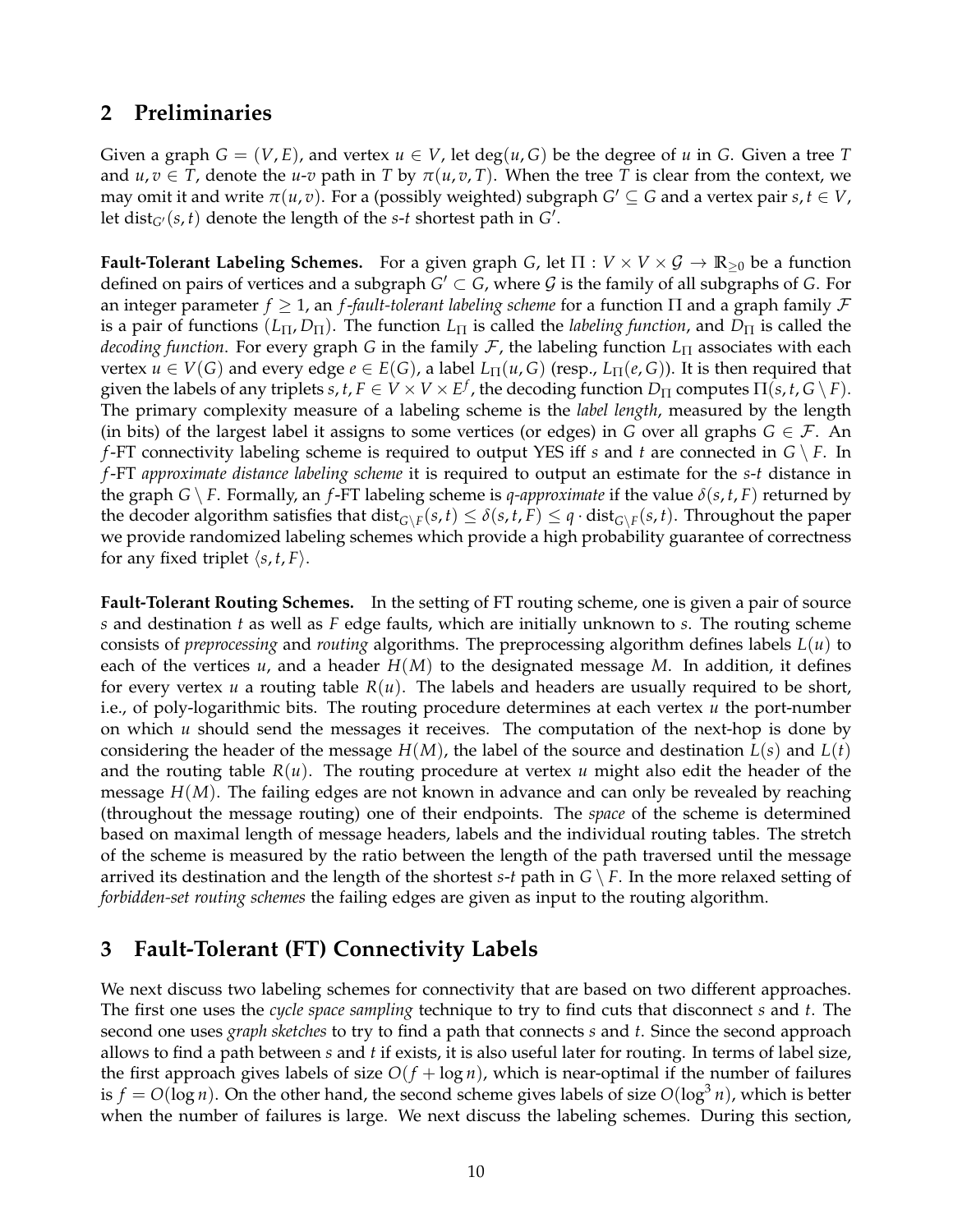we assume that the input graph *G* is connected. If not, we can add to the label of each vertex and edge the id of their connected component in *G*, and apply the labeling scheme to each one of the connected components separately.

### <span id="page-10-0"></span>**3.1 Connectivity Labels Based on Cycle Space Sampling**

#### <span id="page-10-1"></span>**3.1.1 The Labeling Algorithm**

Our labels are composed of two ingredients, that we review next.

**Cycle Space Labels.** The cycle space sampling technique, introduced in [\[PT11\]](#page-33-7), allows to give the edges of a graph short labels that allow to detect cuts in the graph. For a set of vertices *S*, *δ*(*S*) is the set of edges with exactly one endpoint in *S*. A subset of edges *F* is called an *induced edge cut* if  $F = \delta(S)$  for some *S*. The following is shown in [\[PT11\]](#page-33-7) (see Corollary 2.9).

**Lemma 1.7.** *There is an algorithm that assigns the edges of a graph*  $G = (V, E)$ *, b-bit labels*  $\phi(e)$  *such that given a subset of edges*  $F \subseteq E$ *, we have:* 

$$
Pr[\bigoplus_{e \in F} \phi(e) = 0] = \begin{cases} 1, & if F is an induced edge cut \\ 2^{-b}, & otherwise \end{cases}
$$

*Where* 0 *is the all-zero vector. The time complexity for assigning the labels is*  $O((m + n)b)$ *.* 

For an overview of the technique, see Appendix [B.](#page-33-1) In our algorithm, given a subset of edges *F* of size at most *f*, we want to be able to check for any subset  $F' \subseteq F$  if  $F'$  is an induced edge cut. To support all these 2<sup>*f*</sup> queries w.h.p we choose  $b = f + c \log n$  for a constant *c*. This guarantees that the probability of error is at most  $\frac{2^j}{2^{f+c}}$  $\frac{2^f}{2^f + c \log n} = \frac{1}{n^c}$ . This will guarantee that given a query  $\langle s, t, F \rangle$ , our algorithm answers correctly w.h.p. We remark that if we increase the size of labels to  $O(f \log n)$  we can get an algorithm that is correct for *all* queries w.h.p. The reason is that we can then check for any subset of edges *F* of size at most *f* if *F* is an induced edge cut. As the number of subsets of size at most  $f$  is bounded by  $O(n^f)$ , we get that the labels are correct for all such subsets w.h.p.

**Ancestry Labels.** Our second ingredient are ancestry labels for trees. To use them, we first fix a spanning tree *T* of the graph rooted at *r*. The goal is to assign vertices short labels, such that given the labels of *u* and *v*, we can infer if *u* is an ancestor of *v* in *T*. A simple labeling scheme based on a DFS scan solves the problem with labels of size  $2\lfloor \log n \rfloor$  per vertex [\[KNR92\]](#page-32-0), the time for assigning the labels is *O*(*n*) for the DFS scan of the tree. Labeling schemes with improved label size appear in [\[AAK](#page-30-3)+06, [AR02,](#page-30-4) [FK10a,](#page-31-12) [FK10b\]](#page-32-11).

<span id="page-10-3"></span>**Lemma 3.1.** For every tree T, there is an algorithm that assigns the vertices u of the tree labels  $ANC_T(u)$  of *O*(log *n*) *bits, such that given the labels of u and v we can infer if u is an ancestor of v in T in O*(1) *time. The time for assigning the labels is O*(*n*)*.*

**The Final Labels.** Our final labels contain the following ingredients:

- 1. The label of the edge  $e = (u, v)$  is composed of  $(\phi(e), \text{ANC}_T(u), \text{ANC}_T(v), j)$ , where *j* is a bit indicating if *e* is a tree edge in *T*. In total, the label size is  $O(f + \log n)$ .
- 2. The label of a vertex *v* is its ancestry label  $\text{ANC}_T(v)$  of size  $O(\log n)$  bits.

<span id="page-10-2"></span>As discussed, the time for assigning the labels is  $O((m+n)b) = O((m+n)f)$ , as  $b = f + c \log n$ . We next explain how we use these labels to check FT connectivity.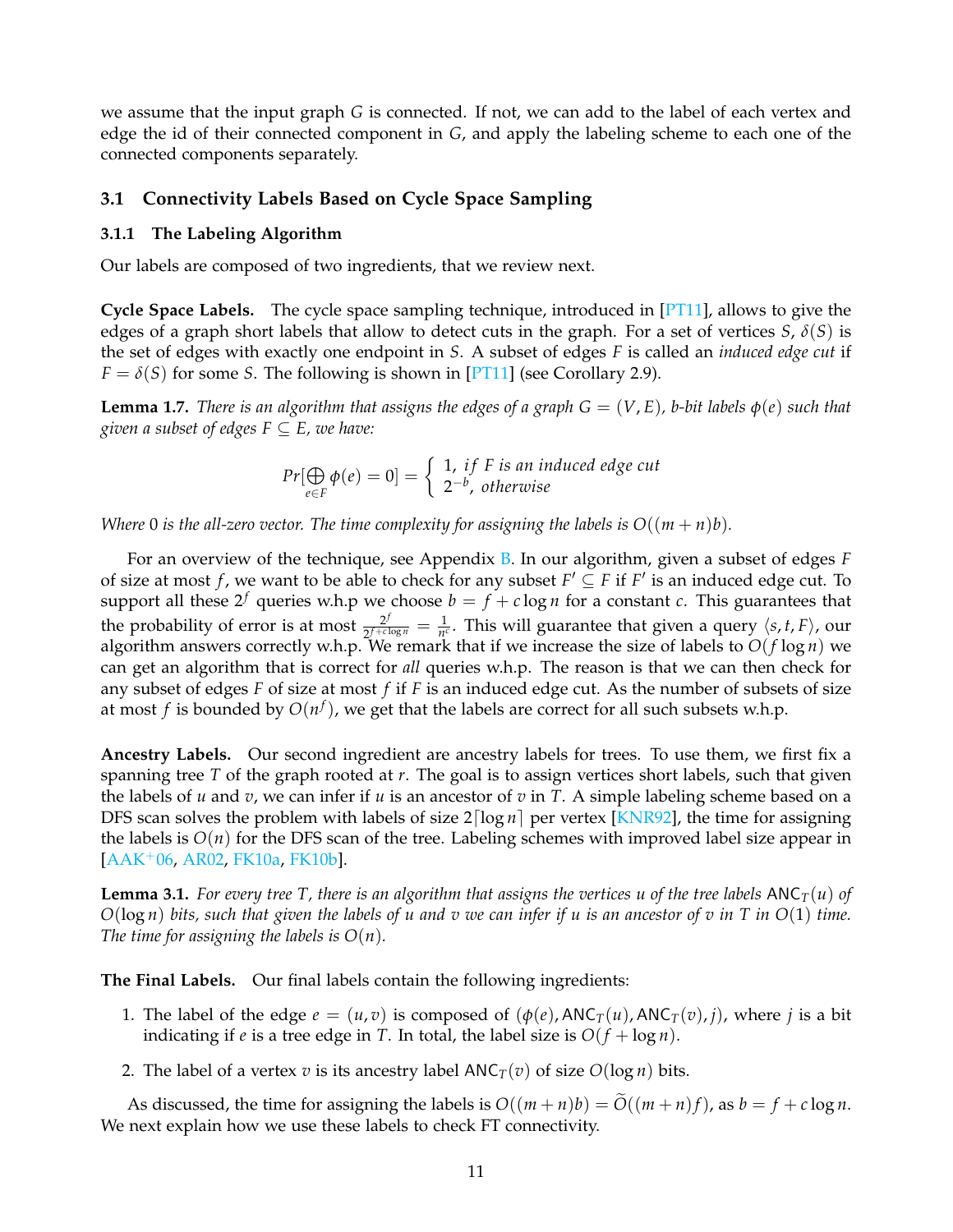#### **3.1.2 The Decoding Algorithm**

We next discuss several observations that allow us to check if *s* and *t* are disconnected by *F*.

<span id="page-11-1"></span>**Claim 3.2.** *The vertices s and t are disconnected by F if an only if there is an induced edge cut F'*  $\subseteq$  *F that disconnects s and t.*

*Proof.* First, if  $F' \subseteq F$  disconnects *s* and *t*, then clearly *F* disconnects *s* and *t*. On the other hand, if *s* and *t* are disconnected by *F*, let  $F' \subseteq F$  be a minimal set of edges whose removal disconnects *s* and  $t$ . We show that  $F'$  is an induced edge cut. Let  $V_s$  be the vertices in the connected component of  $s$  in  $G \setminus F'$ . We show that all edges in  $F'$  are between  $V_s$  and  $V \setminus V_s$ , implying that  $F'$  is an induced edge cut. Assume to the contrary that there is an edge  $e \in F'$  with both endpoints in one of the sides, say *V*<sub>*s*</sub>, then  $F' \setminus \{e\}$  is still a cut that disconnects *s* and *t* (as *V*<sub>*s*</sub> is still disconnected from the rest of the graph if we add *e*), contradicting the minimality of F'. A symmetric argument shows that *e* cannot have both its endpoints in  $V \setminus V_s.$ 

We next show that given an induced edge cut  $F'$ , there is a simple way to determine the two sides of the cut induced by  $F'$  (see Figure [1](#page-11-0) for illustration). For a vertex  $v$  and an induced edge cut *F*', we denote by  $n_v(F)$  the number of edges from *F*<sup>'</sup> in the path from the root *r* to *v* in the spanning tree *T*. We show the following.

<span id="page-11-2"></span>**Claim 3.3.** Let F' be an induced edge cut. Let

<span id="page-11-0"></span>
$$
V_0 = \{ v \in V | n_v(F') \text{ is even} \},
$$
  

$$
V_1 = \{ v \in V | n_v(F') \text{ is odd} \}.
$$

*Then*  $(V_0, V_1)$  *is the induced edge cut defined by F'.* 

*Proof.* Since F' is an induced edge cut, the endpoints of every edge in F' are on different sides of the cut. Hence, if we scan the tree *T* from the root to the leaves, every time we reach an edge from  $F'$  we change the side of the cut. It follows that one side of the cut contains all vertices  $v$  such that  $n_v(F')$  is even, and the other side has all vertices  $v$  such that  $n_v(F')$  is odd. Hence  $V_0$ ,  $V_1$  are the two sides of the cut. П



Figure 1: Here  $F' = \{e_1, e_2, e_3, e_4\}$  is an induced edge cut. On the right, you can see the partition into sides in the tree. Every time we reach an edge from  $F'$ , we change the side of the cut.

From Claims [3.2](#page-11-1) and [3.3,](#page-11-2) we get the following.

<span id="page-11-3"></span>**Corollary 3.4.** *The vertices s and t are disconnected by F if an only if there is an induced edge cut F'*  $\subseteq$  *F*, such that one of the values  $n_s(F')$ ,  $n_t(F')$  is even and the other is odd.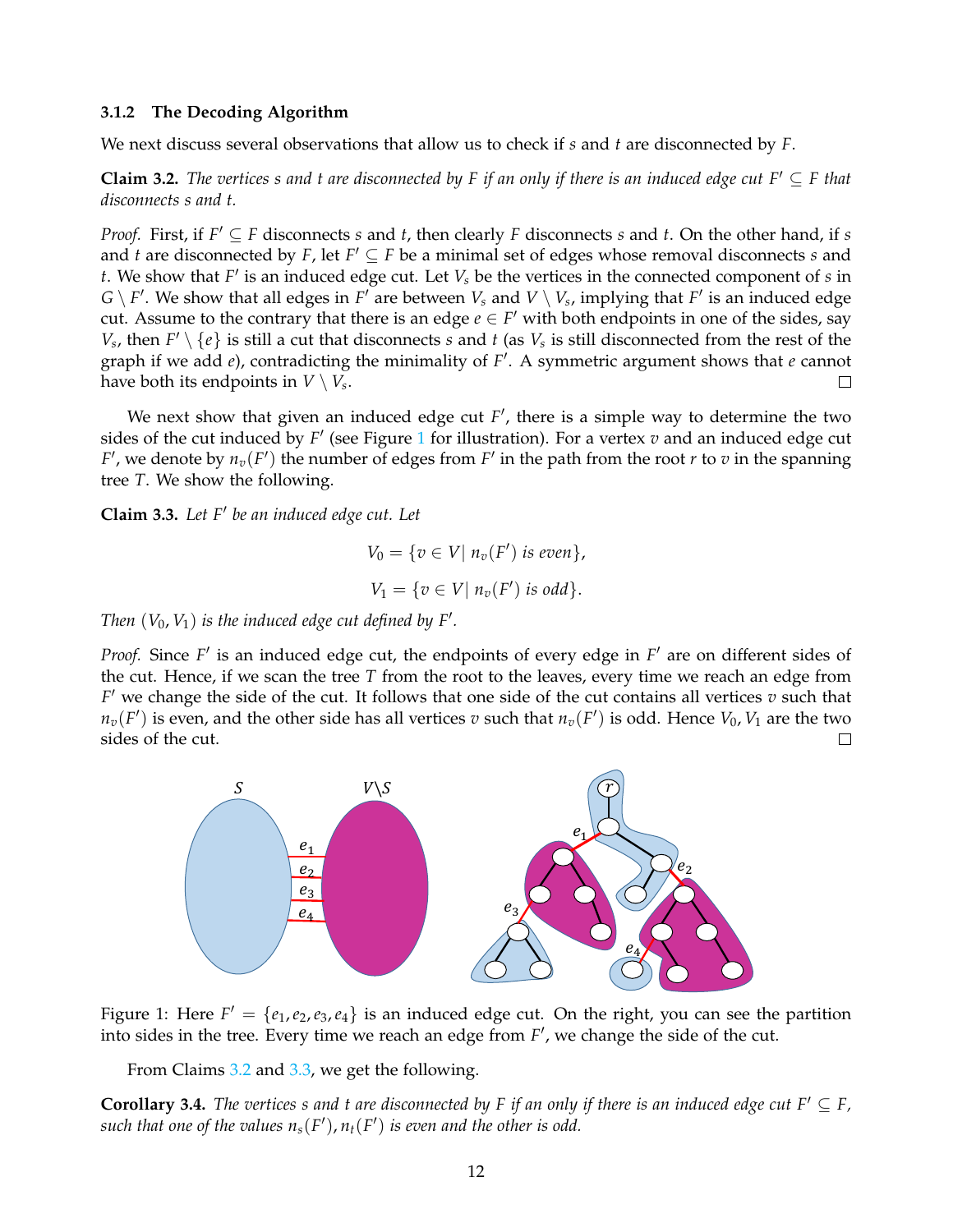This gives a simple approach to detect if *s* and *t* are disconnected by *F*. We go over all subsets  $F' \subseteq F$ , for each one of them we first check if  $F'$  is an induced edge cut using the cycle space labels. Second, if  $F'$  is an induced edge cut, we compute the values  $n_s(F')$ ,  $n_t(F')$ , if the number is even for one of them and odd for the second, we deduce that *F*' disconnects *s* and *t*. Note that we can use the ancestry labels to compute the values  $n_s(F')$ ,  $n_t(F')$ . For example, for computing  $n_s(F')$  we should check how many edges in *F'* are in the tree path between *r* to *s*. For this, for each tree edge  $e = (u, v)$  in *F*<sup>'</sup>, we check if it is above *s* in the tree, which happens if and only if both *u* and *v* are ancestors of *s*. This simple approach requires time exponential in |*F*| for going over all subsets of *F*, we next show a faster way to check the same condition.

#### <span id="page-12-0"></span>**3.1.3 Faster Decoding Algorithm**

We next show that checking the condition from Corollary [3.4](#page-11-3) boils down to solving a system of linear equations. First, note that from Lemma [1.7,](#page-5-1) w.h.p, a set of edges  $F' \subseteq F$  is an induced edge cut iff  $\oplus_{e\in F'} \phi(e) = 0$ . Hence, if we want to check if there is a non-empty subset  $F' \subseteq F$  that is an induced edge cut it is equivalent to checking if there exists a binary vector  $x = (x_1, ..., x_f) \neq 0$ such that  $\bigoplus_{1\leq i\leq f} x_i \phi(e_i) = 0$ , where  $\{e_1, ... e_f\}$  are the edges of *F*. Or equivalently checking if the vectors  $\{\phi(e)\}_{e \in F}$  are linearly dependant. To check the condition from Corollary [3.4,](#page-11-3) we generalize this idea.

Let  $b = O(f + \log n)$  be the size of the cycle space labels. Given a triplet  $(s, t, F)$ , we assign for each edge  $e \in F$ , a binary vector  $\phi'(e)$  of length  $b + 2$ , as follows.

- 1. If *e* is a tree edge which is in the tree path  $r s$  but not in the path  $r t$ , then  $\phi'(e) = 10\phi(e)$ .
- 2. If *e* is a tree edge which is in the tree path  $r t$  but not in the path  $r s$ , then  $\phi'(e) = 01\phi(e)$ .
- 3. In all other cases,  $\phi'(e) = 00\phi(e)$ .

We denote by  $w_1, w_2$  binary vectors of length  $b + 2$  such that  $w_1 = 100..0, w_2 = 010...0$  (all right entries are equal to 0). We show that the condition from Corollary  $3.4$  holds iff there is a binary *vector*  $x = (x_1, ..., x_f)$  and  $j \in \{1, 2\}$  such that

$$
\bigoplus_{1\leq i\leq f}x_i\phi'(e_i)=w_j.
$$

This holds iff there is a solution to at least one of the linear systems  $Ax = w_1$ ,  $Ax = w_2$ , where *A* is a  $(b+2) \times f$  matrix that has the vectors  $\{\phi'(e)\}_{e \in F}$  as its column vectors, and  $x, w_1, w_2$  are column vectors. All operations are modulo 2.

**Lemma 3.5.** *With high probability, the vertices s and t are disconnected by F if an only if there is a binary*  $\text{vector } x = (x_1, ..., x_f)$  and  $j \in \{1, 2\}$  such that  $\bigoplus_{1 \leq i \leq f} x_i \phi'(e_i) = w_j$ .

*Proof.* We assume for the proof that the cycle space labels are correct, i.e., a set of edges  $F' \subseteq F$ is an induced edge cut iff  $\oplus_{e \in F'} \phi(e) = 0$ . This happens w.h.p from Lemma [1.7](#page-5-1) and the choice of  $b = O(f + \log n)$ .

First we show that if *s* and *t* are disconnected by *F*, the condition of the lemma holds. From Corollary [3.4,](#page-11-3) *s* and *t* are disconnected by *F* iff there is an induced edge cut  $F' \subseteq F$ , such that one of the values  $n_s(F')$ ,  $n_t(F')$  is even and the other is odd. Denote by  $n_s'(F')$  the number of edges from *F'* in the *r* − *s* tree path that are not in the *r* − *t* path, and denote by  $n'_{t}(F')$  the number of edges from *F'* in the  $r - t$  tree path that are not in the  $r - s$  path. Note that if one of the values  $n_s(F')$ ,  $n_t(F')$  is even and the other is odd, then also one of  $n_s(F')$ ,  $n_t'(F')$  is even and the other is odd, as if we denote by *y* the number of edges from  $F'$  that are in both  $r - s$  and  $r - t$ , we get that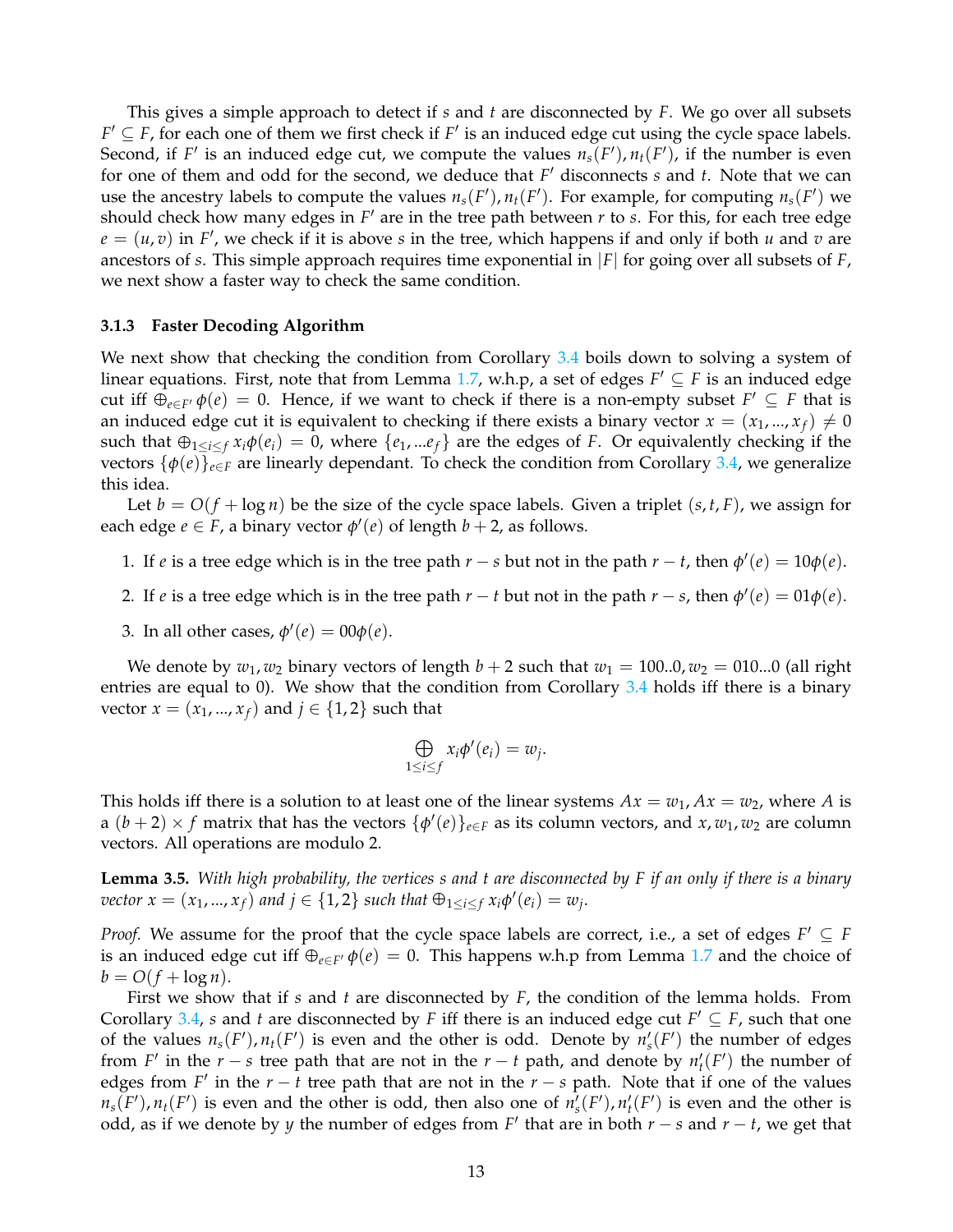$n_s'(F') = n_s(F') - y$ ,  $n_t'(F') = n_t(F') - y$ . Assume first that  $n_s'(F')$  is even and  $n_t'(F')$  is odd. Let x be the characteristic vector of *F*<sup>'</sup>. We show that  $\bigoplus_{1\leq i\leq f} x_i \phi'(e_i) = w_2$ . First, as *F*<sup>'</sup> is an induced edge cut, we have that  $\oplus_{e \in F'} \phi(e) = 0$ . Hence, the *b* last bits of  $\oplus_{1 \leq i \leq f} x_i \phi'(e_i)$  are equal to 0 as needed. *F*' has even number of edges that are in the path  $r - s$  and not  $r - t$ , as the labels  $\phi'(e)$ of all these edges start in 10, the XOR of the first 2 bits of these edges sums to 00. F' has odd number of edges that are in the path  $r - t$  but not  $r - s$ . The labels of all these edges start in 01, as there is an odd number of them, the XOR of the first 2 bits of these edges sums to 01. All other edges have labels that start in 00, hence the XOR of their first 2 bits sums to 00. Overall we get that  $\bigoplus_{1\leq i\leq f}x_i\phi'(e_i)=\bigoplus_{e\in F'}\phi'(e)=010...0=w_2$ . The case that  $n'_s(F')$  is odd and  $n'_t(F')$  is even is symmetric and results in the equation  $\bigoplus_{1 \leq i \leq f} x_i \phi'(e_i) = 100...0 = w_1$ .

On the other hand, if we have that  $\bigoplus_{1\leq i\leq f} x_i \phi'(e_i) = w_j$  for a binary vector  $x = (x_1, ..., x_f)$  and  $j \in \{1,2\}$ , we can build from it *F*' that satisfies the condition in Corollary [3.4,](#page-11-3) as follows. We define F' to be all edges  $e_i \in F$  such that  $x_i = 1$ . Since  $\bigoplus_{1 \leq i \leq f} x_i \phi'(e_i) = \bigoplus_{e \in F'} \phi'(e) = w_j$ , we have that  $\bigoplus_{e \in F'} \phi(e) = 0$ , hence *F*' is an induced edge cut. Additionally if  $w_j = w_2$ , it implies that the XOR of the first 2 bits of labels  $\{\phi'(e)\}_{e \in F'}$  are equal to 01. By the definition of the labels, this can only happen if  $n_s'(F')$  is even and  $n_t'(F')$  is odd. Similarly, if  $w_j = w_1$ , then  $n_s'(F')$  is odd and  $n_t'(F')$  is even. In both cases we get that one of the values  $n_s(F')$ ,  $n_t(F')$  is even and the other is odd, hence *s* and *t* are disconnected by *F* from Corollary [3.4.](#page-11-3)  $\Box$ 

To conclude, the question if *s* and *t* are disconnected by *F* boils down to checking if there is a solution to at least one of the linear systems  $Ax = w_1$ ,  $Ax = w_2$ , where A is a  $(b+2) \times f$  matrix, and  $b = O(f + \log n)$ . Note that we can construct the labels  $\phi'(e)$  and hence the matrix *A* given the labels of *s*, *t*, *F*. For this, we need the labels  $\phi(e)$  of edges in *F*, and also to distinguish for each edge in *F* if it is in the *r* − *s*,*r* − *t* paths in the tree. The latter can be deduced from the ancestry labels of *s*, *t*, *F* and from the bits indicating which edges in *F* are tree edges. A tree edge  $e = (u, v) \in F$  is in the *r* − *s* path iff both *u* and *v* are ancestors of *s*, this can be checked in *O*(1) time using the ancestry labels of  $u, v, s$ . Hence we can build the matrix A in  $O(fb)$  time. To check if the linear systems have a solution we can use Gaussian elimination, that takes  $O(MN^2)$  time for  $M\times N$  matrix, in our case this is  $O((f + \log n)f^2)$ . Alternatively, we can use  $O(N^{\omega})$  algorithms for  $N \times N$  matrices, where  $\omega$  is the exponent of matrix multiplication. For this, we add zero columns to our matrix *A* to make it a  $(b+2) \times (b+2)$  matrix *A'* and increase the length of *x* to  $b+2$ , the new system  $A'x = w_i$  has a solution iff the original system  $Ax = w_i$  has a solution. The complexity here is  $O((b+2)^\omega) = O((f + \log n)^\omega)$ . This gives the following.

**Theorem 3.6.** *There is a randomized f -FT connectivity labeling scheme that assigns the edges and vertices of the graph labels of size O*(log *n*) *bits per vertex and O*(*f* + log *n*) *bits per edge. The decoding time of the scheme is*  $\min\{O((f + \log n)f^2), O((f + \log n)^{\omega})\}$ . The time complexity for assigning the labels is  $O((m+n)f).$ 

### <span id="page-13-0"></span>**3.2 Connectivity Labels Based on Graph Sketches**

In this section, we show the following:

**Theorem 3.7.** For every undirected n-vertex graph  $G = (V, E)$ , a positive integer f, there is a randomized *f*-FT connectivity labels  ${\sf ConnLabel}_G: V\cup E\to \{0,1\}^\ell$  of length  $\ell=O(\log^3 n)$  bits. The decoding time of *the scheme is*  $O(f)$ *, and the computation time for assigning the labels is*  $O(m + n)$ *.* 

<span id="page-13-1"></span>In Section [3.2.1,](#page-13-1) we present the labeling algorithm which assigns labels based on the notion of graph sketches. In Section [3.2.2](#page-15-0) we present the decoding algorithm that given the label information determines if *s* and *t* are connected in  $G \setminus F$ . When the graph *G* is clear from the context, we may omit it and simply write ConnLabel.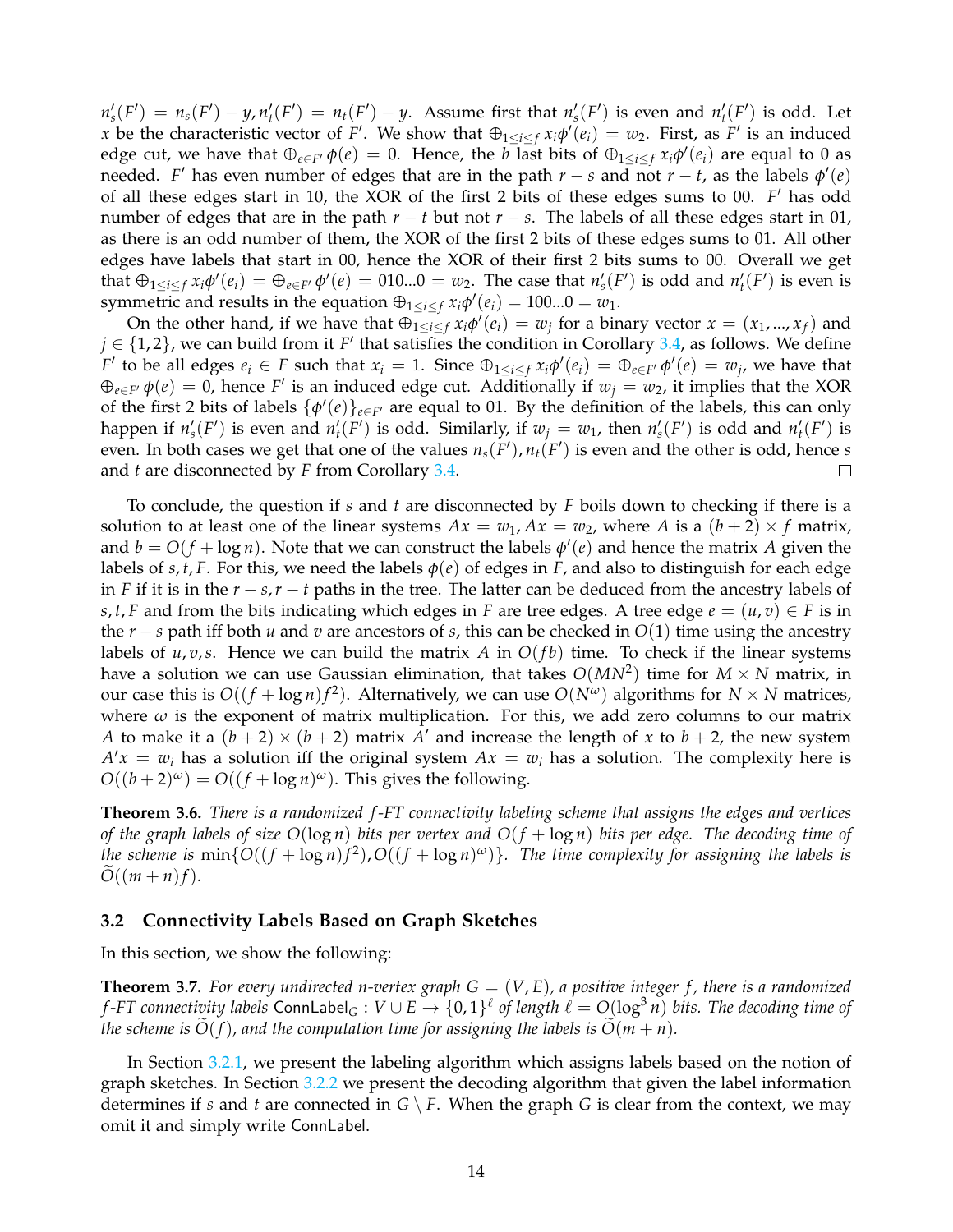#### **3.2.1 The Labeling Algorithm**

Given a connected graph *G*, let *T* be an arbitrary rooted spanning tree in *G* that is used throughout this section. In our future applications of this labeling scheme (e.g., routing), both the graph *G* and the tree  $T \subseteq G$  will be given as input to the labeling algorithm. In the latter case, we denote the output labels by ConnLabel*G*,*T*. Throughout, all vertices have unique ids ID(*v*) between {1, . . . , *n*}.

**Extended Edge Identifiers.** In our algorithm it is important to distinguish between an identifier of a single edge to the bitwise XOR of several edges. For this purpose, we define for each edge *e* an extended edge identifier EID*T*(*e*) that allows distinguishing between these cases, and serves as the identifier of the edge. The extended edge identifier  $EID<sub>T</sub>(e)$  consists of a (randomized) unique distinguishing identifier  $UID(e)$ , as well as additional tree related information that facilitates the decoding procedure. The computation of UID(*e*) is based on the notion of *e*-*bias* sets [\[NN93\]](#page-32-12). The construction is randomized and guarantees that, w.h.p., the XOR of the UID part of each given subset of edges  $S \subseteq E$ , for  $|S| \geq 2$ , is not a legal UID identifier of any edge. Let XOR(S) be the bitwise XOR of the extended identifiers of edges in *S*, i.e., XOR(*S*) =  $\bigoplus_{e \in S}$  EID<sub>*T*</sub>(*e*). In addition, let  $XOR_U(S) = \bigoplus_{e \in S} \text{UID}(e)$ . Missing proofs are deferred to Appendix [C.](#page-34-0)

<span id="page-14-1"></span>**Lemma 3.8** (Modification of Lemma 2.4 in [\[GP16\]](#page-32-7)). *There is an algorithm that creates a collection*  $\mathcal{I} =$  $\{UID(e_1), \ldots, UN(e_M)\}$  of  $M = \binom{n}{2}$ 2 ) *random identifiers for all possible edges* (*u*, *v*)*, each of O*(log *n*)*-bits*  $u$ sing a seed  $\mathcal{S}_{ID}$  of  $O(\log^2 n)$  bits. These identifiers are such that for each subset  $E'\subseteq E$ , where  $|E'|\neq 1$ ,  $\alpha$  *we have*  $\Pr[\text{XOR}_U(E') \in \mathcal{I}] \leq 1/n^{10}$ . In addition, given the identifiers  $\text{ID}(u)$ ,  $\text{ID}(v)$  of the edge  $e = (u, v)$ *endpoints, and the seed*  $S_{ID}$ *, one can determine*  $UID(e)$  *in*  $\tilde{O}(1)$  *time.* 

For every vertex  $v \in G$ , let  $\text{ANC}_T(v)$  be the ancestor label of v computed for the given tree T using Lemma [3.1.](#page-10-3) The extended identifier  $EID_T(e)$  is given by

<span id="page-14-0"></span>
$$
EID_T(e) = [UID(e), ID(u), ID(v), ANC_T(u), ANC_T(v)].
$$
\n(1)

The identifiers of  $ID(u)$ ,  $ID(v)$  are used in order to verify the validity of the unique identifier  $UID(e)$ . When the tree *T* is clear from the context, we might omit it and simply write  $EID(e)$ . As we will see, the labeling scheme will store the seed  $S<sub>ID</sub>$  as part of the labels of the tree edges.

**Fault-Tolerant Labels via Graph Sketches.** Graph sketches are a tool to identify outgoing edges. We start by providing an intuition for them. Say that *S* is a connected component, and that there are 2*<sup>j</sup>* edges outgoing from *S*. If we sample all edges in the graph with probability 1/2*<sup>j</sup>* , there is a constant probability that exactly one outgoing edge from *S* is sampled, and our goal is to find it using local information stored at the vertices of *S*. This information is the *sketch*. The sketch of each vertex stores the bitwise XOR of sampled edges adjacent to it. Now looking at the XOR of all the sketches of vertices of *S* allows to detect an outgoing edge. This holds as any sampled edge that has both endpoints in *S* gets cancelled out, and we are left with the XOR of sampled edges outgoing from *S*. If there is exactly one outgoing edge, we find it. To increase the success probability we can repeat the process  $O(\log n)$  times. We define sets of vertices  $E_{i,j}$ , where for  $i \in \{1, \ldots, c \log n\}$ , the set  $E_{i,j}$  is obtained by sampling each edge with probability 2−*<sup>j</sup>* . Since we repeat the process *O*(log *n*) times for each *j*, then w.h.p we can use the sketches to identify outgoing edge from any component. To use this approach in our context, it is crucial to be able to simulate the sampling process using a small random seed. To do this, we follow [\[DP16,](#page-31-13) [DP17\]](#page-31-3) and use pairwise independent hash functions to decide whether to include edges in sampled sets. We choose  $L = c \log n$  pairwise independent hash  $\text{functions } h_1, \ldots, h_L: \{0, 1\}^{\Theta(\log n)} \to \{0, \ldots, 2^{\log m} - 1\}, \text{and for each } i \in \{1, \ldots, L\} \text{ and } j \in [0, \log m],$ define the edge set

$$
E_{i,j} = \{e \in E \mid h_i(e) \in [0, 2^{\log m - j})\}.
$$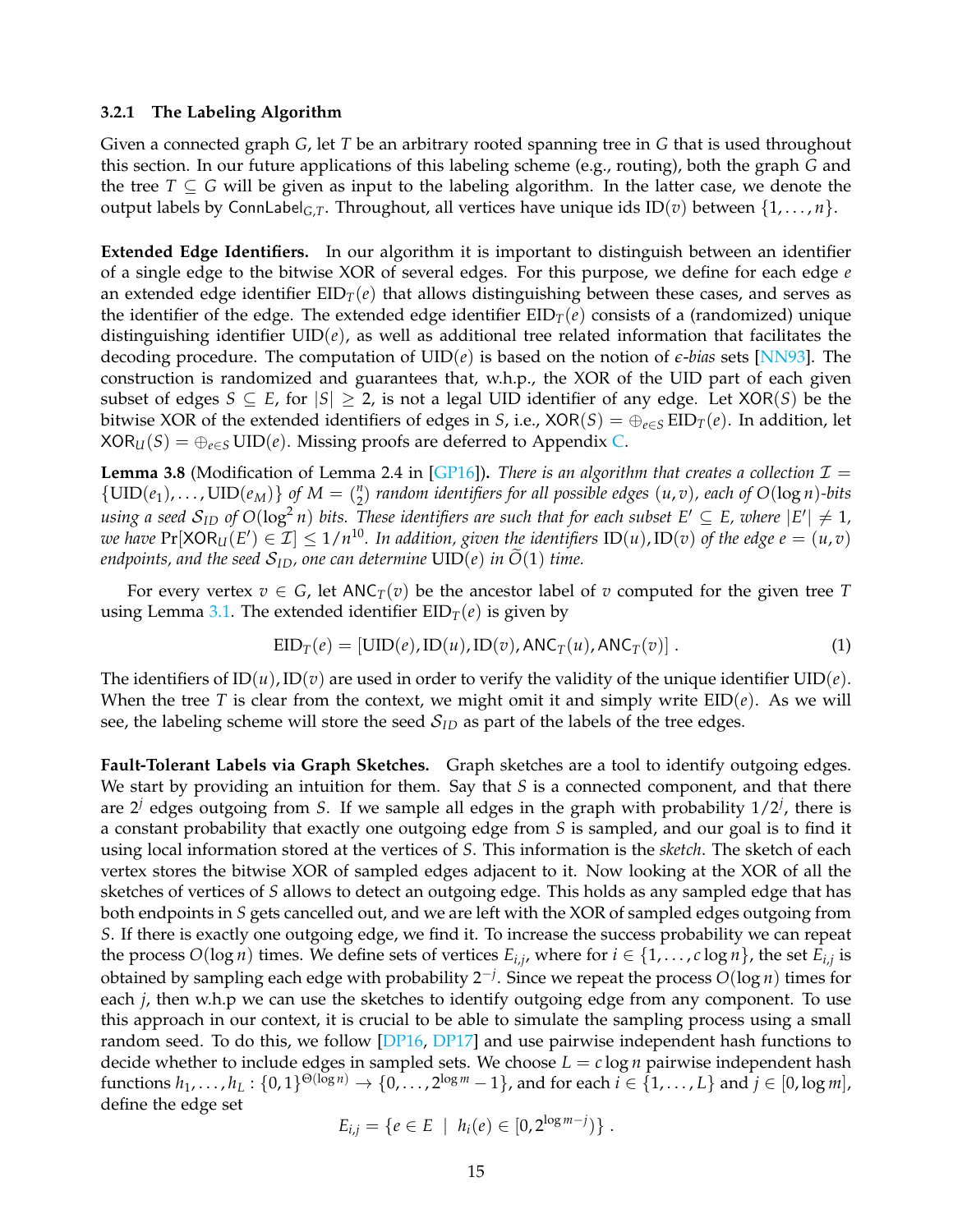Each of these hash functions can be defined using a random seed of logarithmic length [\[Vad12\]](#page-33-11). Thus, a random seed S*<sup>h</sup>* of length *O*(*L* log *n*) can be used to determine the collection of all these *L* functions. As observed in [\[DP16,](#page-31-13) [GKKT15\]](#page-32-4), pairwise independence is sufficient to guarantee that for any set  $E' \subset E$  and any *i*, there exists an index *j*, such that with constant probability XOR( $E' \cap E_{i,j}$ ) is the name (extended identifier) of one edge in  $E'$ , for a proof see Lemma 5.2 in [\[GKKT15\]](#page-32-4).

<span id="page-15-6"></span>**Lemma 3.9.** For any edge set E' and any i, with constant probability there exists a j satisfying that  $|E' \cap$  $E_{i,j}| = 1.$ 

We also need to be able to tell that a bit string of  $XOR(E' \cap E_{i,j})$  is a legal edge ID or not. Here we exploit the extended ids. See Appendix  $C$  for a proof.

<span id="page-15-3"></span>**Lemma 3.10.** *Given the seed*  $S_{ID}$ , one can determine in  $\widetilde{O}(1)$  *time if*  $XOR(E' \cap E_{i,j})$  *corresponds to a single edge ID in G or not, w.h.p.*

For each vertex *v* and indices *i*, *j*, let *Ei*,*j*(*v*) be the edges incident to *v* in *Ei*,*<sup>j</sup>* . The *i th basic sketch unit* of each vertex *v* is then given by:

<span id="page-15-5"></span>
$$
Sketch_{G,i}(v) = [XOR(E_{i,0}(v)), \dots, XOR(E_{i,\log m}(v))].
$$
\n(2)

The sketch of each vertex *v* is defined by a concatenation of  $L = \Theta(\log n)$  basic sketch units:

$$
\mathsf{Sketch}_G(v) = [\mathsf{Sketch}_{G,1}(v), \mathsf{Sketch}_{G,2}(v), \dots \mathsf{Sketch}_{G,L}(v)] .
$$

For every subset of vertices *S*, let Sketch<sub>*G*</sub>(*S*) =  $\bigoplus_{v \in S}$ Sketch<sub>*G*</sub>(*v*). When the graph *G* is clear from the context, we may omit it and write  $\mathsf{Sketch}_i(v)$  and  $\mathsf{Sketch}(v)$ .

We are now ready to define the fault-tolerant connectivity labels of vertices and edges. The label of each vertex *u* is given by:

<span id="page-15-2"></span>
$$
ConnLabel_{G,T}(u) = \langle ANC_T(u), ID(u) \rangle,
$$
\n(3)

where  $\text{ANC}_T(u)$  is the ancestry label of *u* with respect to the tree *T*. For every  $u \in V(T)$ , let  $T_u$  be the subtree rooted at *u*. The label ConnLabel<sub>G,T</sub>(*e*) of each *edge*  $e = (u, v)$  is given by:

$$
\text{ConnLabel}_{G,T}(e) = \begin{cases} \langle \text{EID}_T(e), \text{Sketch}(V(T_u)), \text{Sketch}(V(T_v)), \text{Sketch}(V), \mathcal{S}_{ID}, \mathcal{S}_h \rangle, & \text{for } e \in T \\ \langle \text{EID}_T(e) \rangle, & \text{Otherwise.} \end{cases}
$$

We complete this subsection by bounding the label size and computation time of the labeling algorithm. For proofs see Appendix [C.](#page-34-0)

<span id="page-15-4"></span>**Claim 3.11.** The label length is  $O(log^3 n)$  bits.

We show that assigning the labels takes  $O(m + n)$  time.

<span id="page-15-7"></span>**Claim 3.12.** *The time complexity of the labeling algorithm is*  $\tilde{O}(m + n)$ *.* 

Finally, the subsequent decoding algorithm will be based on the following useful property of the graph sketches, stored by our labels.

<span id="page-15-1"></span><span id="page-15-0"></span>**Lemma 3.13.** *For any subset S, given one basic sketch unit* Sketch*i*(*S*) *and the seed* S*ID one can compute, with constant probability, an outgoing edge*  $E(S, V \setminus S)$  *if such exists. The complexity is*  $\widetilde{O}(1)$  *time.*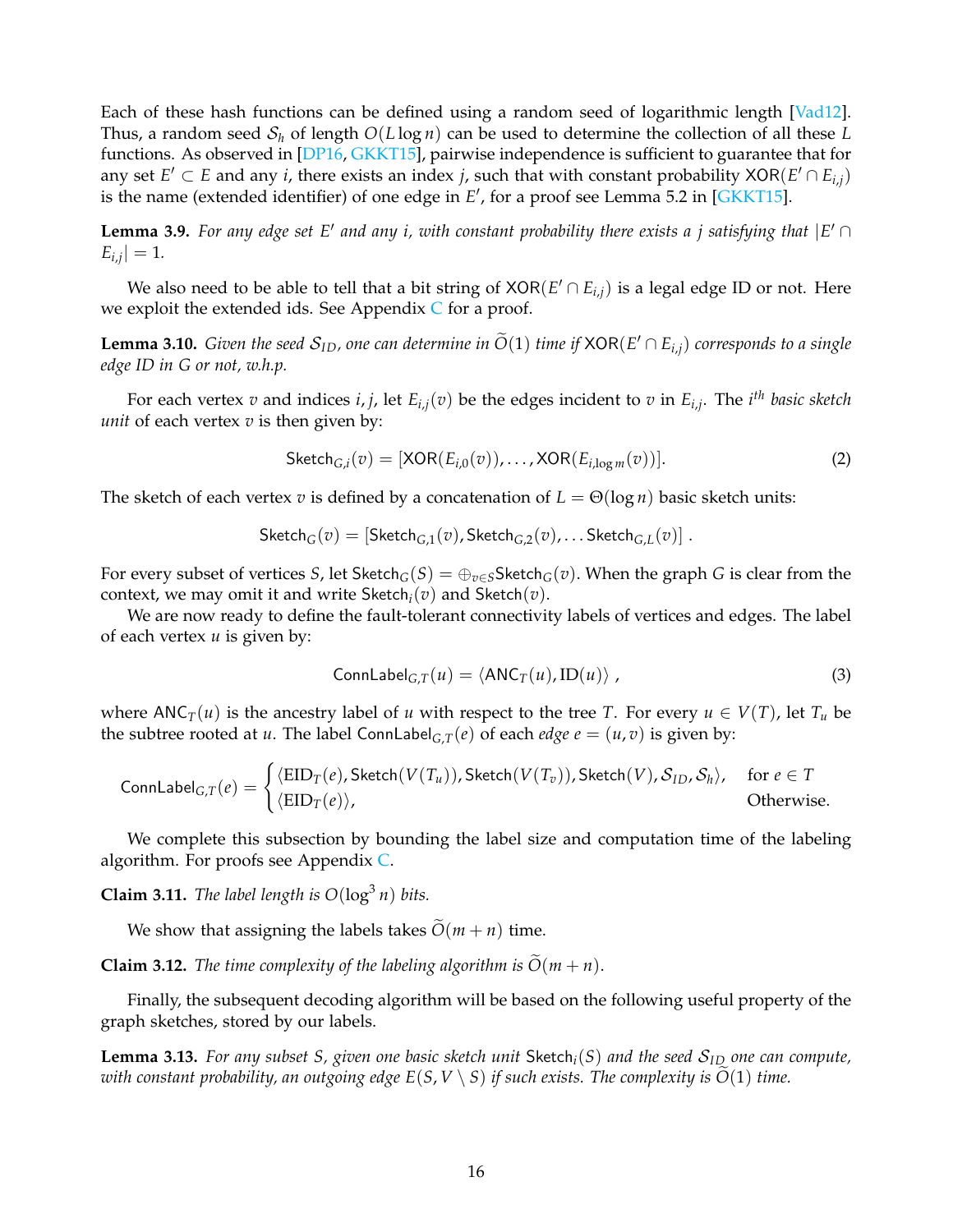#### **3.2.2 The Decoding Algorithm**

We next describe the decoding algorithm where given a triplet  $s, t, F \in V \times V \times E^f$  along with their labels, it determines whether *s* and *t* are connected in  $G \setminus F$ , w.h.p. The decoding algorithm has four key steps: The first step identifies the at most  $f + 1$  components  $C_0 = \{C_1, \ldots, C_\ell\}$  of  $T \setminus F$ , as well as the components of  $s$  and  $t$  in  $C_0$ . The second step uses the label information to compute the sketch value Sketch( $C_i$ ) of each component  $C_i \in C_0$ . The third step modifies this sketch information into Sketch ${}_{G\setminus F}(C_i)$ , by subtracting the information related to the faulty edges. The forth and final step uses the sketch information in order to simulate  $L = O(\log n)$  steps of the Boruvka algorithm. At the end of these steps, the decoding algorithm identifies the connected components of both *s* and *t* in  $G \setminus F$ . In the case where *s* and *t* are indeed connected in  $G \setminus F$ , the algorithm also outputs a succinct representation of an *s*-*t* path in  $G \setminus F$ . This extra information would be used later on by our compact routing scheme. We next describe these steps in details.

**Step 1: Identification of the connected components**  $C_0$  **in**  $T \setminus F$ . Let  $F_T = F \cap T$  be the faulty tree edges and let  $F_{NT} = F \setminus F_T$  be the faulty non-tree edges. Let  $Q = \{s, t\} \cup V(F_T)$ . Each component *C*<sup>*i*</sup> of *T*  $\setminus$  *F* will be identified by the maximum vertex ID in *C*<sup>*i*</sup> ∩ *V*(*F*<sub>*T*</sub>). Note that in the case where  $F_T = \emptyset$ ,  $T \setminus F = T$  and thus *s* and *t* are connected iff *s*,  $t \in V(T)$ . From now on, we therefore assume that  $F_T \neq \emptyset$ .

We next show that although we do not have full information about the tree *T* and the vertices of each connected component, the ancestry labels of  $V(F_T)$  give us enough information to identify the connected components of  $T \setminus F$ . Additionally, given an ancestry label of a vertex  $u$ , we can identify the connected component of *u*. To obtain this, it is helpful to look at the *component tree* that is obtained by contracting each connected component of  $T \setminus F$  to one vertex, as follows. Let  $\ell = |F_T| + 1$ . The component tree  $T_C = (\mathcal{C}_0, E_C)$  is a tree of  $\ell$  vertices representing the connected components in *T* \ *F*, and  $|F_T| = \ell - 1$  edges corresponding to the edges of  $F_T$ . There is an edge  $(C_i, C_j) \in E_C$  iff there is an edge  $(u, v) \in F_T$  where  $u \in C_i$ ,  $v \in C_j$ . See Figure [2](#page-16-0) for an illustration.



<span id="page-16-0"></span>Figure 2: Illustration of the component tree where  $F = \{e_1, e_2, e_3, e_4\}$ . Each connected component of  $T \setminus F$  is contracted to one vertex on the right.

We can construct the tree  $T_C$  using the ancestry labels of the edges  $F_T$ . For this, for each edge  $e \in F_T$  we just need to identify the set of edges from  $F_T$  above *e* in *T*. Moreover, for a given vertex *v*, its connected component is exactly determined by the set of edges in *F<sup>T</sup>* above it in *T*, which can again be identified using the ancestry labels of  $v \cup V(F_T)$ . In particular, we can identify the connected components of *s* and *t*. The component tree can be constructed in  $O(f^2)$  time by checking for any pair of edges  $e, e' \in F_T$ , if  $e$  is above  $e'$  in the tree. We next show a faster algorithm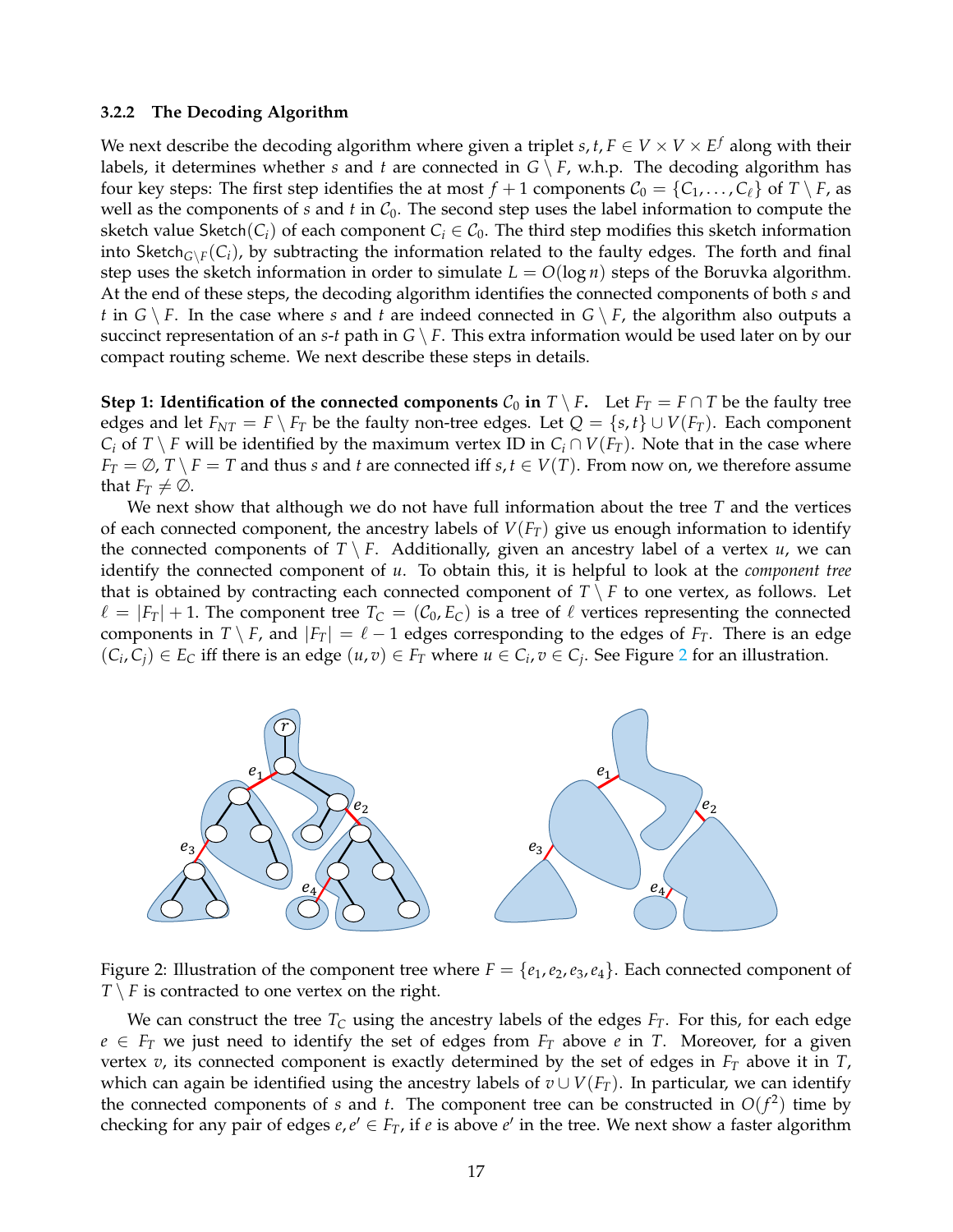taking only  $O(f)$  time by exploiting properties of the ancestry labels. Moreover, we show that the component of each vertex can be identified in  $O(\log f)$  time.

<span id="page-17-0"></span>**Claim 3.14.** *The component tree can be constructed in*  $O(f \log f)$  *time. Additionally, given*  $\text{ANC}_T(v)$ *, we can identify the connected component of v in*  $T \setminus F$  *in*  $O(\log f)$  *time.* 

*Proof.* Our algorithm uses ancestry labels based on DFS from [\[KNR92\]](#page-32-0). In this scheme, the label of each vertex *v* is composed of two numbers  $(DFS<sub>1</sub>(v), DFS<sub>2</sub>(v))$  that represent the first and last times a DFS scan of the tree visits *v*. A vertex *u* is an ancestor of a vertex *v* iff the interval  $(DFS<sub>1</sub>(u), DFS<sub>2</sub>(u))$  contains the interval  $(DFS<sub>1</sub>(v),DFS<sub>2</sub>(v)).$  To build the component tree, we sort the labels of  $V(F_T)$ , as described next. First, for each component  $C \in T \setminus F$ , we use the highest vertex in the component to represent the component. For the highest component, this is the root *r*. For any other component, we have that the highest vertex of the component,  $v$ , is in  $V(F_T)$ . This holds as the edge connecting  $v$  to its parent  $p(v)$  is necessarily in  $F<sub>T</sub>$  (otherwise,  $v$  is not the highest vertex in its component), see Figure [2](#page-16-0) for illustration. Hence, for any edge  $(v, p(v)) \in F_T$ , we have that the vertex *v* represents one component (we can identify which of the vertices is the parent using the ancestry labels). Hence, we have  $|F_T| + 1$  vertices  $v_i$  representing the components  $C_i$  of the component tree, and we also know the ancestry labels  $(DFS_1(v_i), DFS_2(v_i))$  of all vertices  $v_i$ , except *r*. For *r* we can use the label  $(1, M)$  where *M* is a number greater than all values  $DFS_2(v_i)$  of other vertices. We next use these labels to determine the structure of the component tree. For this, we create for each vertex  $v_i$  two tuples:  $(DFS_1(v_i), v_i, 1), (DFS_2(v_i), v_i, 2),$  and we sort the  $2(|F_T| + 1)$ tuples according to their first coordinate. This takes  $O(f \log f)$  time. We next scan the sorted list, and when we reach the tuple  $(DFS_1(v_i), v_i, 1)$ , we identify the parent of  $v_i$  in the component tree, as follows. The first tuple is  $(1,r,1)$  and  $r$  is set to be the root of the component tree. For a vertex  $v_i \neq r$ , we identify its parent when we reach  $(DFS_1(v_i), v_i, 1)$ . Let  $(DFS_b(u), u, b)$  be the last tuple before  $(DFS_1(v_i), v_i, 1)$  in the sorted order. If  $b = 1$ , then *u* is the parent of  $v_i$  in the component tree. If  $b = 2$ , let *w* be the parent of *u* in the component tree, then *w* is also the parent of *v* in the component tree. Additionally,  $w$  was already computed as  $(DFS<sub>1</sub>(u), u, 1)$  appears before  $(DFS<sub>1</sub>(v<sub>i</sub>), v<sub>i</sub>, 1)$ . Hence, we can find the parent of  $v$  in  $O(1)$  time using the tuple before it. Scanning the list takes  $O(f)$  time, and after it we know for each component its parent in the component tree, which gives the complete structure of the tree. We next prove the correctness of the algorithm.

We first discuss the case that  $b = 1$ . Here  $(DFS_1(u), u, 1)$  is the last tuple before  $(DFS_1(v_i), v_i, 1)$ . This means that *u* is necessarily an ancestor of *v*, because the entry  $(DFS<sub>1</sub>(v<sub>i</sub>), v<sub>i</sub>, 1)$  is between the entries  $(DFS_1(u), u, 1)$  and  $(DFS_2(u), u, 2)$ , and the DFS scan traverses exactly the subtree of *u* in the time interval  $(DFS_1(u), DFS_2(u))$ , implying that  $v_i$  is a child of *u*. Moreover, this is the closest ancestor to  $v_i$  among the vertices  $\{v_1, v_2, ..., v_\ell\} \setminus \{v_i\}$ , as the DFS scan traverses the ancestors of  $v_i$ from the highest to the lowest. It follows that *u* represents the closest component *C* above *v<sup>i</sup>* in the component tree, as needed.

We next discuss the case that  $b = 2$ . Here  $(DFS_2(u), u, 2)$  is the last tuple before  $(DFS_1(v_i), v_i, 1)$ . Note that now *u* is not an ancestor of  $v_i$ , as the DFS scan finished scanning the subtree of *u* before reaching *v<sup>i</sup>* , but we claim that *u* and *v<sup>i</sup>* have the same parent in the component tree. For this, we show they have exactly the same ancestors in the set  $\{v_1, v_2, ..., v_\ell\} \setminus \{u, v_i\}$ . For any ancestor  $w \neq u$ of *u*, we have that  $DFS_1(w) < DFS_1(u) < DFS_2(w) < DFS_2(w)$ . As  $(DFS_1(v_i), v_i, 1)$  is the first tuple after  $(DFS_2(u), u, 2)$ , it must hold that  $DFS_1(w) < DFS_1(v_i) < DFS_2(w)$ , implying that  $v_i$  is a child of *w* as needed. Similarly, any ancestor  $w \neq v_i$  of  $v_i$  is also an ancestor of *u*, as we have  $DFS_1(w) < DFS_2(u) < DFS_1(v_i) < DFS_2(v_i) < DFS_2(w)$ . Hence, the parent of *u* in the component tree is also the parent of  $v_i$  in the component tree, as needed.

Lastly, we show that using similar ideas we can also identify the component of a vertex *v* in *T* \ *F*. We create for *v* the tuple,  $(DFS_1(v), v, 1)$ , and use binary search to find the last tuple smaller or equal to it in the sorted list we computed before, denote it by  $(DFS_b(u), u, b)$ . If  $b = 1$  then  $v$  is in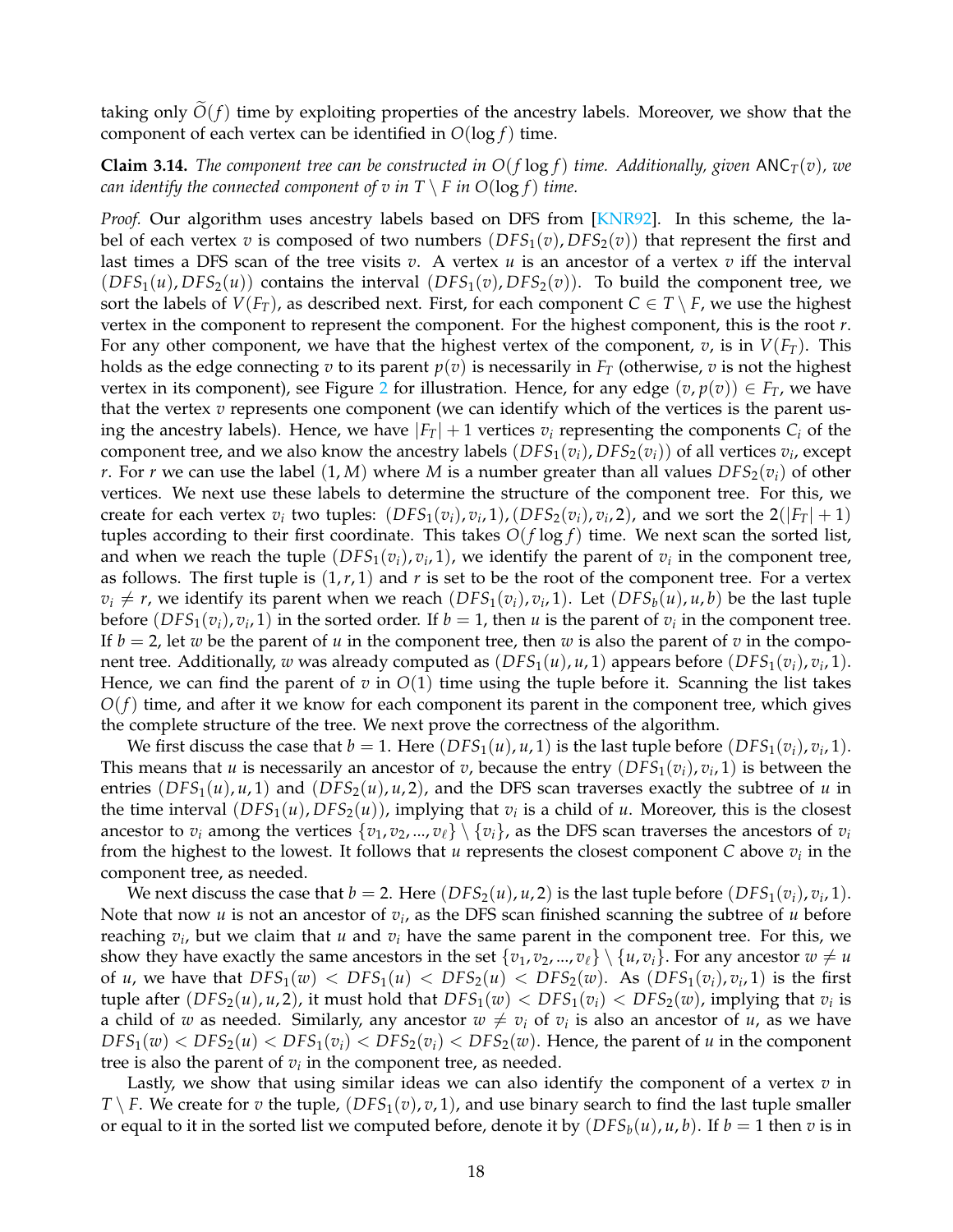the component of *u*, and else it is in the component of the parent of *u* (that was computed before). The complexity of the binary search is *O*(log *f*), we next prove correctness. One special case is that *v* is a root of one of the components in the component tree. In this case, the entry  $(DFS_b(u), u, b)$  we find is equal to  $(DFS_1(v), v, 1)$ , and  $u = v$  is indeed the component of *v*. Otherwise, *v* is an internal vertex in its component, and the root of the component is the closest ancestor to *v* in  $\{v_1, ..., v_\ell\}$ . If  $b = 1$ , then as shown before, *u* is the closest ancestor to *v* in the component tree, as needed. If  $b = 2$ , then as shown before, *u* is not an ancestor of *v*, but has exactly the same ancestors in the component tree. Hence, the root *w* of the component above *u* is the root of the component of *v*, as needed.  $\Box$ 

**Step 2: Computing the sketch values of each component**  $C_0$  in G. For each component  $C_i \in C_0$ the algorithm computes Sketch<sub>*G*</sub>(*C<sub>i</sub>*) using the sketch information of the vertices in  $V(F_T)$ . The basic observation here is the following. Given  $S' \subset S$  and  $\mathsf{Sketch}(S)$ ,  $\mathsf{Sketch}(S')$ , it holds that  $\mathsf{Sketch}(S \setminus S')$  $S'$ ) = Sketch(*S*)  $\oplus$  Sketch(*S'*). To compute the sketch values, first, we define for each component a temporary value Sketch $G'(C_j)$  as follows. Let  $v_j$  be the highest vertex (closest to the root in *T*) in the component  $C_j$ . For the component of the root *r*, this is *r*. For any other component  $C_j$ , let  $(C_j, p(C_j))$ be the edge connecting  $C_j$  to its parent in the component tree. This edge corresponds to an edge  $(v_j, p(v_j)) \in F_T$ , where v is the highest vertex in  $C_j$ . We define Sketch $\zeta(C_j) =$  Sketch $\zeta(V(T_{v_j}))$ . Since  $(v_j, p(v_j)) \in F_T$ , the sketch information Sketch'<sub>G</sub>(C<sub>j</sub>) can be obtained from the label of the tree edge  $(v_j, p(v_j))$ . We also know the temporary sketch value of the component of *r*, as Sketch<sub>*G*</sub>(*V<sub>r</sub>*) = Sketch<sub>G</sub>(*V*) is part of the labels of all tree edges (and we assume that  $F_T \neq \emptyset$ ). We next use the temporary sketch values to compute the sketch values of components using the following claim.

**Claim 3.15.** Let  $C_j$  be a component in  $T \setminus F$ . If  $C_j$  is a leaf in the component tree, we have Sketch<sub>G</sub>( $C_j$ ) =  $\mathsf{Sketch}_G'(C_j)$ . Otherwise, let  $D = \{D_1,...,D_t\}$  be the children of  $C_j$  in the component tree and let  $\mathsf{Sketch}'(D) = 0$  $\oplus_{1\leq i\leq t}$ Sketch $'_G(D_i)$ *, then* Sketch $_G(C_j)=$  Sketch $'_G(C_j)\oplus$  Sketch $'(D)$ .

*Proof.* It holds that  $\mathsf{Sketch}_G(C_j) = \oplus_{v \in C_j} \mathsf{Sketch}_G(v)$ . By definition,  $\mathsf{Sketch}_G'(C_j) = \mathsf{Sketch}_G(V(T_{v_j})) = \emptyset$  $⊕_{v∈V(T_{v_j})}$ Sketch<sub>*G*</sub>(*v*) is the XOR of sketches of all vertices in the subtree of *v<sub>j</sub>*. As *v<sub>j</sub>* is the highest vertex in  $C_j$ , if  $C_j$  is a leaf component in the component tree, then the vertices in  $C_j$  are exactly the vertices in  $T_{v_j}$ , and the claim follows. Otherwise, the vertices in  $C_j$  are all vertices in *Tvj* that are not contained in any component below *C<sup>j</sup>* . Hence, to compute the value Sketch*G*(*Cj*), we should subtract from  $\mathsf{Sketch}_G(V(T_{v_j}))$  the sketch values of vertices in components below  $C_j$ . Let  $D_1, \ldots, D_t$  be the children of  $C_j$  in the component tree, and let  $u_1, \ldots, u_t$  be the highest vertices in the components  $D_1, \ldots, D_t$ , respectively. Any vertex that is in some component below  $C_j$ is in exactly one of the subtrees  $T_{u_1}, \ldots, T_{u_t}$ . Hence the sketch value of vertices in components  $\text{below } C_j \text{ equals } \oplus_{1\leq i\leq t} \text{Sketch}_G(V(T_{u_i})) = \oplus_{1\leq i\leq t} \text{Sketch}_G'(D_i) = \text{Sketch}'(D).$  To conclude, we get  $\operatorname{Sketch}_G(C_j) = \operatorname{Sketch}_G(V(T_{v_j})) \oplus \operatorname{Sketch}'(D) = \operatorname{\overline{Sketch}}'_G(\widetilde{C_j}) \oplus \operatorname{Sketch}'_G(D)$ , as needed.  $\Box$ 

To conclude, from the values Sketch $\zeta(G_j)$ , we can easily compute the values Sketch $_G(C_j)$ . The complexity is  $\widetilde{O}(f)$ , as for each component, the sketch Sketch'( $C_j$ ) participates in two computations, and we have at most  $O(f)$  components and the sketches have poly-logarithmic size.

**Step 3: Computing the sketch values of each component**  $C_0$  in  $G \setminus F$ . For each faulty edge  $e \in F$ (both tree and non-tree edges), our goal is to subtract the sketch information of *e* from the corresponding components of the endpoint of *e*. The step does not require the label information of the edges, and it would be sufficient to know only the seed  $\mathcal{S}_h$  that determines the sampling of edges into the sketches, and the extended identifier of the failing edges. Since  $F_T \neq \emptyset$ , the algorithm holds the seed  $S_h$  (from the label of an edge  $e \in F_T$ ), and it has the extended identifiers of all edges in  $F$ as part of their labels.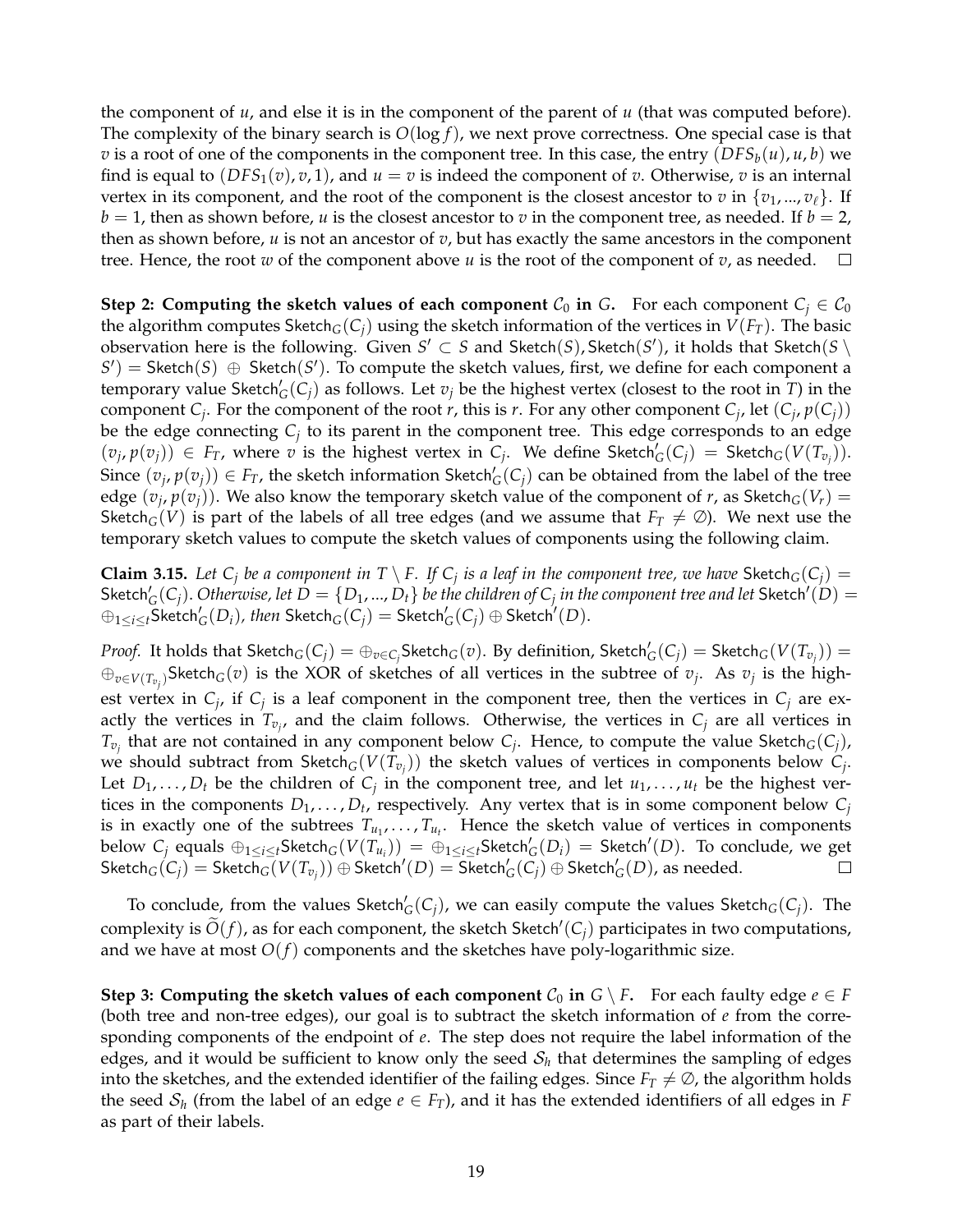Using the extended identifier of the faulty edge  $e = (u, v)$ , one can determine in  $O(\log f)$  time the components in  $C_0$  to which its endpoints belong, from Claim [3.14.](#page-17-0) Using the identifier  $EID(e)$ and the seed  $S_h$ , one can determine all the indices of the sketch to which the edge  $e$  was sampled in  $O(1)$  time using Fact [A.2.](#page-33-12) Letting  $C_u$ ,  $C_v$  be the components of *u* and *v* in  $T \setminus F$ , respectively. If  $C_u \neq C_v$ , then the values Sketch<sub>*G*</sub>( $C_u$ ), Sketch<sub>*G*</sub>( $C_v$ ) are updated by XORing them with the matrix that contains the extended identifier  $EID(e)$  in the relevant positions. The complexity is poly-logarithmic, as the matrix has poly-logarithmic size. In the case that  $C_u = C_v$ , as *e* is an internal edge in the component, it is not part of  $\text{Sketch}_G(C_u)$ , and there is no need to update the value. Overall, doing the computation for all edges in *F* takes  $O(f)$  time. From that point on, all sketches of the components  $\mathcal{C}_0$  can be treated as sketches that have been computed in  $G \setminus F$ .

**Step 4: Simulating the Boruvka algorithm.** Finally, our goal is to determine the identifiers of the maximal connected components of *s* and *t* of  $G \setminus F$ . The input to this step is the identifiers of the components  $C_0 = \{C_1, \ldots, C_k\}$  in  $T \setminus F$ , along with their sketch information in  $G \setminus F$ . While the algorithm does not have information on the vertices of each component, it knows the component identifier of each vertex in *Q*.

The algorithm consists of  $L = O(\log n)$  phases of the Boruvka algorithm. Each phase  $i \in$  $\{1, \ldots, L\}$  will be given as input a partitioning  $C_i = \{C_{i,1}, \ldots, C_{i,k_i}\}\$  of (not necessarily maximal) connected components in  $G \setminus F$ . These components are identified by an  $O(\log n)$  bit identifier, where for each vertex in  $Q$ , the algorithm receives its unique component identifier in  $C_i$ . In addition, the algorithm receives the sketch information of the components  $\mathcal{C}_i$  in  $G \setminus F.$  The output of the phase is a partitioning  $C_{i+1}$ , along with their sketch information in  $G \setminus F$  and the identifiers of the components for each vertex in *U*. A component  $C_{i,j} \in C_i$  is *growable* if it has at least one non-faulty outgoing edge to a vertex in  $V \setminus C_{i,j}$ . That is, the component is growable if it is strictly contained in some maximal connected component in  $G \setminus F$ . Letting  $N_i$  denote the number of growable components in  $\mathcal{C}_i$ , the output partitioning  $C_{i+1}$  of the  $i^{th}$  step guarantees that  $N_{i+1} \le N_i/2$  w.h.p. To obtain outgoings edges from the growable components in  $\mathcal{C}_i$ , the algorithm uses the  $i^{th}$  basic-unit sketch Sketch $_i(C_{i,j})$ of each  $C_{i,j} \in \mathcal{C}_i$ . By Lemma [3.13,](#page-15-1) from every growable component in  $\mathcal{C}_i$ , we get one outgoing edge  $e' = (x, y)$  with constant probability. Using the extended edge identifier of  $e'$  the algorithm can also detect the component  $C_{i,j'}$  to which the second endpoint, say *y*, of *e'* belongs using Claim [3.14.](#page-17-0) That label allows us to compute the component of *y* in the initial partitioning  $T \setminus F$ , i.e., the component  $C_{0,q}$  of *y* in  $C_0$ . Thus *y* belongs to the unique component  $C_{i,j'} \in C_i$  that contains  $C_{0,q}$ .

As noted in prior works [\[AGM12,](#page-30-1) [KKM13,](#page-32-2) [DP16\]](#page-31-13), it is important to use fresh randomness (i.e., independent sketch information) in each of the Boruvka phases. The reason is that the cut query, namely, asking for a cut edge between *S* and  $V \setminus S$ , should not be correlated with the randomness of the sketches. Note that indeed the components of  $C<sub>i</sub>$  are correlated with the randomness of the first (*i* − 1) basic sketch units of the vertices. Thus, in phase *i* the algorithm uses the *i th* basic sketch units of the vertices (which are independent of the other sketch units) to determine the outgoing edges of the components in C*<sup>i</sup>* .

The algorithm then computes the updated sketches of the merged components. This is done by XORing over the sketches of the components in  $\mathcal{C}_i$  that got merged into a single component in  $\mathcal{C}_{i+1}$ . In expectation, the number of growable components is reduced by factor 2 in each phase. Thus after *O*(log *n*) phases, the expected number of growable components is at most 1/*n* 5 , and using Markov inequality, we conclude that w.h.p there are no growable components. The final partitioning  $C_L$ corresponds w.h.p to the maximal connected components in  $G \setminus F$ . The pair *s* and *t* are connected in  $G \setminus F$  only if the components  $C_s$ ,  $C_t$  of  $s$ ,  $t$  respectively in  $T \setminus F$  are connected in the final component decomposition. We next show that the complexity of the algorithm is  $O(f)$ . This is also the decoding time of the whole algorithm, as all steps take  $O(f)$  time, as discussed above.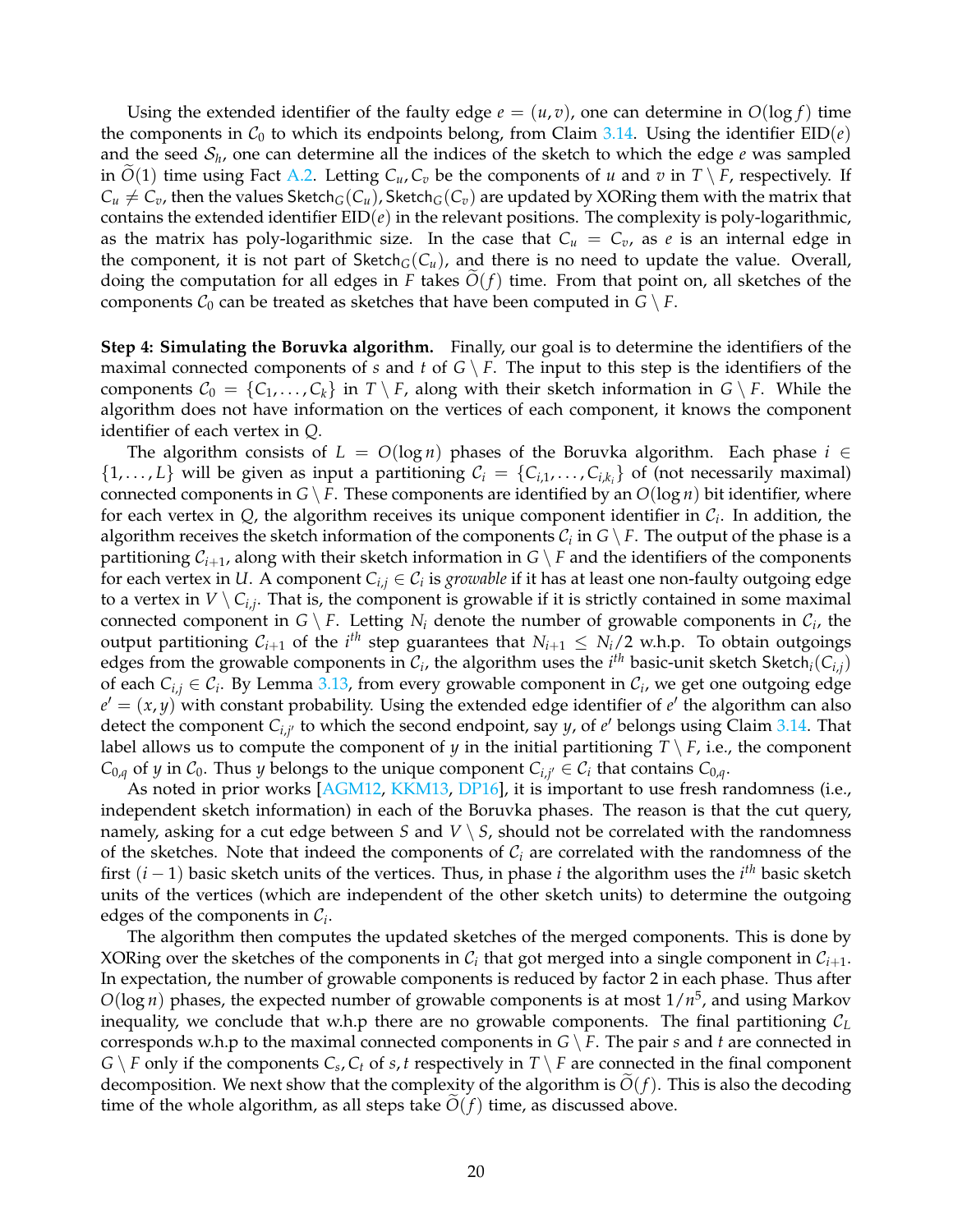### **Claim 3.16.** *The complexity of step 4 is*  $\tilde{O}(f)$ *.*

*Proof.* The algorithm has *O*(log *n*) phases, where in each phase the following is computed. First, given the sketch values of the current components we identify outgoing edges from the components. This takes  $O(1)$  time per component from Lemma [3.13,](#page-15-1) and  $O(f)$  time for all components, as we have at most  $f + 1$  components. Next, for each outgoing edge we identify the components it connects using its ancestry labels, this takes  $O(1)$  time per edge using Claim [3.14.](#page-17-0) Then, we merge components accordingly and compute the sketch values of the new components by XORing the sketch values of merged components. Overall this takes  $O(f)$  time, as we have at most  $O(f)$ merges. In more detail, we can use a union-find data structure to implement the merges, where every time we merge components we compute the sketch value of the new component. We also maintain for each original component in  $T \setminus F$  its current component in phase *i*, this allows us to learn the current components connected by an outgoing edge *e*. This information can be maintained as follows. Let C be a component in  $T \setminus F$ , and assume we know the component  $C_{i,j}$  it belongs to at the beginning of phase *i*. After the merges of phase *i*,  $C_{i,j}$  joins some component  $C_{i+1,j'}$  of phase  $i+1$ . We can use the find operation to identify the id of the new component. Overall, we have  $O(f)$  merges and  $O(f)$  find operations to identify for each component  $C \in T \setminus F$ , the corresponding component  $C_{i+1,j'}$  it belongs to, hence the complexity is bounded by  $O(f)$ .  $\Box$ 

Finally, we show that the decoding algorithm can be slightly modified to output a compressed encoding of an *s*-*t* path in  $G \setminus F$ , using  $O(f \log n)$  bits. This encoding is represented by an *s*-*t* path  $\hat{P}$  that has two type of edges, appearing in an alternate manner on  $\hat{P}$ : *G*-edges and edges  $e' = (u, v)$ such that the *u*-*v* tree path is intact in  $T \setminus F$ . See Figure [3.](#page-21-0)

<span id="page-20-1"></span>**Lemma 3.17.** *Consider a triplet s, t, F such that s and t are connected in*  $G \setminus F$ *. The decoding algorithm can also output a set of at most f recovery edges R such* (*T* \ *F*) ∪ *R is a spanning tree. In addition, it outputs a labeled s-t path P* of length  $O(f)$  that provides a succinct description of the s-t path. The edges of  $\widehat{P}$  are *labeled by* 0 *and* 1*, where* 0*-labeled edges correspond to G-edges and* 1*-labeled edges e* = (*x*, *y*) *correspond to x*-*y* paths in  $T \setminus F$ .

*Proof.* Let  $C_s$ ,  $C_t$  be the components of *s* and *t* in the initial partitioning  $C_0$ . In Step 4 of the decoding algorithm, the Boruvka algorithm is simulated up to the point that *C<sup>s</sup>* and *C<sup>t</sup>* are connected. Therefore, the algorithm has computed a path *P* that connects the components *C<sup>s</sup>* and *C<sup>t</sup>* . Each vertex on that path corresponds to a component in  $C_0$ , and each edge corresponds to an outgoing edge (discovered using the sketch information). Since  $C_0$  has at most  $f + 1$  components,  $|P| \leq f + 1$ . Each such edge  $e' \in P$  corresponds to an edge in *G*. Let  $e_1 = (x_1, y_1), \ldots, e_k = (x_k, y_k)$  be the *G*-edges corresponding to the edges of *P* ordered from  $C_s$  to  $C_t$ . Letting  $y_0 = s$  and  $x_{k+1} = t$ , we get that  $y_i$ and  $x_{i+1}$  belong to the same component in  $C_0$ , for every  $i \in \{0, \ldots, k\}$ . The labeled path is given by  $\hat{P} = [s, x_1, y_1, x_2, y_2, \dots y_k, t]$  where the edges  $(y_i, x_{i+1})$  are labeled 1 and the edges  $(x_i, y_i)$  are labeled 0. Each 0-labeled edge is a real edge in *G*, and each 1-labeled edge (*x<sup>i</sup>* , *yi*) corresponds to a tree path  $\pi(x_i, y_i)$  in  $T \setminus F$ .  $\Box$ 

## <span id="page-20-0"></span>**4 Fault-Tolerant Approximate Distance Labels**

Given integer parameters  $f, k \geq 1$ , an  $(f, k)$  *FT approximate distance labeling scheme* assigns labels DistLabel :  $V \cup E \rightarrow \{0,1\}^q$  such that given the labels of *s*, *t* and a subset  $F \subseteq E$ ,  $|F| \leq f$ , there exists a decoding algorithm that outputs a distance estimate  $\delta_{G \setminus F}(s,t)$  satisfying:

$$
\mathrm{dist}_{G\setminus F}(s,t)\leq \delta_{G\setminus F}(s,t)\leq k\cdot \mathrm{dist}_{G\setminus F}(s,t)\ .
$$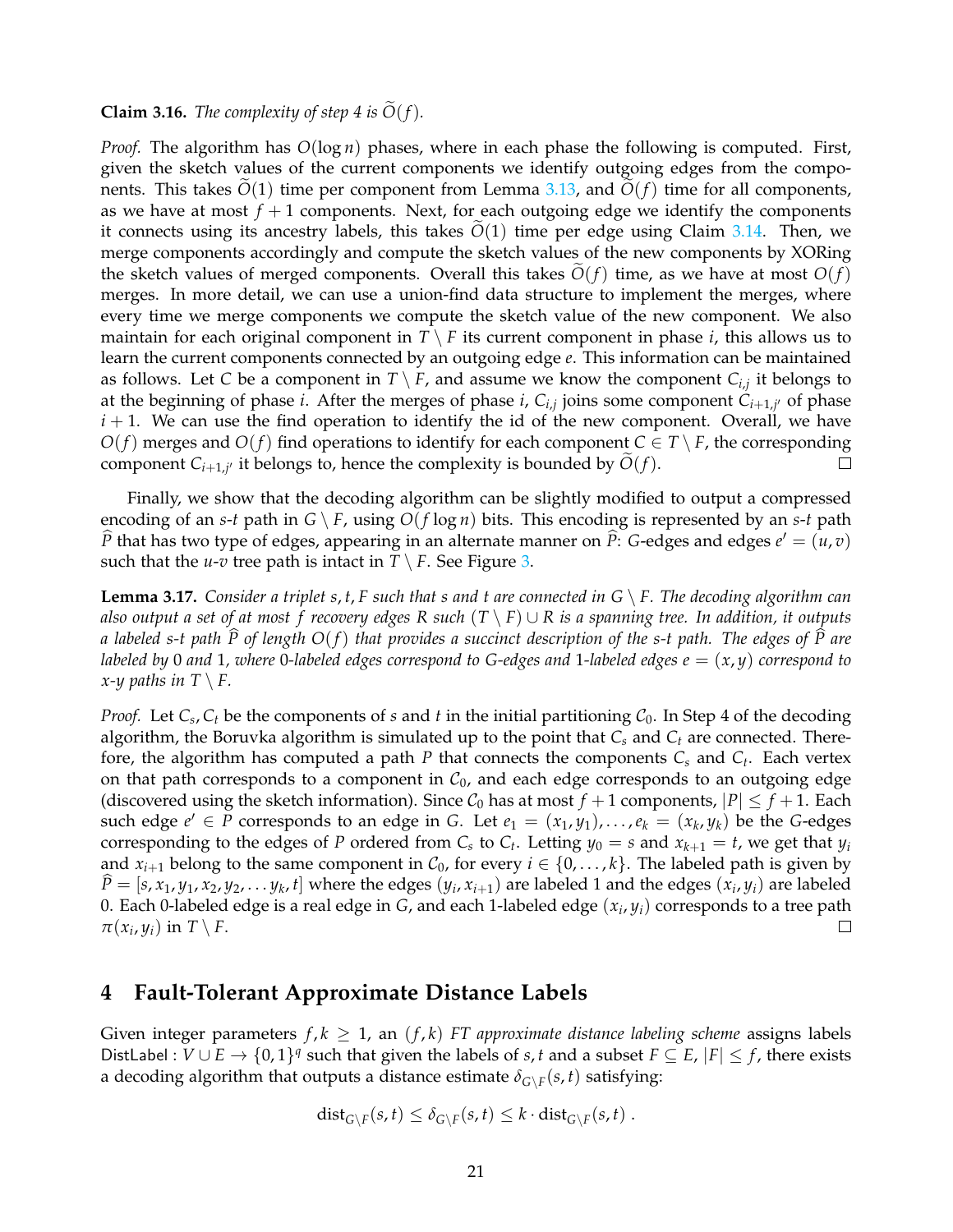<span id="page-21-0"></span>

Figure 3: Shown is a tree T with faulty edges  $e_1, \ldots, e_4$ . The *s*-*t* path in  $G \setminus F$  is represented by the path  $\widehat{P} = [s, v_1] \circ (v_1, v_2) \circ [v_2, v_3] \circ (v_3, r) \circ [r, v_4] \circ (v_4, v_5) \circ [v_5, t]$ . The recovery edges  $(v_1, v_2)$ ,  $(v_3, r)$  and  $(v_4, v_5)$  are shown in dashed lines.

We next show that there is an efficient transformation from any FT connectivity labeling scheme into an FT approximate distance labeling scheme. This transformation increases the label size by a multiplicative factor of  $\tilde{O}(n^{1/k})$ . This technique was first introduced by [\[CLPR12\]](#page-31-4) in the context of distance sensitivity oracles, and it is based on the notion of tree covers.

<span id="page-21-1"></span>**Definition 4.1** (Tree Covers). Let  $G = (V, E)$  be an undirected graph with edge weights  $\omega$ , and let  $\rho$ , k be *two integers.* Define  $B_\rho(v) = \{u \in V \mid \text{dist}_G(u,v) \leq \rho\}$ . A tree cover  $\text{TC}(G, \omega, \rho, k)$  is a collection of *rooted trees*  $\mathcal{T} = \{T_1, \ldots, T_\ell\}$  *with root r*(*T*) *for every*  $T \in \mathcal{T}$  *such that:* 

- *1. For every vertex v there exists a tree T*  $\in \mathcal{T}$  *such that*  $B_o(v) \subseteq T$ *.*
- *2. The radius of each tree T is at most*  $(2k 1) \cdot \rho$ *.*
- *3. Each vertex participates in*  $(k \cdot n^{1/k})$  *trees.*

*Let*  $|TC(G, \omega, \rho, k)|$  *denote the number of trees in the tree cover*  $TC(G, \omega, \rho, k)$ *.* 

**Proposition 4.2.** *[\[Pel00\]](#page-32-13)* For any n-vertex graph  $G = (V, E, \omega)$ , and any parameters  $\rho$ , k, one can compute *tree covers*  $TC(G, \omega, \rho, k)$  *in time*  $\widetilde{O}(|E(G)| \cdot n^{1/k})$ *.* 

**Lemma 4.3** (From Connectivity Labels to Approximate Distance Labels). Let  $G = (V, E, \omega)$  be a *weighted undirected n-vertex graph where*  $\omega(e) \in [1, W]$ , and let ConnLabel :  $V \cup E \to \{0, 1\}^s$  be an *f -FT connectivity labeling scheme for G with decoding time t. Then for every integer k* ≥ 1*, there is an*  $(f, (8k-2)(|F|+1))$  *FT approximate distance labeling scheme* DistLabel :  $V \cup E → \{0, 1\}^q$  *for G, where*  $q = O(s \cdot k \cdot n^{1/k} \cdot \log(nW))$ , and with decoding time  $\widetilde{O}(t \log(nW))$ .

**The labeling algorithm.** For every vertex *u*, the label DistLabel(*u*) consists of  $K = \log(nW)$  sublabels of FT connectivity labels in distinct subgraphs of *G* defined as follows. The *i th* sub-label addresses all distances that are at most 2*<sup>i</sup>* in *G*. Let *H<sup>i</sup>* be set of heavy edges in *G* of weight at least  $2^i$ , and define the  $i^{th}$  tree-cover by

<span id="page-21-2"></span>
$$
TC_i = TC(G \setminus H_i, \omega, 2^i, k) . \tag{4}
$$

For each tree  $T_{i,j} \in \mathsf{TC}_i$ , the algorithm applies the FT connectivity scheme on the graph  $G_{i,j}$  = *G*[*V*(*T<sub><i>i*,*j*</sub>)]. For every vertex *u* and  $i \in \{1, ..., K\}$ , let  $i^*(u)$  be an index of a tree in TC<sub>*i*</sub> that covers the 2<sup>*i*</sup>-ball of *u*. I.e.,  $B_{2^i}(v) \subseteq T_{i,i^*(u)}$ . The label of every  $u \in V$  is then given by:

DistLabel $(u) = \{ \langle \text{ConnLabel}_{G_{i,j},T_{i,j}}(u), i,j \rangle \mid i \in [1,K], j \in \{1,\ldots,|\text{TC}_i|\}, u \in G_{i,j} \} \bigcup \{i^*(u) \mid i \in [1,K]\}$ .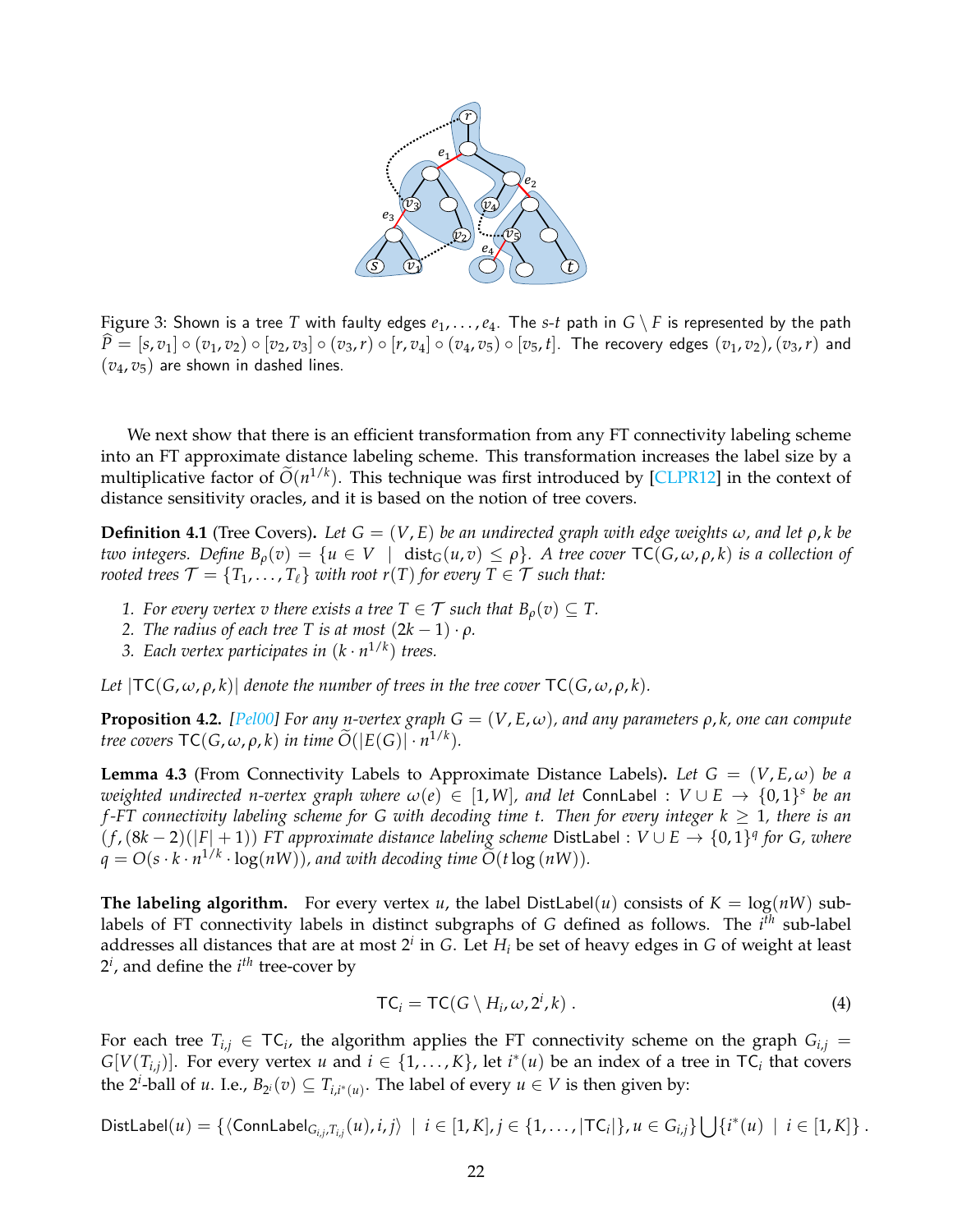Similarly, the label of each edge  $e \in G$  contains the FT connectivity label of  $e$  in each of the instances (*Gi*,*<sup>j</sup>* , *Ti*,*j*):

 $\mathrm{DistLabel}(e) = \{ \langle \mathsf{ConnLabel}_{G_{i,j},T_{i,j}}(e), i,j \rangle \ \mid \ i \in [1,K], j \in \{1,\dots,|\mathsf{TC}_i|\}, e \in G_{i,j}\}.$ 

The time for assigning the labels is the time for constructing the tree cover and computing the indexes *i* ∗ (*v*), and the time for assigning the connectivity labels on each one of the trees. The first part requires polynomial time. The second depends on the connectivity labels. For example, using our scheme from Section [3.2](#page-13-0) the time complexity of the second part is  $\tilde{O}(mn^{1/k})$ , as it is linear in the total number of vertices and edges in the trees.

**The decoding algorithm.** Consider the query  $\langle s, t, F \rangle$ . The algorithm has *K* phases, in each phase  $i \in [1, K]$  the decoding algorithm of the FT connectivity labels is applied on the instance  $G_{i,i^*(s)}$ ,  $T_{i,i^*(s)}$ where  $G_{i,i^*(s)}$  contains the 2<sup>*i*</sup> ball of *s* in *G*. If  $t \notin G_{i,i^*(s)}$ , the phase *i* ends and we continue to phase *i* + 1. Otherwise, the algorithm decides if *s* and *t* are connected in  $G_{i,i^*(s)} \setminus F$  in the following manner. Let  $F_i = F \cap G_{i,i^*(s)}$ , this subset of edges can be obtained from the labels of the *F* edges. Since the labels of *s*, *t* and  $F_i$  contain the FT connectivity labels in the subgraph  $G_{i,i^*(s)}$  and the tree *Ti*,*i* <sup>∗</sup>(*s*) , the algorithm can apply the decoding algorithm of the FT connectivity scheme. If *s* and *t* are indeed connected in  $G_{i,i^*(s)} \setminus F_i$ , the algorithm returns the estimate  $\delta_{G \setminus F}(s,t) = (4k-1) \cdot (|F|+1) \cdot 2^i$ . Otherwise, it proceeds to the next phase.

Overall, let *i* be the minimum index in {1, . . . , *K*} for which *s* and *t* are connected in the subgraph  $G_{i,i^*(s)} \setminus F$ . Then the decoding algorithm returns the distance estimate  $\delta_{G \setminus F}(s,t) = (4k-1) \cdot (|F| +$ 1)  $\cdot$  2<sup>*i*</sup>. If no such *i* exists, the decoding algorithm returns  $\delta_{G\setminus F}(s,t) = \infty$ , which implies that *s* and *t* are not connected in  $G \setminus F$ .

The decoding time is  $O(t \log(nW))$ , where *t* is the decoding time of the connectivity labels, as we use the decoding algorithm of the connectivity labels *K* times on the graphs *Gi*,*<sup>i</sup>* <sup>∗</sup>(*s*) . To obtain this, we need to make sure that given the labels of *s*, *t*, *F* we can easily find their connectivity label in the graph *Gi*,*<sup>i</sup>* <sup>∗</sup>(*s*) if exist. This can be easily done if we store the connectivity labels in a sorted order.

**Analysis.** We now analyze the construction, and start by bounding the size of the labels. By the properties of the tree-cover in Def. [4.1,](#page-21-1) each vertex appears in  $O(K \cdot k \cdot n^{1/k})$  subgraphs. Thus, DistLabel(*u*)consists of  $O(K \cdot kn^{1/k})$  FT connectivity labels and the label size is bounded by  $O(K \cdot$  $kn^{1/k} \cdot s)$  bits, as desired. Next, we show correctness. By the correctness of the FT connectivity labeling scheme, it is sufficient to show the following. Let  $P_{s,t,F}$  be an  $s$ -*t* shortest path in  $G \setminus F$  of length  $(2^{i-1}, 2^i]$ . By the properties of the tree cover, there is a tree  $T_{i,i^*(s)} \in \mathsf{TC}_i$  that contains all the vertices of the path  $P_{s,t,F}$ . Therefore, we have that *s* and *t* are connected in  $G_{i,i^*(s)} \setminus F$ . Since the labels of *s*, *t* and  $F_i = F \cap G_{i,i^*(s)}$  contain the FT connectivity labels in  $G_{i,i^*(s)}$ , we get that the distance estimate returned by the algorithm satisfies that

$$
\text{dist}_{G \setminus F}(s,t) \leq \delta_{G \setminus F}(s,t) \leq (4k-1)(|F|+1) \cdot 2^i \leq (8k-2)(|F|+1) \cdot \text{dist}_{G \setminus F}(s,t) .
$$

To see this, let  $j \leq i$  be the first index such that *s* and *t* are connected in  $G_{j,j^*(s)} \setminus F$ . The algorithm  $\text{returns the estimate } (4k-1)(|F|+1) \cdot 2^j \leq (4k-1)(|F|+1) \cdot 2^i = (8k-2)(|F|+1) \cdot 2^{i-1} \leq (8k-1)$  $(2)(|F|+1) \cdot dist_{G\setminus F}(s,t)$ . To prove the left inequality, we show that if *s* and *t* are connected in  $G_{j,j^*(s)}$ *F*, there is indeed a path between them in *G* \ *F* of length at most  $\delta_{G\setminus F}(s,t) = (4k-1)(|F|+1) \cdot 2^j$ . First, from the tree cover properties, the radius of  $T_{j,j^*(s)}$  is at most  $(2k-1)2^j$ , implying that any two vertices in  $T_{j,j^*(s)}$  are at distance at most  $(4k-2) \cdot 2^j$  from each other. Now the graph  $T_{j,j^*(s)} \setminus F$  has at most  $|F| + 1$  connected components. Since  $G_{j,j^*(s)} \setminus F$  is connected, it implies that there is a path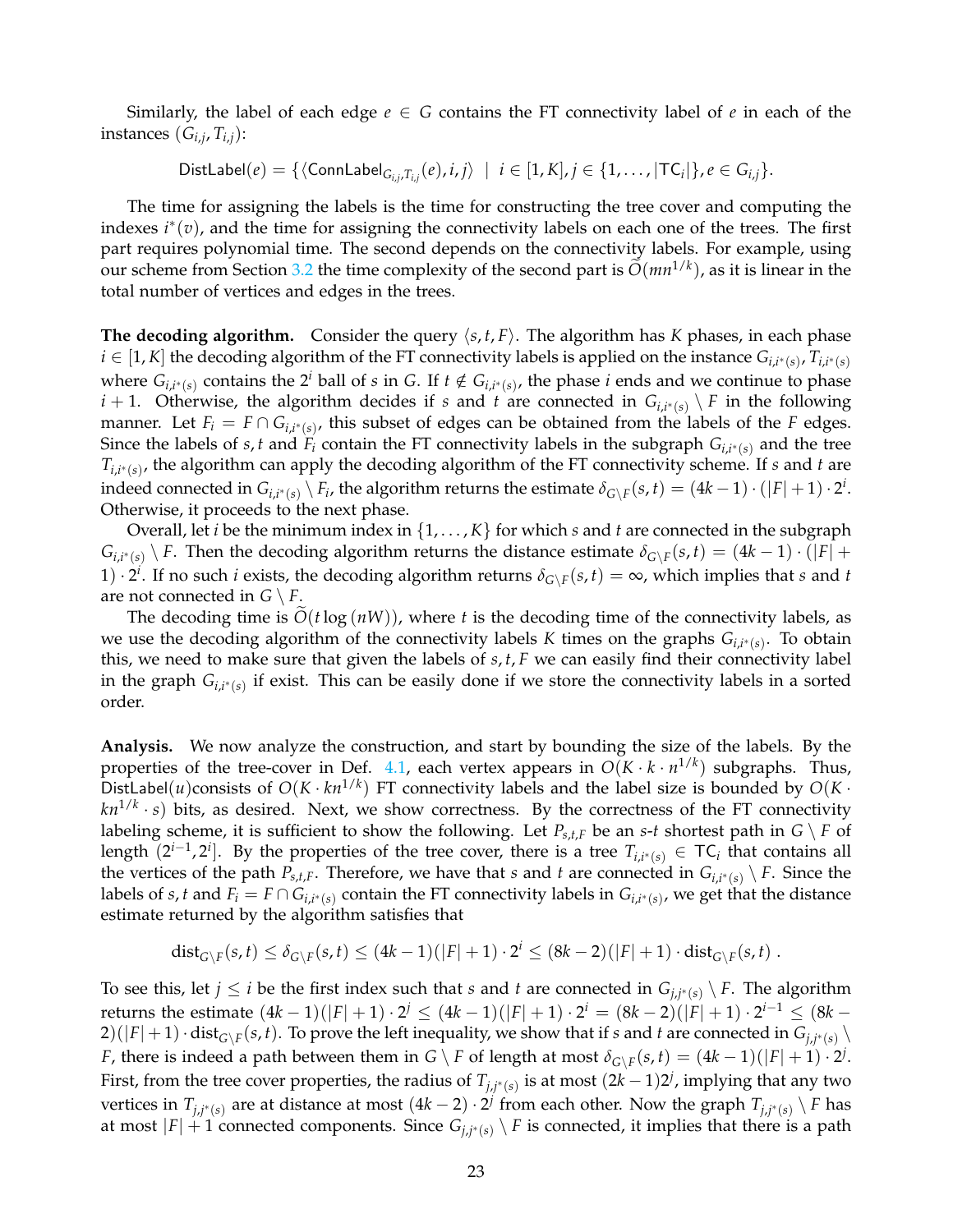between *s* and *t* in  $G_{j,j^*(s)} \setminus F$ . This path traverses at most  $|F|+1$  different components in  $T_{j,j^*(s)} \setminus F$ , and at most |*F*| edges connecting them, each one of weight at most 2*<sup>j</sup>* . As the diameter of each component is bounded by  $(4k-2) \cdot 2^j$ , the length of the path is at most  $(4k-2) \cdot 2^j \cdot (|F|+1) + 2^j \cdot$  $|F|$  ≤ (4*k* − 1) · 2<sup>*j*</sup> · (|*F*| + 1), as needed.

## <span id="page-23-0"></span>**5 Compact Routing Schemes**

In this section, we explain how to use our FT distance labels to provide compact and low stretch routing schemes. This is the first scheme to provide an almost tight tradeoff between the space and the multiplicative stretch, for a constant number of faults  $f = O(1)$ . Throughout this section, tree routing operations are performed by using the tree routing scheme of Thorup and Zwick  $[TZ01]$ .

<span id="page-23-1"></span>**Fact 5.1.** *[Routing on Trees][\[TZ01\]](#page-33-5) For every n-vertex tree T, there exists a routing scheme that assigns each vertex*  $v \in V(T)$  *a label*  $L_T(v)$  *of*  $(1+o(1))$  log *n* bits. Given the label of a source vertex and the label of a *destination, it is possible to compute, in constant time, the port number of the edge from the source that heads in the direction of the destination.*

We slightly modify the connectivity label of the edges and vertices by augmenting them with routing information. First, we augment the extended identifier of an edge (see Eq. [\(1\)](#page-14-0)) with port information and tree routing information, by having:

$$
EID_T(e) = [UID(e), ID(u), ID(v), ANC_T(u), ANC_T(v), port(u, v), port(v, u), L_T(u), L_T(v)],
$$
 (5)

where port(*u*, *v*) is the port number of the edge (*u*, *v*) for *u*, and the labels  $L_T(u)$ ,  $L_T(v)$  are the tree routing labels taken from Fact [5.1.](#page-23-1) We then slightly modify the connectivity label of Eq. [\(3\)](#page-15-2) to include also the tree label  $L_T(u)$  from Fact [5.1,](#page-23-1) by defining

<span id="page-23-3"></span>
$$
ConnLabel_{G,T}(u) = \langle ANC_T(u), ID(u), L_T(u) \rangle . \tag{6}
$$

Throughout this section, when applying the connectivity labels from Section [3.2](#page-13-0) on a graph *G* with a spanning tree *T*, we use these modified extended identifiers and labels. This will also be the basis for the application of the distance labels of Section [4.](#page-20-0) Similarly to the distance labels of Section [4,](#page-20-0) we will apply the connectivity labels with respect to the different trees of the tree cover as discussed in Section [4.](#page-20-0) Let  $T_{i,j} \in TC_i$ , recall that  $G_{i,j} = G[V(T_{i,j})]$  and that  $\mathcal{T} = \bigcup_{i=1}^K TC_i$  for  $K = O(\log(nW)).$ 

### <span id="page-23-2"></span>**Lemma 5.2.** *Consider a triplet s, t, F such that s, t,*  $F \in G_{i,j}$ *.*

*Given the connectivity labels* {ConnLabel*Gi*,*<sup>j</sup>* ,*Ti*,*<sup>j</sup>* (*w*)}*w*∈*F*∪{*s*,*t*} *, we can determine w.h.p if s and t are connected in*  $G_{i,j} \setminus F$ . If they are connected, we can output a labeled s-t path  $\widehat{P}$  of length  $O(f)$  that provides a succinct *description of the s-t path in Gi*,*<sup>j</sup>* \ *F. The edges of P are labeled by* <sup>b</sup> <sup>0</sup> *and* <sup>1</sup>*, where* <sup>0</sup>*-labeled edges correspond to Gi*,*<sup>j</sup> -edges and* 1*-labeled edges e* = (*x*, *y*) *correspond to x-y paths in Ti*,*<sup>j</sup>* \ *F. For each Gi*,*<sup>j</sup> -edge, the succinct path description has the port information of the edge, and for each x* − *y path, the description has the tree* routing labels  $L_{T_{i,j}}(x)$ ,  $L_{T_{i,j}}(y)$ . The length of the s-t path encoded by  $\widehat{P}$  is bounded by  $(4k-1)(|F|+1)\cdot 2^i$ .

*Proof.* The proof follows the proof of Lemma [3.17.](#page-20-1) Using  $\{\mathsf{ConnLabel}_{G_{i,j},T_{i,j}}(w)\}_{w\in F\cup\{s,t\}}$ , the decoding algorithm of Section [3.2](#page-13-0) determines if *s* and *t* are connected in  $G_{i,j} \setminus F$ . If they are connected, then from Lemma [3.17,](#page-20-1) we get a succinct description of the *s*-*t* path in  $G_{i,j} \setminus F$ . We next show that the algorithm indeed has the relevant port and tree routing information. For this note that all the vertices in the path  $\overline{P}$  obtained by Lemma [3.17](#page-20-1) are either *s* and *t* or endpoints of the  $|F|$  recovery edges found in the algorithm. The labels of *s* and *t* contain the tree routing information *LTi*,*<sup>j</sup>* (*s*)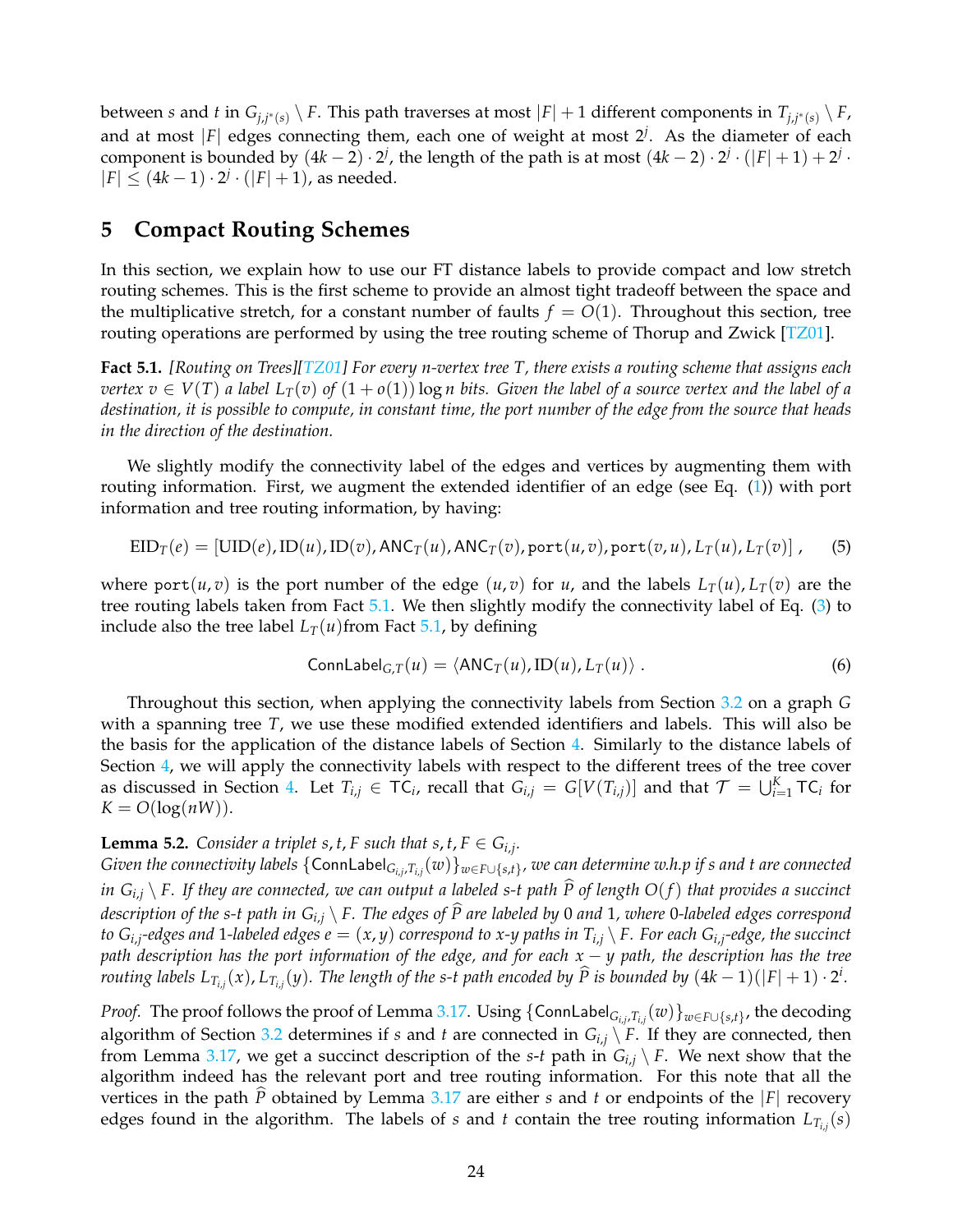and  $L_{T_{i,j}}(t)$ , and when the algorithm finds a recovery edge, it learns about its extended id  $\text{EID}_{T_{i,j}}(e)$ that has the port information and tree routing information of its endpoints. Any  $G_{i,j}$ -edge in *P* is a recovery edge, hence the algorithm has its port information, and for any *x*-*y* path in  $T_{i,j} \setminus F$ , the algorithm has the tree routing labels  $L_{T_{i,j}}(x)$ ,  $L_{T_{i,j}}(y)$ , as needed. The stretch analysis follows the stretch analysis in Section [4.](#page-20-0) It is based on the fact that  $\hat{P}$  has as most  $|F| + 1$  subpaths in  $T_{i,j} \setminus F$ , each of length at most  $(4k - 2)2^i$ , and at most  $|F|$  recovery edges of weight at most  $2^i$ . each of length at most  $(4k - 2)2<sup>i</sup>$ , and at most |*F*| recovery edges of weight at most 2<sup>*i*</sup>.

### <span id="page-24-0"></span>**5.1 Forbidden Set Routing (Faulty Edges are Known)**

We start by describing the routing scheme in the forbidden set setting, where the faulty edges *F* are known to the source vertex *s*. We show the following.

**Theorem 5.3.** *[Forbidden-Set Routing] For every integers k*, *f , there exists an f -sensitive compact routing scheme that given a message M at the source vertex s, a label of the destination t, and labels of at most f forbidden edges F (known to s), routes M from s to t in a distributed manner over a path of length at most*  $(8k-2)(|F|+1) \cdot dist_{G\setminus F}(s,t)$ . The table size of each vertex is bounded by  $\widetilde{O}(n^{1/k} \log{(nW)})$ . The header *size of the messages is bounded by*  $\widetilde{O}(f)$  *bits. The labels of vertices and edges have size*  $\widetilde{O}(n^{1/k} \log(nW)).$ 

*Proof.* The algorithm is based on the distance labels from Section [4](#page-20-0) using the slightly modified connectivity labels (augmented with port and tree roting information). Recall that the distance labels are based on applying fault-tolerant connectivity labels on different graphs *Gi*,*<sup>j</sup>* , we use the slightly modified connectivity labels and the corresponding distance labels. The routing table of each vertex *u* consists of its distance label DistLabel(*u*). The label of an edge *e* is DistLabel(*e*). Each distance label has  $\tilde{O}(n^{1/k} \log(nW))$  bits.

In the routing algorithm, the vertex *s* is given the label DistLabel(*t*), and the labels  $\{DistLabel(e)\}_{e \in F}$ , and it needs to route a message to *t* in the graph  $G \setminus F$ . Recall that the algorithm from Section [4](#page-20-0) works in *K* phases, where in phase *i* it checks if *s* and *t* are connected in the graph  $G_{i,i^*(s)} \setminus F$  that contains the 2<sup>*i*</sup>-ball around *s*. Let *i* be the first iteration where *s* and *t* are connected in  $G_{i,i^*(s)} \setminus F$ according to the algorithm, and denote  $G_i = G_{i,i^*(s)}$ ,  $T_i = T_{i,i^*(s)}$ , and let  $F_i = F \cap G_i$ . The algorithm can also give a succinct description of an *s*-*t* path in  $G_i \setminus F_i$  following Lemma [5.2.](#page-23-2) For this, note that we indeed have all the required information. The distance labels of edges in *F* in particular contain the labels  $\{ \text{ConnLabel}_{G_i,T_i}(e) \}_{e \in F_i}$ , and we can also tell which edges of *F* are in  $G_i$  from the labels. Also, the labels of *s*, *t* contain the information  $ID_{T_i}(s)$ ,  $ID_{T_i}(t)$  if they are both in  $T_i$  (otherwise, they are not connected in level *i*).

<span id="page-24-1"></span>The path  $\hat{P}$  as described in Lemma [5.2](#page-23-2) is composed of  $O(|F|)$  parts, where segment  $(x, y)$  in the path corresponds either to an edge in  $G_i$  or to a tree path in  $T_i \setminus F$ , it also has the relevant port and tree routing information. Our goal is to route a message according to this path. For this we add to the header of the message the description of  $\hat{P}$ , the indexes  $(i, i^*(s))$  of the tree we explore and an index  $1 \leq q \leq 2|F| + 1$  that represents the segment of  $\widehat{P}$  we currently explore, initially  $q = 1$ . Overall, the header size is  $O(f)$ . To route a message according to the path, we work as follows. The header specifies the current segment in *P*. If the current segment corresponds to an edge  $(x, y) \in G$ , then *x* uses the port information to route the message to *y* and increases the index *q*. Otherwise, the current segment represents a tree path  $(x, y) \in T_i$  and a vertex *u* in this path uses its routing label in *T<sup>i</sup>* and the routing label of *y* in *T<sup>i</sup>* (that is part of the header) to route the message towards *y*. When the message reaches *y*, it increases the index *q*. This completes the description of the routing process. The length of the path described is at most  $(8k-2)(|F|+1) \cdot dist_{G\setminus F}(s,t)$ , as shown in Section [4.](#page-20-0)  $\Box$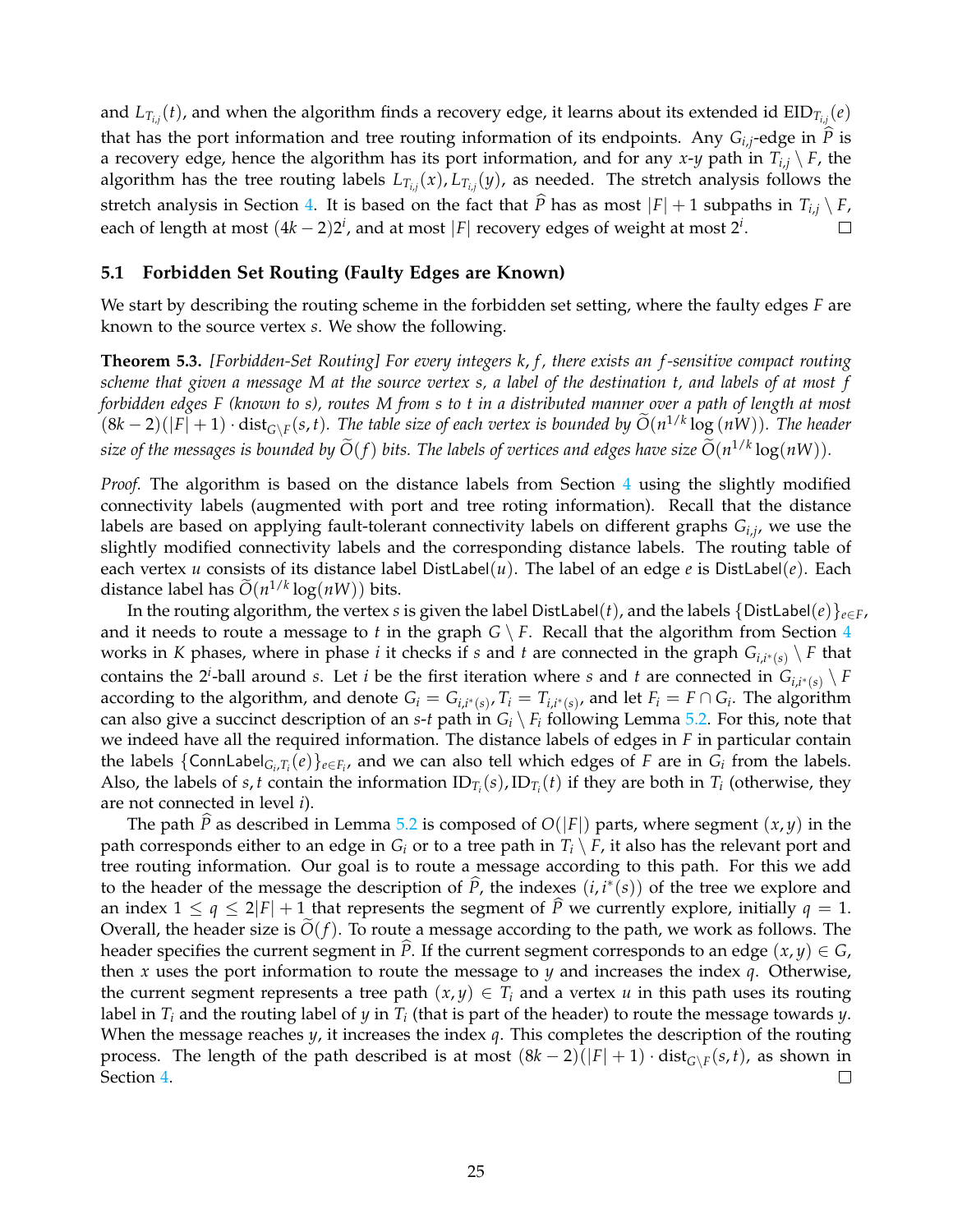#### **5.2 Fault-Tolerant Routing (Faulty Edges are Unknown)**

We now consider the more involved setting where the set of failed edges *F* are unknown to *s*. In this case, an edge  $(u, v) \in F$  is detected only when the message arrives, during the routing procedure, to one of the endpoints of *e*. Note that the routing scheme should, by definition, be prepared to any set of faulty edges *F*. However, the space bound of our scheme is required to be bounded by  $\widetilde{O}(fn^{1+1/k})$ , which is possibly much smaller than the number of graph edges *m*. This in particular implies that we cannot store the FT distance labels of all the graph edges. Nevertheless, we show that it is sufficient to explicitly store the labeling information for the tree edges in  $\mathcal{T} = \bigcup_{i=1}^K \mathsf{TC}_i$ . The required information for the failed non-tree edges would be revealed throughout the process, by applying the decoding algorithm of Lemma [5.2.](#page-23-2) Our routing scheme eventually routes the message along the *s*-*t* path encoded by the FT distance labels of *s*, *t* and *F*. However, since the labels of *F* are unknown in advance, the routing scheme will detect these edges in a trail and error fashion which induces an extra factor of *f* in the final multiplicative stretch. This extra *f* factor is also shown to be essential, in the end of the section. We proceed by describing the routing tables.

**The routing labels and tables.** For ease of presentation, we first describe a solution with a multiplicative stretch of  $O(k f^2)$ , and *global* space of  $\widetilde{O}(fK \cdot n^{1+1/k})$ , but the individual tables of some of the vertices might be large. We later on improve the space of each table to  $\tilde{O}(f^3K \cdot n^{1/k})$  bits.

Recall that  $\mathcal{T} = \bigcup_{i=1}^{K} \mathsf{TC}_i$ , for  $K = O(\log(nW))$  is a collection of tree covers in all  $K = \lceil \log(nW) \rceil$ distance scales, see Eq. [\(4\)](#page-21-2). For every vertex *v*, let  $\deg_\mathcal{T}(v) = \sum_{T_{i,j} \in \mathcal{T}} \deg(u, T_{i,j})$  be the sum of degrees of *u* in the collection of trees T. Recall that  $G_{i,j} = G[V(T_{i,j})]$ . For the routing we apply the FT connectivity labels on the graphs *Gi*,*<sup>j</sup>* , similarly to Section [4.](#page-20-0)

**Routing labels.** The routing process uses at most  $f' = f + 1$  independent applications of randomized FT connectivity labels from Section [3.2,](#page-13-0) applied on each one of the graphs *Gi*,*<sup>j</sup>* . In more details, when we apply the labeling scheme on the graph  $G_{i,j}$  with spanning tree  $T_{i,j}$ , we use  $f'$ independent random seeds  $\mathcal{S}_h$  to determine the randomness of the sketches. However, the seed  $\mathcal{S}_{ID}$  used to determine the extended ids of edges in  $G_{i,j}$  is fixed in the  $f'$  applications, hence the extended identifiers of the edges (see Eq.  $(1)$ ) are fixed in all the  $f'$  applications, and we only use fresh randomness to compute the sketch information using  $f'$  independent seeds  $\mathcal{S}_h^1$ , ...,  $\mathcal{S}_h^{f'}$  $h$ <sup>*h*</sup> . This process is done independently on each one of the graphs *Gi*,*<sup>j</sup>* .

Denote the output connectivity labels obtained by the  $\ell^{th}$  application of the scheme (using  $\mathcal{S}_h^{\ell}$ ) on the graph  $G_{i,j}$  by ConnLabel $_{G_{i,j},T_{i,j}}^{\ell}(w)$  for every  $w\in E(G_{i,j})\cup V(G_{i,j}).$  For every edge  $e\in G_{i,j}$ , define its  $T_{i,j}$  routing label by

<span id="page-25-1"></span>
$$
L_{route,i,j}(e) = \begin{cases} (\text{ConnLabel}^1_{G_{i,j},T_{i,j}}(e), \dots, \text{ConnLabel}^{f'}_{G_{i,j},T_{i,j}}(e)), & \text{for } e \in T_{i,j} \\ \text{EID}_{T_{i,j}}(e), & e \in G_{i,j} \setminus E(T_{i,j}) \end{cases}
$$
(7)

Every  $L_{route,i,j}(e)$  label has  $O(f \log^3 n)$  bits. In our routing algorithms, the  $T_{i,j}$  routing labels of the discovered faulty edges will be added to the header for the message in order to guide the routing process. We now turn to define the routing labels of vertices. Recall that for a vertex *v* and index  $1 \leq i \leq K$ , we denote by  $i^*(v)$  an index such that the 2<sup>*i*</sup>-ball around *v* is contained in  $G_{i,i^*(v)}$ . The routing label *Lroute*(*v*) of *v* For every *vertex v*, the routing label of *v* is given by

<span id="page-25-0"></span>
$$
L_{route}(v) = \{ (i^*(v), \text{ConnLabel}^1_{G_{i,i^*(v)}, T_{i,i^*(v)}}(v) | i \in [1, K] \}.
$$
\n(8)

Note that by definition, the connectivity labels of the *vertices* are the same in all  $f'$  applications of the labeling algorithm, and therefore it is sufficient to include only one of these copies in the label.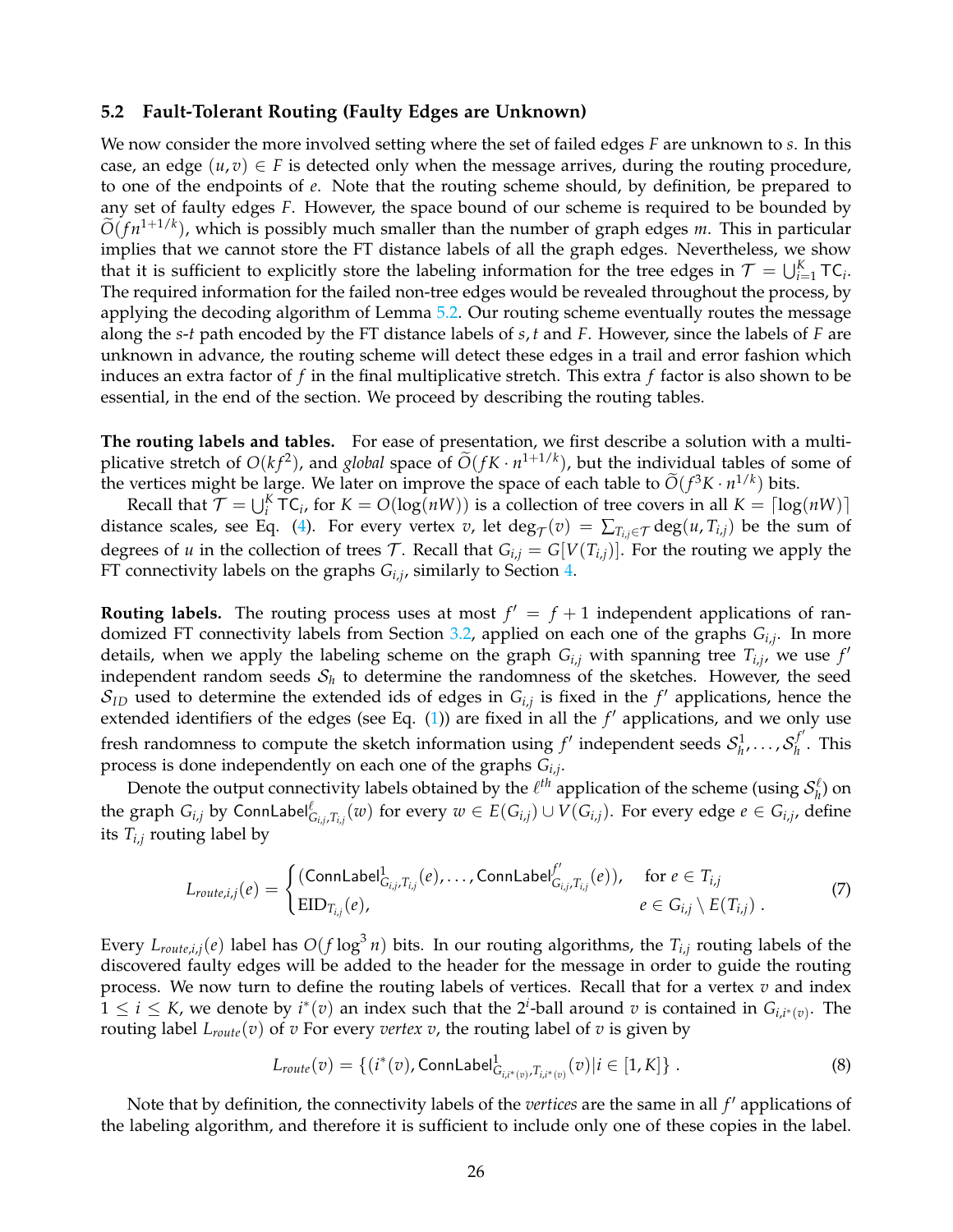The size of the label is  $O(K \log n) = O(\log n \log n)$ .

**Routing tables.** The routing table *Rroute*(*v*) of a vertex *v* has the following information for every tree *T*<sub>*i*,*j*</sub> such that  $v \in T_{i,j}$ :

<span id="page-26-0"></span>
$$
R_{route,i,j}(v) = \{L_{route,i,j}(e), e \in E(v, T_{i,j})\} \cup \{\text{ConnLabel}_{G_{i,j}, T_{i,j}}^1(v)\},\tag{9}
$$

where  $E(v, T_{i,j})$  is the set of edges incident to  $v$  in the tree  $T_{i,j}$ . The final routing table is given by  $R_{route}(v) = \{R_{route,i,j}(v), (i,j) \mid T_{i,j} \in \mathcal{T}, v \in T_{i,j}\}.$ 

Since the connectivity labels are of size  $O(f)$ , and as each *v* appears in deg<sub>T</sub>(*v*) trees, the size of the table is  $\widetilde{O}(f \deg_{\mathcal{T}}(v))$ . Since the total number of tree edges in  $\mathcal{T}$  is bounded by  $\widetilde{O}(K \cdot n^{1+1/k})$ , this provides a global space bound of  $\widetilde{O}(fK \cdot n^{1+1/k})$  bits.

**The routing algorithm.** In the routing algorithm, the source vertex *s* initially gets the routing label *Lroute*(*t*) (Eq. [\(8\)](#page-25-0)) of the destination *t* and its own routing table, *Rroute*(*s*), and its goal is to find the smallest radius graph *Gi*,*<sup>j</sup>* such that *s* and *t* are connected in *Gi*,*<sup>j</sup>* \ *F*, and use it for routing. As the set *F* is *not* known in advance, the algorithm works in  $K = O(\log nW)$  phases, where in phase *i* it tries to route a message in the graph  $G_{i,i^*(t)}$  (which contains the entire  $2^i$ -radius ball of *t*). If *s* and *t* are connected in  $G_{i,i^*(t)} \setminus F$  the algorithm succeeds, and otherwise we proceed to the next phase, corresponding to the distance scale of 2*i*+<sup>1</sup> . We next describe the algorithm for a single phase *i*, we denote  $G_i = G_{i,i^*(t)}$ ,  $T_i = T_{i,i^*(t)}$ . Note that *s* can deduce the index  $i^*(t)$  from the routing label of *t*, and it can check if  $s \in T_i$  using its routing table. If  $s \notin T_i$ , we proceed to the next phase.

If  $s \in T_i$ , the routing procedure for phase *i* has at most  $|F| + 1$  iterations. We maintain the following invariant in the beginning of each iteration  $\ell \in \{1, \ldots, |F| + 1\}$ : (i) the iteration starts at vertex *s*, (ii) the algorithm has already detected a subset of  $\ell - 1$  faulty edges  $F_\ell \subseteq F$ , and (iii) the header contains the labels ConnLabel<sub>G*i*</sub>, $T_i(e)$  of all the edges  $e \in F_{\ell}$ . Each iteration  $\ell \leq |F| + 1$ terminates either at the destination vertex *t*, or at the source vertex *s*. In addition, w.h.p., if *s* and *t* are connected in  $G_i \setminus F$ , iteration  $|F| + 1$  terminates at *t*. The invariant holds vacuously for iteration 1.

We now describe the  $\ell^{th}$  iteration (of the  $i^{th}$  phase) of the routing procedure given the invariant. The source vertex *s* considers the  $\ell^{th}$  copy of the FT connectivity labels, ConnLabel $_{G_i,T_i}^{\ell}(e)$  for every  $e \in F_{\ell}$ . Using the routing labels of the edges, that are part of the header, the routing label  $L_{route}(t)$ (of Eq. [\(8\)](#page-25-0)) and the routing table *Rroute*(*s*), *s* can apply the decoding algorithm of Lemma [5.2](#page-23-2) to determine if *s* and *t* are connected in  $G_i \setminus F_\ell$ . If the answer is no, the algorithm proceeds to the next phase  $i + 1$ . Otherwise, by applying the decoding algorithm of Lemma  $5.2$ , it computes the succinct path  $\hat{P}_\ell$ . The path  $\hat{P}_\ell$  encodes an *s*-*t* path in  $G_i \setminus F_\ell$ , that includes the relevant port and tree routing information of its vertices. The header of the message  $H_\ell$  then contains

$$
H_{\ell} = \langle \widehat{P}_{\ell}, i, i^*(t), \{L_{route,i,i^*(t)}(e)\}_{e \in F_{\ell}}, q \rangle,
$$

where  $q = O(f)$  is an index indicating the current segment of  $\hat{P}_\ell$  we explore. Note that the header  $H_\ell$  contains the  $f$  copies of connectivity labels of the  $F_\ell$  edges, and not only the  $\ell^{th}$  copy. The size of the header is  $\tilde{O}(f^2)$ , as the description of the path has size  $\tilde{O}(f)$ , and additionally we have at most *f* faulty edges with labels of size  $O(f)$ . Let  $P_\ell$  be the *G*-path encoded by the path  $P_\ell$ . The algorithm then routes the message along  $P_\ell$  in the same manner as in Sec. [5.1.](#page-24-0) In the case where  $P_\ell \cap F = \emptyset$ , the iteration successfully terminates at the destination vertex *t*. From now on, we consider the case that  $P_\ell$  contains at least one faulty edge.

Let  $e = (u, v)$  be the first edge (closest to *s*) on the path  $P_\ell$  that belongs to *F*. Since  $P_\ell \cap F_\ell = \emptyset$ , it holds that  $e \in F \setminus F_{\ell}$ . Without loss of generality, assume that  $u$  is closer to  $s$  on  $P_{\ell}$ . Thus the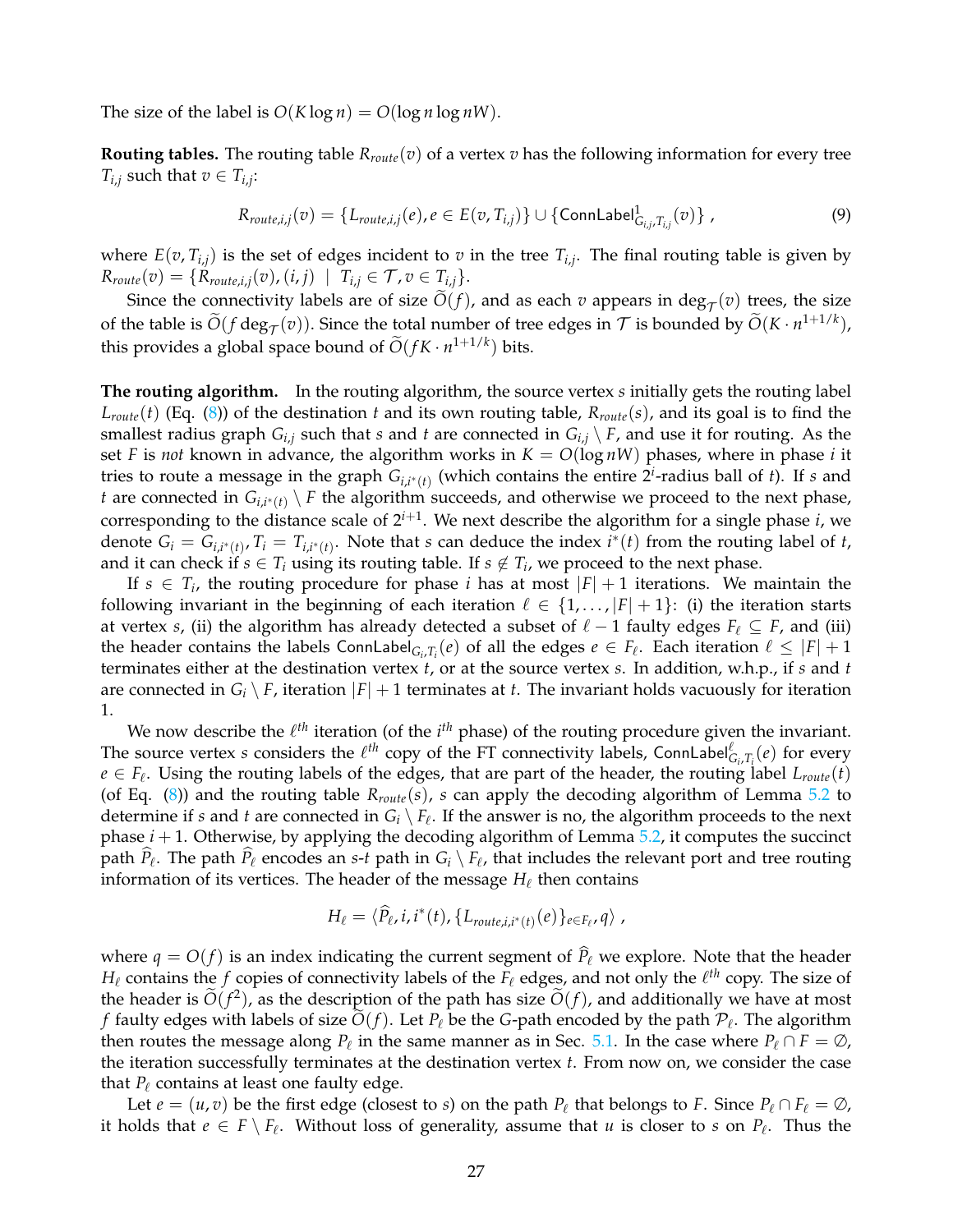faulty edge *e* is detected upon arriving to the vertex *u*. In the case where *e* is a *non-tree edge*, then it must be a *G*-edge on  $\hat{P}_\ell$ . Since this path has the extended ids  $EID_{T_i}(e)$  of its *G*-edges, and since the connectivity label of a non-tree edge *e* is its extended identifier  $\text{EID}_{T_i}(e)$  in all the  $f'$  applications of the scheme on  $G_i^7$  $G_i^7$ , *u* can add  $L_{route,i,i^*(t)}(e) = EID_{T_i}(e)$  to the header of the message. Assume now that *e* is a tree edge in  $T_i$ . The vertex *u* then adds the routing label  $L_{route,i,i^*(t)}(e)$  to the header of the message, as  $e$  is a tree edge adjacent to  $u$  it has this information in its routing table. Finally, it marks the header with the sign *R*, indicating that the message should now be routed in the reverse direction, until arriving  $s$  again. This completes the description of iteration  $\ell$ . It is easy to see that the invariant is maintained. If *s* and *t* are connected in  $G_i \setminus F$ , after at most *f* iterations all faulty edges are detected. In the last iteration, the path computed based on the labeling information is free from faulty edges, and the routing is completed (in the same manner as in Sec. [5.1\)](#page-24-0) at the destination *t*. We next bound the multiplicative stretch of the routing.

<span id="page-27-1"></span>**Claim 5.4.** *Fix a set of faulty edges F, and let s, t be vertices that are connected in*  $G \setminus F$ *. Then, the message*  $i$ *s routed from s to t within* 32 $k(|F|+1)^2 \cdot \text{dist}_{G\setminus F}(s,t)$  *steps, w.h.p.* 

*Proof.* First note that since each iteration and each graph *G<sup>i</sup>* uses an independent set of FT connectivity labels, then in each phase and each iteration the decoding algorithm succeeds w.h.p. and outputs an  $s$ -*t* path  $P_\ell$  if exists.

Assume that  $dist_{G\setminus F}(s,t)\in (2^{i-1},2^i]$ . Then, s and t are connected in  $G_i\setminus F$ , as  $T_i=T_{i,i^*(t)}$  contains the 2*<sup>i</sup>* -ball around *t*. We show that the algorithm terminates at *t* in phase *i* or before it, and that in any phase  $j \leq i$ , the routing algorithm traverses a path of length at most  $2(4k-1)(|F|+1)^2 \cdot 2^j$ .

Let  $j \leq i$ . In the  $\ell'$ th iteration of phase *j*, the algorithm first checks if *s* and *t* are connected in  $G_j \setminus F_\ell$ , where  $F_\ell$  is the set of currently detected faults. If the answer is no, the algorithm proceeds to the next phase. Otherwise, it tries to route a message from *s* to *t* on the path encoded by  $P_\ell$ . The length of the path is bounded by  $(4k-1)(|F|+1) \cdot 2^{j}$  from Lemma [5.2.](#page-23-2) The algorithm either succeeds, or finds a faulty edge on the way in which case it returns to *s* by traversing the same path on the reverse direction. Overall, the algorithm traverses a path of length at most 2(4*k* − 1)(|*F*| + 1)  $\cdot$  2<sup>*j*</sup>, in this iteration. In all |*F*| + 1 iterations of phase *j*, the length of the path explored is at most  $2(4k-1)(|F|+1)^2 \cdot 2^j$ . Summing over all iterations  $j \leq i$ , the stretch is bounded by

$$
\sum_{j=1}^i 2(4k-1)(|F|+1)^2 \cdot 2^j = 2(4k-1)(|F|+1)^2 \sum_{j=1}^i 2^j \le 2^{i+2}(4k-1)(|F|+1)^2 \le 32k(|F|+1)^2 \text{dist}_{G \setminus F}(s,t).
$$

The last inequality uses the fact that  $2^{i-1} \leq \text{dist}_{G \setminus F}(s,t)$ .

In the *i*'th phase, since *s* and *t* are connected in  $G_i \setminus F$ , then for any  $F_\ell \subseteq F$ , *s* and *t* are connected in  $G_i \setminus F_\ell$ , hence the algorithm always finds a path  $P_\ell$ . Hence, it either succeeds in routing the message to *t* in one of the iterations (or one of the previous phases), or learns about all the failures *F*. In the latter case, in iteration  $|F| + 1$  it learns about a failure-free path  $\hat{P}_{|F|+1}$ , and the routing terminates at *t*. This completes the proof.  $\Box$ 

To conclude, we have the following.

**Theorem 5.5.** *For every integers k*, *f , there exists an f -FT compact routing scheme that given a message M at the source vertex s and a label Lroute*(*t*) *of the destination t, in the presence of at most f faulty edges F* (unknown to s) routes M from s to t in a distributed manner over a path of length at most  $32k(|F|+1)^2$  ·  $dist_{G\setminus F}(s,t)$ . The global table size is  $\widetilde{O}(f\cdot n^{1+1/k}\log{(nW)})$ . The header size of the messages is bounded by  $O(f^2)$  bits, and the label size of vertices is  $O(\log(nW)\log n)$ .

<span id="page-27-0"></span><sup>&</sup>lt;sup>7</sup>This is because we use the same random seed  $S_{ID}$  in all these applications.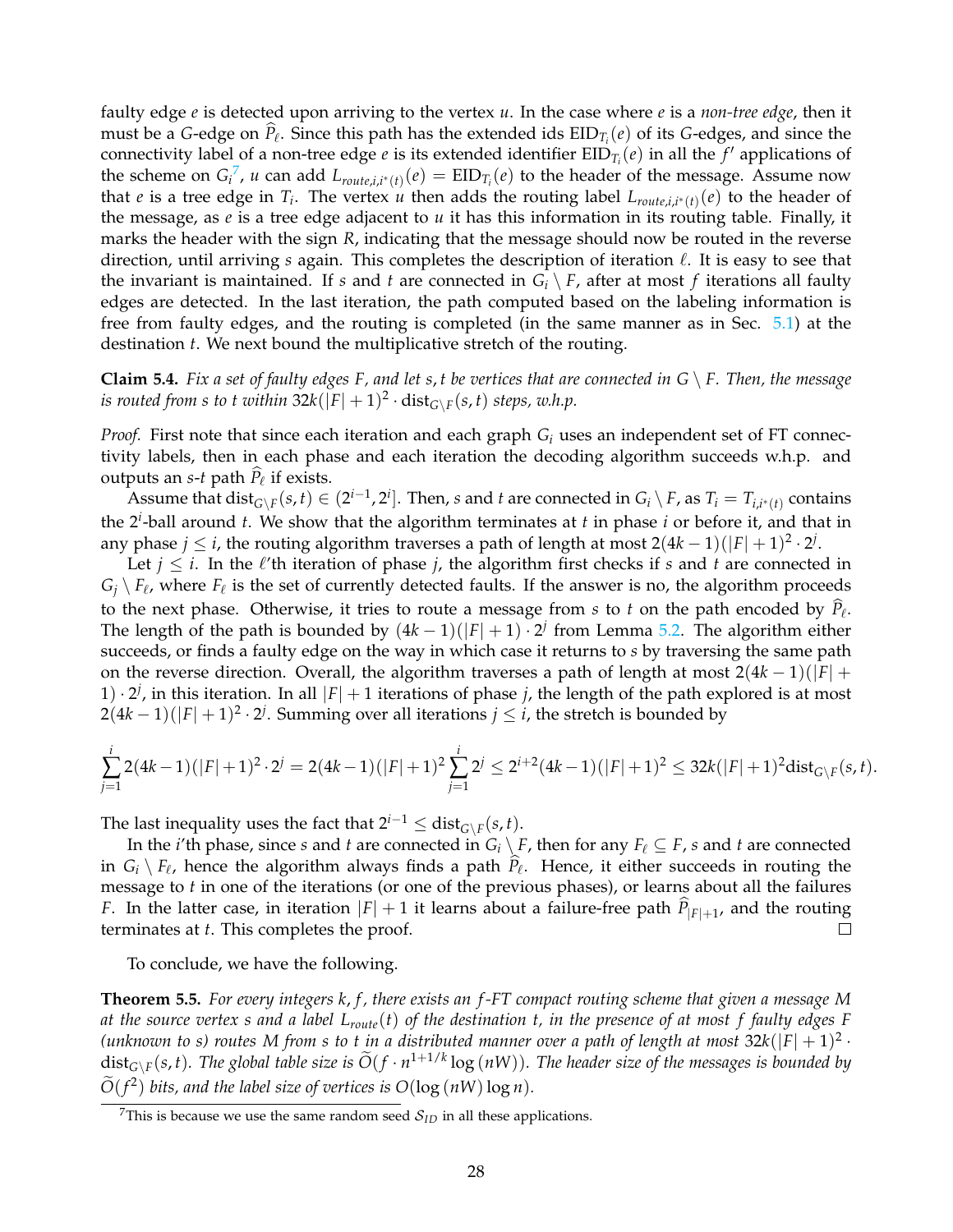**Improving the size of the routing tables.** So far, we have described a routing scheme that consumes a total space of  $\widetilde{O}(f \cdot n^{1+1/k} \log(nW))$  bits, and multiplicative stretch  $32(|F|+1)^2k$ . We now explain the required modifications needed to providing routing tables with  $O(f^3 \cdot n^{1/k})$  bits per vertex. The most space consuming information for a vertex *u* is the connectivity labeling information of the edges incident to *u* in each of the trees  $T_{i,j} \in \mathcal{T}$ . As the degree of *u* in some of the trees might be Θ(*n*), it leads to tables of possible super-linear size. To reduce the space of the individual tables, we apply a load balancing idea which distributes the labeling information incident to *high*-degree vertices among their neighbors.

Instead of storing the labeling information of  $e = (u, v)$  at the routing tables of *u* and *v*, we define for every tree  $T \in \mathcal{T}$  and an edge  $e = (u, v) \in T$ , a subset  $\Gamma_T(e)$  of vertices that store the connectivity labeling information of *e* in *T*. We will make sure that the information on some vertex in  $\Gamma_T(e)$  can be easily extracted in the routing procedure upon arriving one of its endpoints. In addition, we will make sure that each vertex stores the information only for a small number of edges in each of its trees. Consider an edge  $e = (u, v)$  in a tree T, and assume, without loss of generality, that *u* is the parent of *v* in the tree *T*. In the case where  $\deg(u, T) \leq f + 1$ , we simply let  $\Gamma_T(e) = \{u, v\}$ . That is, the label of *e* is stored by both endpoints of *e* (as before). The interesting case is where  $deg(u, T) \ge f + 2$ , in which case, *u* might not be able to store the label of *e*, and will be assisted by its other children as follows. Let  $Child(u, T) = [v_1, \ldots, v_\ell]$  be the lexicographically ordered list of the children of *u* in *T*. The algorithm partitions *Child*( $u$ , *T*) into consecutive blocks of size  $f + 1$  (the last block might have  $2f + 1$  vertices). Letting  $[v_{q,1}, \ldots, v_{q,f+1}] \subseteq \text{Child}(u, T)$  be the block containing *v*, define

$$
\Gamma_T(e) = \{v_{q,1}, \ldots, v_{q,f+1}\}.
$$

Note that in particular,  $v \in \Gamma_T(e)$ . Thus, the label of *e* is stored by *v* and  $\ell \in [f, 2f - 1]$  additional children of *u* in *T*.

We then modify the tree labels from Fact [5.1](#page-23-1) to contain the port information of  $\Gamma_T(e)$ . In order to do that, we will be using the more relaxed variant of Fact [5.1,](#page-23-1) we have:

<span id="page-28-0"></span>**Claim 5.6.** *For every n-vertex tree T, there exists a (deterministic) routing scheme that assigns each vertex*  $v\in V(T)$  a label  $L_T(v)$  of  $O(f\log^2 n)$  bits and table  $R_T(v)$  of  $O(f\log n)$  bits. Given the label  $L_T(t)$  of the *target t and the routing table*  $R_T(u)$ , the vertex u can compute in  $O(f)$  time: (i) the port number of the edge  $e = (u, v)$  *on its tree path to t, and (ii) the port numbers of the neighbors of u in the set*  $\Gamma_T(e = (u, v))$ *.* 

*Proof.* The proof follows by slightly modifying the simpler scheme of Fact [5.1](#page-23-1) by [\[TZ01\]](#page-33-5). Specifically, we will be using the routing scheme based on heavy-light tree decomposition. This scheme assigns each vertex *v* labels of  $O(log^2 n)$  bits that contain the port information of the at most  $O(log n)$  light edges on the root to *v* path in *T*. The vertices are enumerated in DFS ordering, and the label of each vertex contains its DFS range, and the specification of all light edges on its path in *T* from the root, along with a port information of these edges. The routing table of *v* stores its DFS range, the port number of the (unique) heavy child of *v* and also the port to its parent. In our modification, we augment the label of each vertex *u* with the port information of  $\Gamma_T(e')$  for every light edge  $e'$ appearing on the root to *u* path in *T*. Since there are  $O(log n)$  such light edges, the total label information is encoded in  $O(f \log^2 n)$  bits. The routing table  $R_T(u)$  is augmented with the port information for the set  $\Gamma_T(e'')$ , where  $e''$  is the (unique) heavy child of *u*. The routing scheme is then exactly as described at [\[TZ01\]](#page-33-5), only that in addition to the port of the next-hop  $e = (u, v)$ , we also obtain the port information of  $\Gamma_T(e)$ . This increases the labels and tables in the scheme of [\[TZ01\]](#page-33-5) by a factor of  $O(f)$ , the claim follows.  $\Box$ 

Since the modified claim of tree routing defines now both tree routing labels and tables, we employ the following modifications. The extended identifier  $EID_T(e)$  of an edge  $e = (u, v)$  from Eq.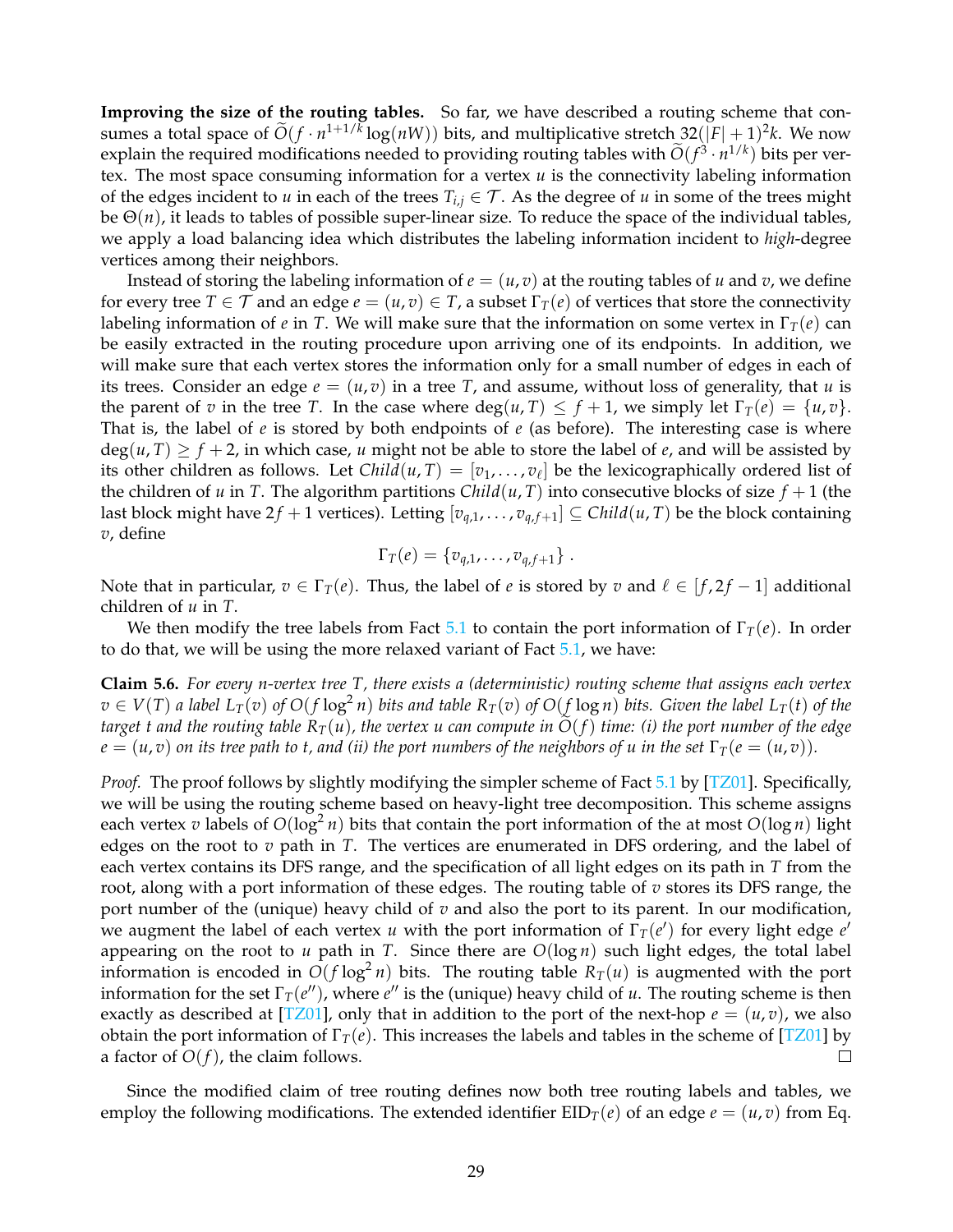[\(5\)](#page-23-3) contains the modified tree labels and thus has  $O(f \log^2 n)$  bits. The *routing labels* of Eq. [\(7\)](#page-25-1) are defined in the same manner only using the modified extended edge identifiers. The routing label of each edge has  $O(f^2)$  bits, and routing label of every vertex has  $O(f)$  bits. We are now ready to describe the more succinct *routing tables* of each vertex *v*. We modify the definition of Eq. [\(9\)](#page-26-0) by letting:

$$
R_{route,i,j}(v) = \{L_{route,i,j}(e), e \in \Gamma_{T_{i,j}}(e)\} \cup \text{ConnLabel}^1_{G_{i,j},T_{i,j}}(v) \cup R_{T_{i,j}}(v) ,
$$

thus the routing table  $R_{route,i,j}(v)$  is augmented the tree routing tables  $R_{T_{i,j}}(v)$  of Claim [5.6.](#page-28-0) In addition,  $R_{route}(v) = \{R_{route,i,j}(v), (i,j) \mid T_{i,j} \in T, v \in T_{i,j}\}$  as before. We therefore have:

**Claim 5.7.** *The size of each routing table*  $R_{route}(v)$  *is bounded by*  $O(f^3Kn^{1/k})$  *bits.* 

*Proof.* For every tree  $T_{i,j}$  containing  $v$ ,  $v$  stores the routing labels for the tree  $T_{i,j}$  of all edges in the set  $E'(v, T_{i,j}) = \{e \in T_{i,j} \mid v \in \Gamma_{T_{i,j}}(e)\}$ . Since each connectivity label of an edge contains the modified tree labels from Fact [5.6,](#page-28-0) it has  $\tilde{O}(f)$  bits, and as the routing label for  $T_{i,j}$  contains  $O(f)$  copies of this label, overall each routing label of an edge has  $\widetilde{O}(f^2)$  bits. Observe that  $|E'(v, T_{i,j})| = O(f)$  as each vertex stores the label of its parent in the tree, *O*(*f*) child edges, and *O*(*f*) child edges of its parent in the tree. Since each *v* participates in  $\tilde{O}(Kn^{1/k})$  trees, overall its routing table has  $\tilde{O}(f^3Kn^{1/k})$  bits, as required.  $\Box$ 

It remains to explain the required modifications for the routing procedure over a tree  $T_i = T_{i,i^*(t)}$ . Upon arriving to a vertex *u* incident to a faulty *tree* edge  $e = (u, v)$  the procedure is as follows. If *e* is a non-tree edge or if *u* stores the connectivity label ConnLabel $_{G_i,T_i}(e)^8$  $_{G_i,T_i}(e)^8$ , then *u* adds the routing label of the edge to the header, as before. In the remaining case it must hold that *e* is the edge incident to *u* on its tree path to some vertex *y*. By using the tree routing scheme of Claim [5.6](#page-28-0) we have that given the tree routing labels  $L_{T_i}(u)$  and  $L_{T_i}(y)$ , the vertex *u* can also obtain the port numbers of its  $\ell \in [f, 2f - 1]$  children in  $\Gamma_{T_i}(e)$  that store the label ConnLabel<sub>G*i*</sub>, $T_i(e)$ . Since there are at most  $f$ edge faults in the network, and Γ*Ti*,*<sup>j</sup>* (*e*) contains information on at least *f* + 1 ports of *u*'s neighbors that contain the label of *e*, the vertex *u* can access a non-faulty neighbor, say *w*, that has the label information of *e*. That vertex can then add the labeling information of *e* to the header of the message, and the routing algorithm proceeds as before. Since we use the modified tree labels of Claim [5.6,](#page-28-0) each connectivity label has  $\tilde{O}(f)$  bits, and each routing label of an edge for a tree  $T_{i,j}$  has  $\tilde{O}(f^2)$  bits. Since the header stores the routing labels of  $O(f)$  edges, it consists of  $O(f^3)$  bits.

The stretch is still bounded by  $32k(|F|+1)^2 \cdot dist_{G\setminus F}(s,t)$ , as we next explain. Recall that in the proof of Claim [5.4,](#page-27-1) we bounded the length of the path we explore in one iteration of the algorithm of phase *j* by  $2(4k-1)(|F|+1)2^j$ . In the new scheme, when we discover a faulty edge, the vertex *u* may send messages to  $|F| + 1$  neighbors until it finds the label of the edge. This adds at most  $2(|F|+1)2^j$  to the stretch, as the weight of edges in the tree of phase *j* is at most  $2^j$ , and we may send messages in both directions. This gives that the length of the path we explore in one iteration is now at most  $2(4k-1)(|F|+1)2^{j} + 2(|F|+1)2^{j} = 8k(|F|+1)2^{j}$ . The rest of the analysis proceeds as in the proof of Claim [5.4,](#page-27-1) and gives that the stretch is bounded by  $32k(|F|+1)^2 \cdot dist_{G\setminus F}(s,t)$  (we get the same bound as in the original proof we bounded 2(4*k* − 1) with 8*k* during the analysis). We therefore have:

**Theorem 5.8.** *[Fault-Tolerant Routing] For every integers k*, *f , there exists an f -sensitive compact routing scheme that given a message M at the source vertex s and a label Lroute*(*t*) *of the destination t, in the presence of at most f faulty edges F (unknown to s) routes M from s to t in a distributed manner over a path of* length at most  $32k(|F|+1)^2 \cdot dist_{G\setminus F}(s,t)$ . The routing labels have  $\tilde{O}(f)$  bits, the table size of each vertex is  $\widetilde{O}(f^3 \cdot n^{1/k} \log(nW))$ . The header size of the messages is bounded by  $\widetilde{O}(f^3)$  bits.

<span id="page-29-0"></span><sup>&</sup>lt;sup>8</sup>This covers the cases where *v* is either a parent of *u* or else, it is one of the at most  $f + 1$  children of *u* in  $T_i$ .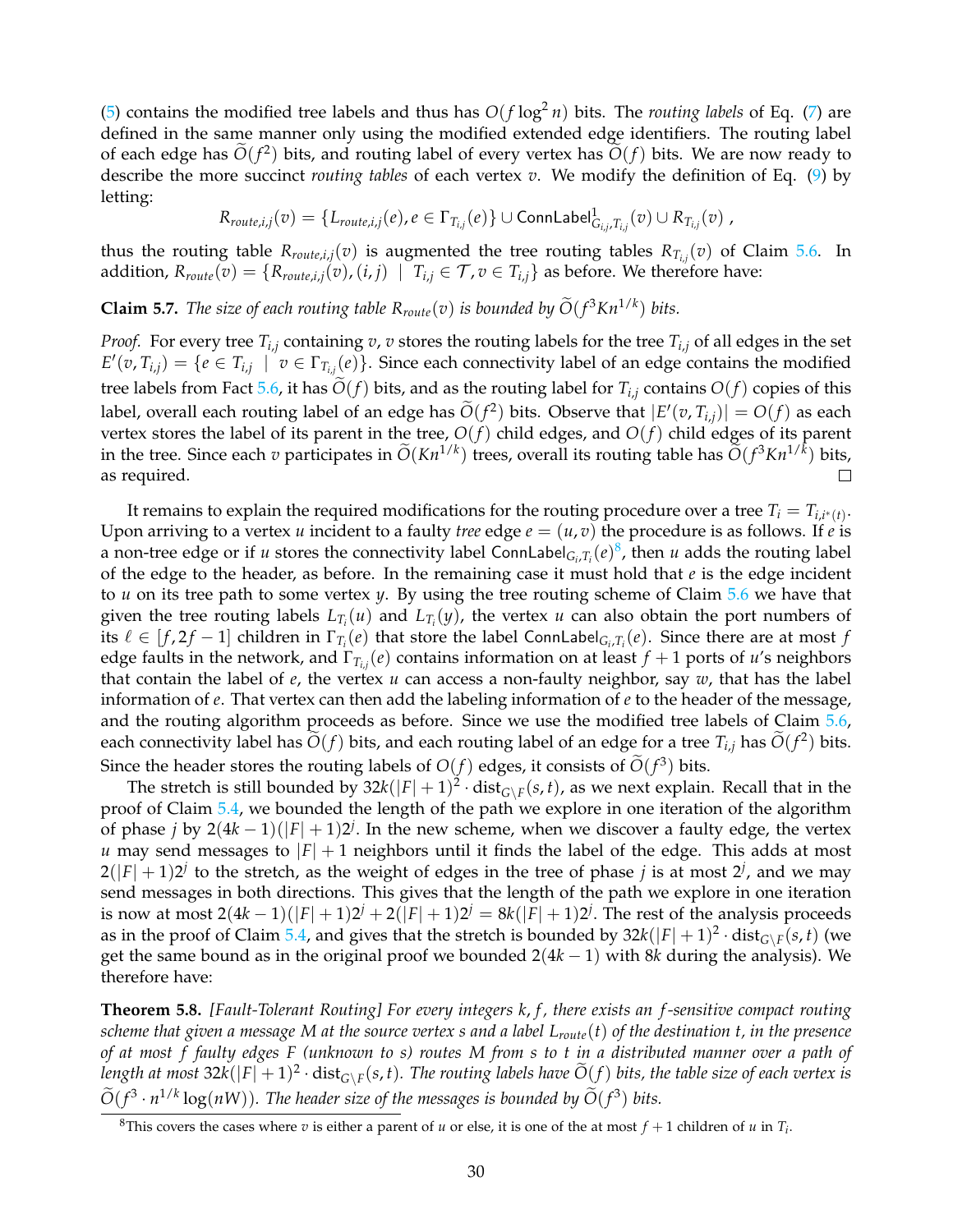**Lower Bound.** Finally, we show that the price of not knowing the set of faulty edges *F* in advance might indeed incur a multiplicative stretch of  $\Omega(f)$ .

*Proof of Theorem [1.6.](#page-4-1)* Consider a graph that consists of *f* + 1 vertex disjoint *s*-*t* paths, each of length  $L = \Theta(n/f)$ . The last edge of each of the paths, except for one, is faulty. Assume that the non-faulty path is chosen uniformly at random. Since the routing scheme is oblivious to the faulty edges, it can discover a faulty edge only upon sending the message to one of the edge endpoints. The expected length of the routing is given by:

$$
\frac{L}{f+1} + 2L \cdot \left(1 - \frac{1}{f+1}\right) \cdot \frac{1}{f} + \ldots + (f+1) L \cdot \prod_{i=0}^{f-1} \left(1 - \frac{1}{f+1-i}\right) = \Omega(fL) .
$$

Since the *s*-*t* shortest path under these faults is *L*, the proof follows. See Fig. [4](#page-30-5) for an illustration.  $\Box$ 

<span id="page-30-5"></span>

Figure 4: Illustration for a stretch lower bound for any FT routing schemes. The *s*-*t* pair are connected by *f* + 1 vertex disjoint paths of length *L*. Since the faulty-edge is the last edge of the path, the routing requires  $\Omega(L)$  steps to discover a single faulty edge. As the non-faulty path is chosen uniformly at random, in expectation, the routing requires  $\Omega(fL)$  steps.

## **References**

- <span id="page-30-3"></span>[AAK+06] Serge Abiteboul, Stephen Alstrup, Haim Kaplan, Tova Milo, and Theis Rauhe. Compact labeling scheme for ancestor queries. *SIAM Journal on Computing*, 35(6):1295–1309, 2006.
- <span id="page-30-2"></span>[ACG12] Ittai Abraham, Shiri Chechik, and Cyril Gavoille. Fully dynamic approximate distance oracles for planar graphs via forbidden-set distance labels. In *Proceedings of the forty-fourth annual ACM symposium on Theory of computing*, pages 1199–1218, 2012.
- <span id="page-30-0"></span>[ACGP16] Ittai Abraham, Shiri Chechik, Cyril Gavoille, and David Peleg. Forbidden-set distance labels for graphs of bounded doubling dimension. *ACM Trans. Algorithms*, 12(2):22:1– 22:17, 2016.
- <span id="page-30-1"></span>[AGM12] Kook Jin Ahn, Sudipto Guha, and Andrew McGregor. Analyzing graph structure via linear measurements. In *Proceedings of the twenty-third annual ACM-SIAM symposium on Discrete Algorithms*, pages 459–467. SIAM, 2012.
- <span id="page-30-4"></span>[AR02] Stephen Alstrup and Theis Rauhe. Improved labeling scheme for ancestor queries. In *Proceedings of the thirteenth annual ACM-SIAM symposium on Discrete algorithms (SODA)*, pages 947–953, 2002.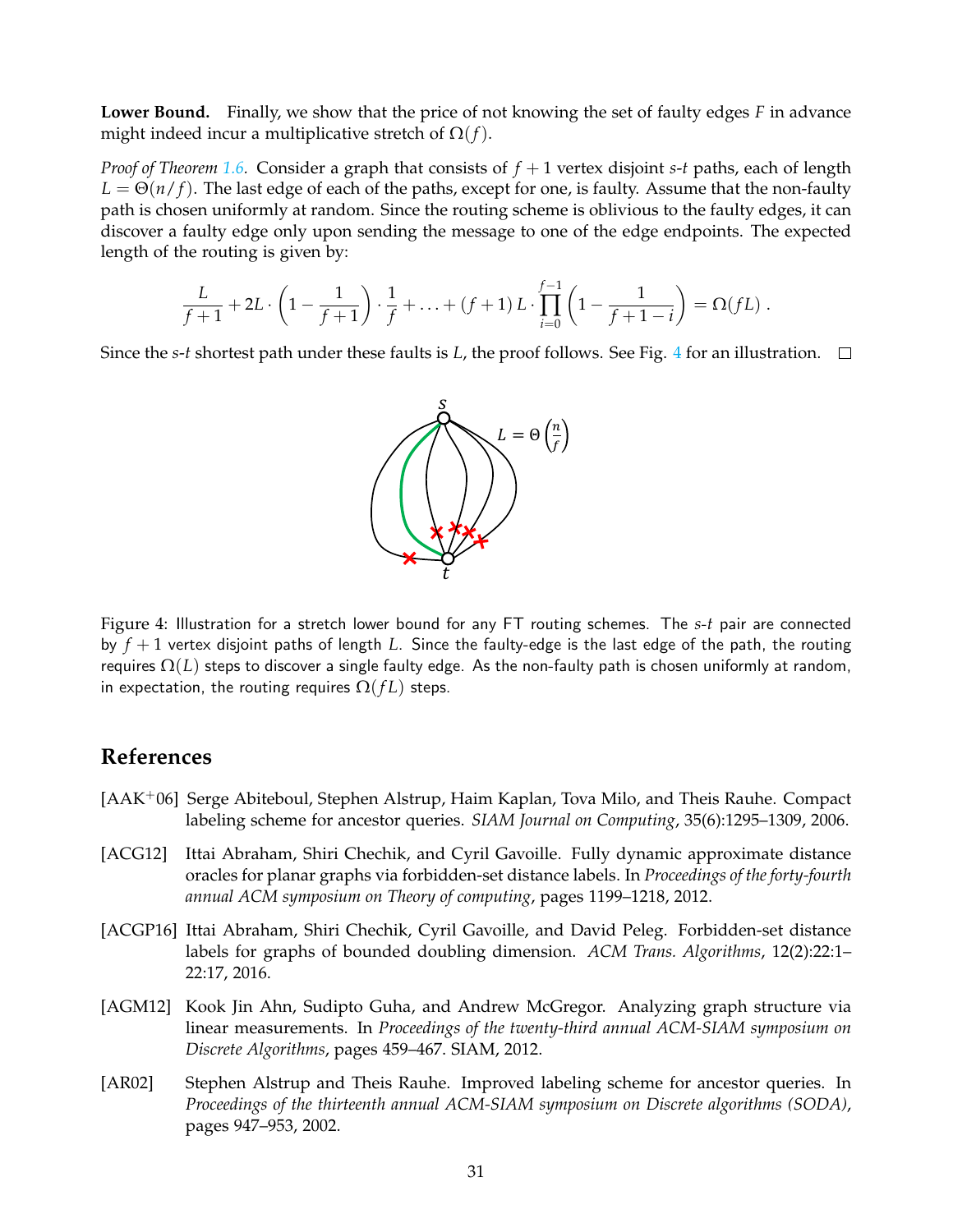- <span id="page-31-7"></span>[BCG+21] Aviv Bar-Natan, Panagiotis Charalampopoulos, Pawel Gawrychowski, Shay Mozes, and Oren Weimann. Fault-tolerant distance labeling for planar graphs. *SIROCCO 2021*, 2021.
- <span id="page-31-9"></span>[BK08] Aaron Bernstein and David Karger. Improved distance sensitivity oracles via random sampling. In *Proceedings of the nineteenth annual ACM-SIAM symposium on Discrete algorithms*, pages 34–43, 2008.
- <span id="page-31-11"></span>[CCFK17] Shiri Chechik, Sarel Cohen, Amos Fiat, and Haim Kaplan. (1+eps)-approximate fsensitive distance oracles. In *Proceedings of the Twenty-Eighth Annual ACM-SIAM Symposium on Discrete Algorithms*, pages 1479–1496. SIAM, 2017.
- <span id="page-31-1"></span>[CGKT07] Bruno Courcelle, Cyril Gavoille, M Kanté, and Andrew Twigg. Forbidden-set labeling on graphs. In *2nd Workshop on Locality Preserving Distributed Computing Methods (LOCAL-ITY)", Co-located with PODC*, 2007.
- <span id="page-31-5"></span>[Che11] Shiri Chechik. Fault-tolerant compact routing schemes for general graphs. In *International Colloquium on Automata, Languages, and Programming*, pages 101–112. Springer, 2011.
- [CKT93] Joseph Cheriyan, Ming-Yang Kao, and Ramakrishna Thurimella. Scan-first search and sparse certificates: an improved parallel algorithm for k-vertex connectivity. *SIAM Journal on Computing*, 22(1):157–174, 1993.
- <span id="page-31-6"></span>[CLPR10] Shiri Chechik, Michael Langberg, David Peleg, and Liam Roditty. *f*-sensitivity distance oracles and routing schemes. In *Algorithms - ESA 2010, 18th Annual European Symposium, Liverpool, UK, September 6-8, 2010. Proceedings, Part I*, pages 84–96, 2010.
- <span id="page-31-4"></span>[CLPR12] Shiri Chechik, Michael Langberg, David Peleg, and Liam Roditty. F-sensitivity distance oracles and routing schemes. *Algorithmica*, 63(4):861–882, 2012.
- <span id="page-31-2"></span>[CT07] Bruno Courcelle and Andrew Twigg. Compact forbidden-set routing. In *STACS 2007, 24th Annual Symposium on Theoretical Aspects of Computer Science, Aachen, Germany, February 22-24, 2007, Proceedings*, pages 37–48, 2007.
- <span id="page-31-0"></span>[DHSS84] Danny Dolev, Joe Halpern, Barbara Simons, and Ray Strong. A new look at fault tolerant network routing. In *Proceedings of the sixteenth annual ACM symposium on Theory of computing*, pages 526–535, 1984.
- <span id="page-31-10"></span>[DP09] Ran Duan and Seth Pettie. Dual-failure distance and connectivity oracles. In *Proceedings of the twentieth annual ACM-SIAM symposium on Discrete algorithms*, pages 506–515. SIAM, 2009.
- <span id="page-31-13"></span>[DP16] Ran Duan and Seth Pettie. Connectivity oracles for graphs subject to vertex failures. *CoRR*, abs/1607.06865, 2016.
- <span id="page-31-3"></span>[DP17] Ran Duan and Seth Pettie. Connectivity oracles for graphs subject to vertex failures. In *Proceedings of the Twenty-Eighth Annual ACM-SIAM Symposium on Discrete Algorithms, SODA 2017, Barcelona, Spain, Hotel Porta Fira, January 16-19*, pages 490–509, 2017.
- <span id="page-31-8"></span>[DT02] Camil Demetrescu and Mikkel Thorup. Oracles for distances avoiding a link-failure. In *Proceedings of the thirteenth annual ACM-SIAM symposium on Discrete algorithms*, pages 838–843, 2002.
- <span id="page-31-12"></span>[FK10a] Pierre Fraigniaud and Amos Korman. Compact ancestry labeling schemes for xml trees. In *Proceedings of the twenty-first annual ACM-SIAM symposium on Discrete Algorithms (SODA)*, pages 458–466. SIAM, 2010.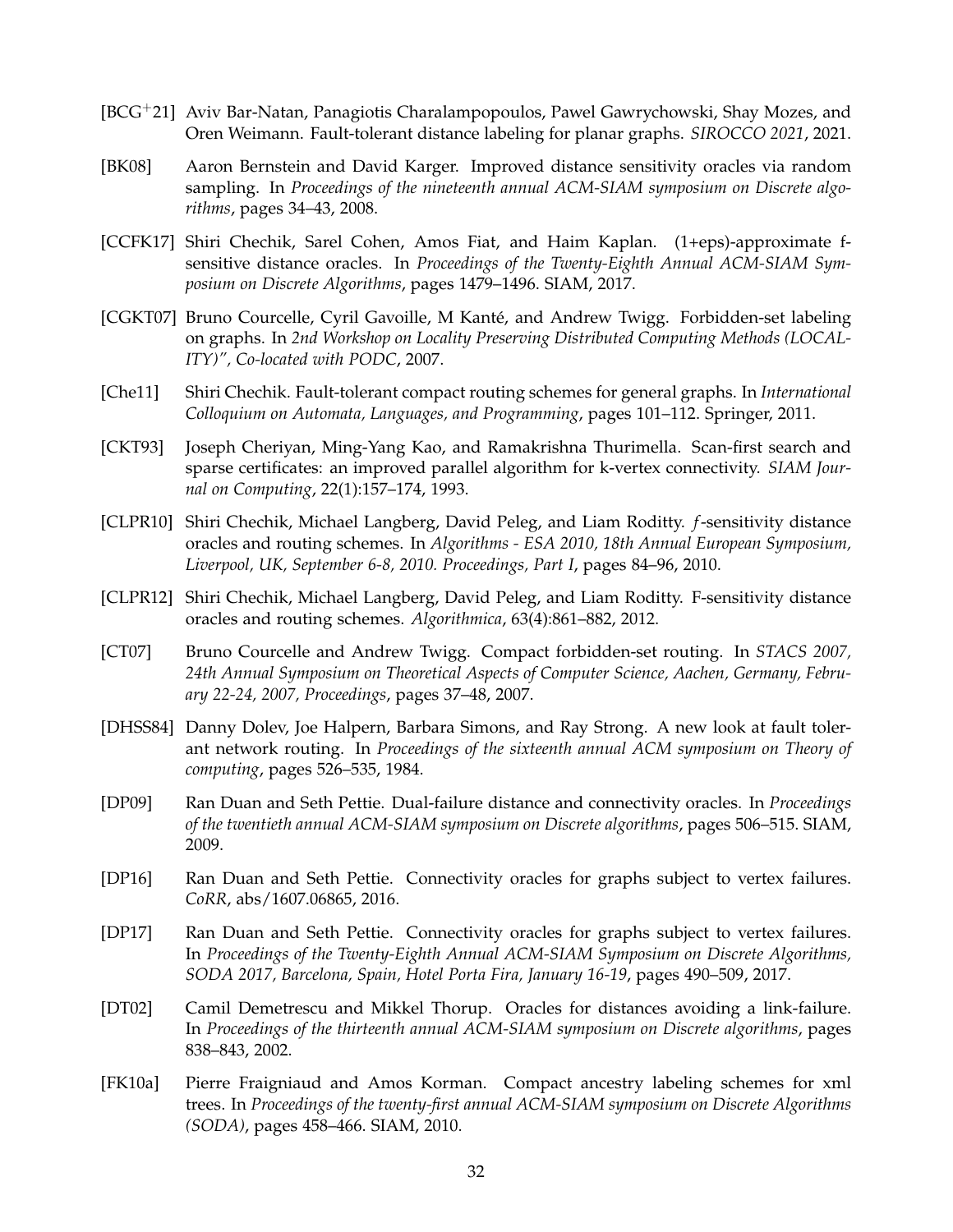- <span id="page-32-11"></span>[FK10b] Pierre Fraigniaud and Amos Korman. An optimal ancestry scheme and small universal posets. In *Proceedings of the forty-second ACM symposium on Theory of computing (STOC)*, pages 611–620, 2010.
- <span id="page-32-4"></span>[GKKT15] David Gibb, Bruce M. Kapron, Valerie King, and Nolan Thorn. Dynamic graph connectivity with improved worst case update time and sublinear space. *CoRR*, abs/1509.06464, 2015.
- <span id="page-32-7"></span>[GP16] Mohsen Ghaffari and Merav Parter. MST in log-star rounds of congested clique. In *Proceedings of the 2016 ACM Symposium on Principles of Distributed Computing, PODC 2016, Chicago, IL, USA, July 25-28, 2016*, pages 19–28, 2016.
- <span id="page-32-10"></span>[GPPR04] Cyril Gavoille, David Peleg, Stéphane Pérennes, and Ran Raz. Distance labeling in graphs. *Journal of Algorithms*, 53(1):85–112, 2004.
- <span id="page-32-9"></span>[GW12] Fabrizio Grandoni and Virginia Vassilevska Williams. Improved distance sensitivity oracles via fast single-source replacement paths. In *53rd Annual IEEE Symposium on Foundations of Computer Science, FOCS 2012, New Brunswick, NJ, USA, October 20-23, 2012*, pages 748–757, 2012.
- <span id="page-32-1"></span>[KB10] Neelesh Khanna and Surender Baswana. Approximate shortest paths avoiding a failed vertex: Optimal size data structures for unweighted graph. In *27th International Symposium on Theoretical Aspects of Computer Science-STACS 2010*, pages 513–524, 2010.
- <span id="page-32-2"></span>[KKM13] Bruce M Kapron, Valerie King, and Ben Mountjoy. Dynamic graph connectivity in polylogarithmic worst case time. In *Proceedings of the twenty-fourth annual ACM-SIAM symposium on Discrete algorithms*, pages 1131–1142. SIAM, 2013.
- <span id="page-32-5"></span>[KKT15] Valerie King, Shay Kutten, and Mikkel Thorup. Construction and impromptu repair of an MST in a distributed network with o(m) communication. In *Proceedings of the 2015 ACM Symposium on Principles of Distributed Computing, PODC 2015, Donostia-San Sebasti´an, Spain, July 21 - 23, 2015*, pages 71–80, 2015.
- <span id="page-32-0"></span>[KNR92] Sampath Kannan, Moni Naor, and Steven Rudich. Implicat representation of graphs. *SIAM Journal on Discrete Mathematics*, 5(4):596–603, 1992.
- <span id="page-32-3"></span>[KW14] Michael Kapralov and David Woodruff. Spanners and sparsifiers in dynamic streams. In *Proceedings of the 2014 ACM symposium on Principles of distributed computing*, pages 272–281, 2014.
- <span id="page-32-6"></span>[MK18] Ali Mashreghi and Valerie King. Broadcast and minimum spanning tree with o(m) messages in the asynchronous CONGEST model. In *32nd International Symposium on Distributed Computing, DISC 2018, New Orleans, LA, USA, October 15-19, 2018*, pages 37:1– 37:17, 2018.
- <span id="page-32-8"></span>[NMN01] Jaroslav Nešetřil, Eva Milková, and Helena Nešetřilová. Otakar boruvka on minimum spanning tree problem translation of both the 1926 papers, comments, history. *Discrete Mathematics*, 233(1):3–36, 2001.
- <span id="page-32-12"></span>[NN93] Joseph Naor and Moni Naor. Small-bias probability spaces: Efficient constructions and applications. *SIAM journal on computing*, 22(4):838–856, 1993.
- <span id="page-32-13"></span>[Pel00] David Peleg. *Distributed Computing: A Locality-sensitive Approach*. SIAM, 2000.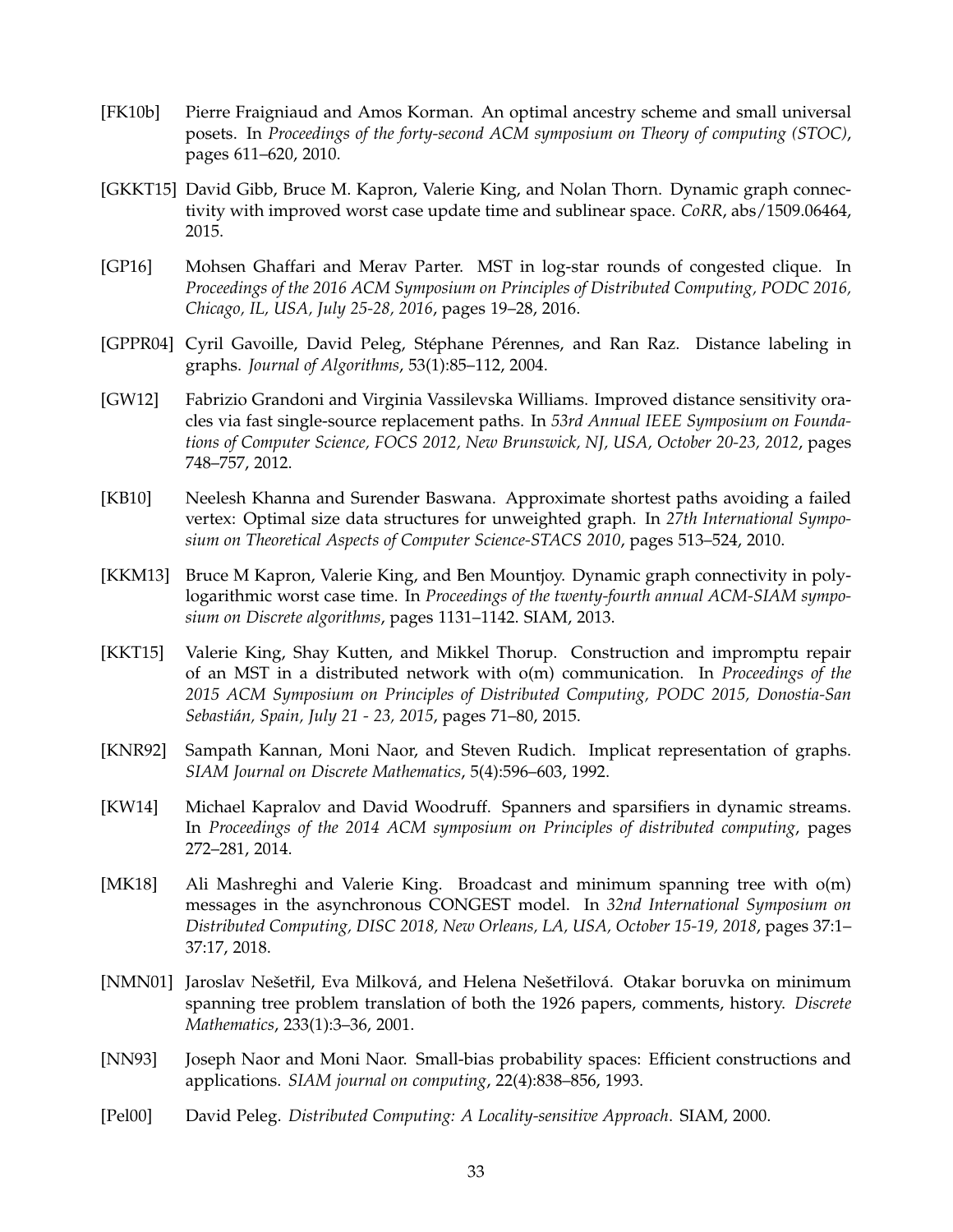- <span id="page-33-2"></span>[Pel05] David Peleg. Informative labeling schemes for graphs. *Theoretical Computer Science*, 340(3):577–593, 2005.
- <span id="page-33-10"></span>[Pel09] David Peleg. As good as it gets: Competitive fault tolerance in network structures. In *Symposium on Self-Stabilizing Systems*, pages 35–46. Springer, 2009.
- <span id="page-33-9"></span>[PS87] David Peleg and Barbara Simons. On fault tolerant routings in general networks. *Information and Computation*, 74(1):33–49, 1987.
- <span id="page-33-3"></span>[PT07] Mihai Patrascu and Mikkel Thorup. Planning for fast connectivity updates. In *48th Annual IEEE Symposium on Foundations of Computer Science (FOCS'07)*, pages 263–271. IEEE, 2007.
- <span id="page-33-7"></span>[PT11] David Pritchard and Ramakrishna Thurimella. Fast computation of small cuts via cycle space sampling. *ACM Transactions on Algorithms (TALG)*, 7(4):46, 2011.
- <span id="page-33-6"></span>[Raj12] Varun Rajan. Space efficient edge-fault tolerant routing. In *IARCS Annual Conference on Foundations of Software Technology and Theoretical Computer Science (FSTTCS 2012)*. Schloss Dagstuhl-Leibniz-Zentrum fuer Informatik, 2012.
- [Thu97] Ramakrishna Thurimella. Sub-linear distributed algorithms for sparse certificates and biconnected components. *Journal of Algorithms*, 23(1):160–179, 1997.
- <span id="page-33-5"></span>[TZ01] Mikkel Thorup and Uri Zwick. Compact routing schemes. In *Proceedings of the thirteenth annual ACM symposium on Parallel algorithms and architectures*, pages 1–10, 2001.
- <span id="page-33-11"></span>[Vad12] Salil P. Vadhan. Pseudorandomness. *Foundations and Trends® in Theoretical Computer Science*, 7(1–3):1–336, 2012.
- <span id="page-33-8"></span>[vdBS19] Jan van den Brand and Thatchaphol Saranurak. Sensitive distance and reachability oracles for large batch updates. In *2019 IEEE 60th Annual Symposium on Foundations of Computer Science (FOCS)*, pages 424–435. IEEE, 2019.
- <span id="page-33-4"></span>[WY10] Oren Weimann and Raphael Yuster. Replacement paths via fast matrix multiplication. In *51th Annual IEEE Symposium on Foundations of Computer Science, FOCS 2010, October 23-26, 2010, Las Vegas, Nevada, USA*, pages 655–662, 2010.

## <span id="page-33-0"></span>**A Additional Definitions**

**Definition A.1** (Pairwise Independence Hash Functions). Let  $H$  be a family of functions from  $\{1, \ldots, N\}$ *to*  $\{1,\ldots,M\}$ . The family H is pairwise independent *if for every*  $x, y \in \{1,\ldots,N\}$  *such that*  $x \neq y$  *and for every a, b*  $\in$  {1, ..., *M*} *it holds that* 

$$
\Pr_{h \in \mathcal{H}}[h(x) = a \wedge h(y) = b] = 1/M^2.
$$

*That is, if h is chosen uniformly at random from* H*, then the random variable h*(*x*) *and h*(*y*) *are uniformly distributed and pairwise independent.*

<span id="page-33-12"></span><span id="page-33-1"></span>**Fact A.2.** [\[Vad12\]](#page-33-11) There is an explicit family H of pairwise independent has functions from  $\{0,1\}^n \to$ {0, 1} *<sup>m</sup> constructed using O*(max{*m*, *n*}) *bits and computable in* poly(*n*, *m*) *time.*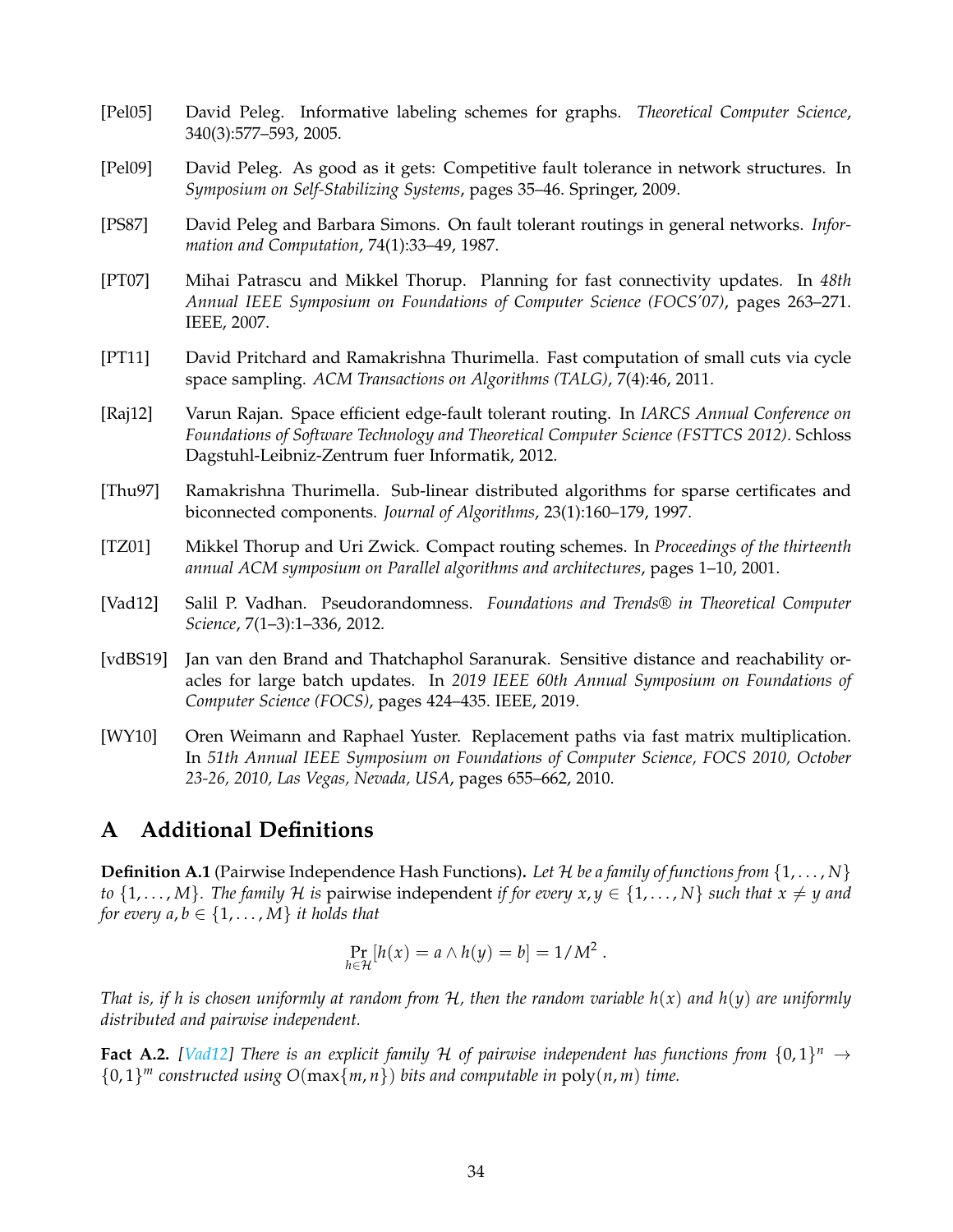## **B Overview of the Cycle Space Sampling Technique**

The cycle space sampling technique allows to detect cuts in a graph using a connection between cuts and cycles in a graph. This beautiful technique was introduced by Pritchard and Thurimella [\[PT11\]](#page-33-7), that showed its applicability for distributed algorithms identifying small cuts in a graph. We next give a short overview of the technique, for full details see [\[PT11\]](#page-33-7).

The *cycle space* of a graph is the family of all subsets of edges *F* that have even degree at each vertex, any such subset *φ* ⊆ *E* is called a *binary circulation*. The *cut space* is the family of all induced edge cuts. It is easy to see that if we take a cycle *C* in a graph and an induced edge cut, then the number of edges of the cycle that cross the cut is even. The cycle space technique extends this observation and shows that the cycle space and cut space are orthogonal vector spaces. Using this, they show the following (see Propositions 2.2 and 2.5 in [\[PT11\]](#page-33-7)).

<span id="page-34-1"></span>**Claim B.1.** Let  $\phi$  be a uniformly random binary circulation and  $F \subseteq E$ . Then

 $Pr[|F \cap \phi|$  *is even*] =  $\begin{cases} 1, & if F is an induced edge cut \ 1/2, & otherwise \end{cases}$ 1/2, *otherwise*

Hence, sampling a random binary circulation allows to detect if a subset of edges is an induced edge cut with probability 1/2. To reduce the failure probability to  $1/2^b$  we can choose *b* random binary circulations. To use this technique, the authors provide an efficient way to sample a random binary circulation, we describe next. Let *T* be a spanning tree of the graph. For any non-tree edge *e*, adding *e* to the graph creates a cycle. These cycles are the *fundamental cycles*, and it is shown that the *fundamental cycles* are a basis for the cycle space. Based on this, they show that sampling a random binary circulation can be done by choosing each fundamental cycle with probability 1/2, or equivalently choosing each non-tree edge with probability 1/2. The binary circulation *φ* sampled has all the non-tree edges sampled, and each tree edge that appears in odd number of sampled cycles. Given the sampled non-tree edges in  $\phi$ , the tree edges in  $\phi$  can be identified using a simple scan of the tree, as shown in [\[PT11\]](#page-33-7). Choosing *b* random binary circulations, is equivalent to choosing a *b*-bit random string  $\varphi(e)$  for each non-tree edge. For a tree edge *t*, we define  $\phi(t) = \bigoplus_{e \in C_t} \phi(e)$ , where  $C_t$  are all non-tree edges *e* such that *t* is in the fundamental cycle of *e*. This again can be computed by a simple scan of the tree, and takes  $O((n + m)b)$  time if the labels have size *b*. This gives the following.

**Lemma 1.7.** *There is an algorithm that assigns the edges of a graph*  $G = (V, E)$ *, b-bit labels*  $\phi(e)$  *such that given a subset of edges*  $F \subseteq E$ *, we have:* 

$$
Pr[\bigoplus_{e \in F} \phi(e) = 0] = \begin{cases} 1, & if F is an induced edge cut \\ 2^{-b}, & otherwise \end{cases}
$$

*Where* 0 *is the all-zero vector. The time complexity for assigning the labels is*  $O((m+n)b)$ *.* 

To see this, let  $\phi_1, ..., \phi_b$  be the sampled binary circulations. If *F* is an induced edge cut, then from Claim [B.1,](#page-34-1) for every sampled circulation  $\phi_i$ , we have that  $|F \cap \phi_i|$  is even, and hence for all *i*, the *i*'th bit of  $\oplus_{e \in F} \phi(e)$  is equal to 0 as needed. Otherwise, for all *i*, the *i*'th bit  $\oplus_{e \in F} \phi(e)$  equals 0 with probability 1/2, hence the probability that the whole vector equals 0 is  $1/2<sup>b</sup>$ , as needed.

## <span id="page-34-0"></span>**C Missing Proofs**

*Proof of Lemma [3.8.](#page-14-1)* The lemma is proved in [\[GP16\]](#page-32-7), the only part that is not discussed there is the time to determine  $UID(e)$  that follows from [\[NN93\]](#page-32-12). By Theorem 3.1 of [NN93], given the seed